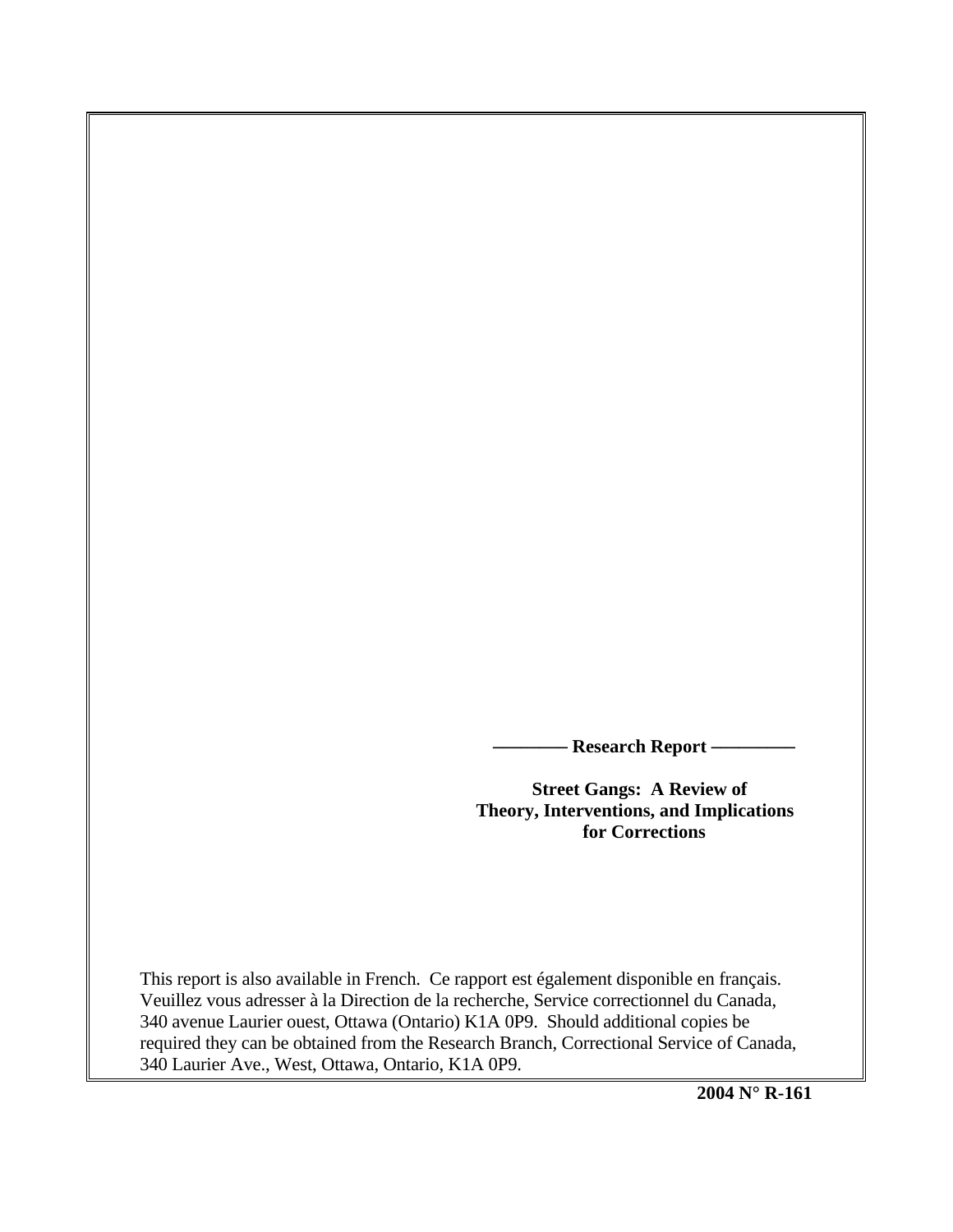# **Street Gangs: A Review of Theory, Interventions, and Implications for Corrections**

Dean Jones Vince Roper Yvonne Stys Cathy Wilson

Research Branch Correctional Service of Canada

**September 2004**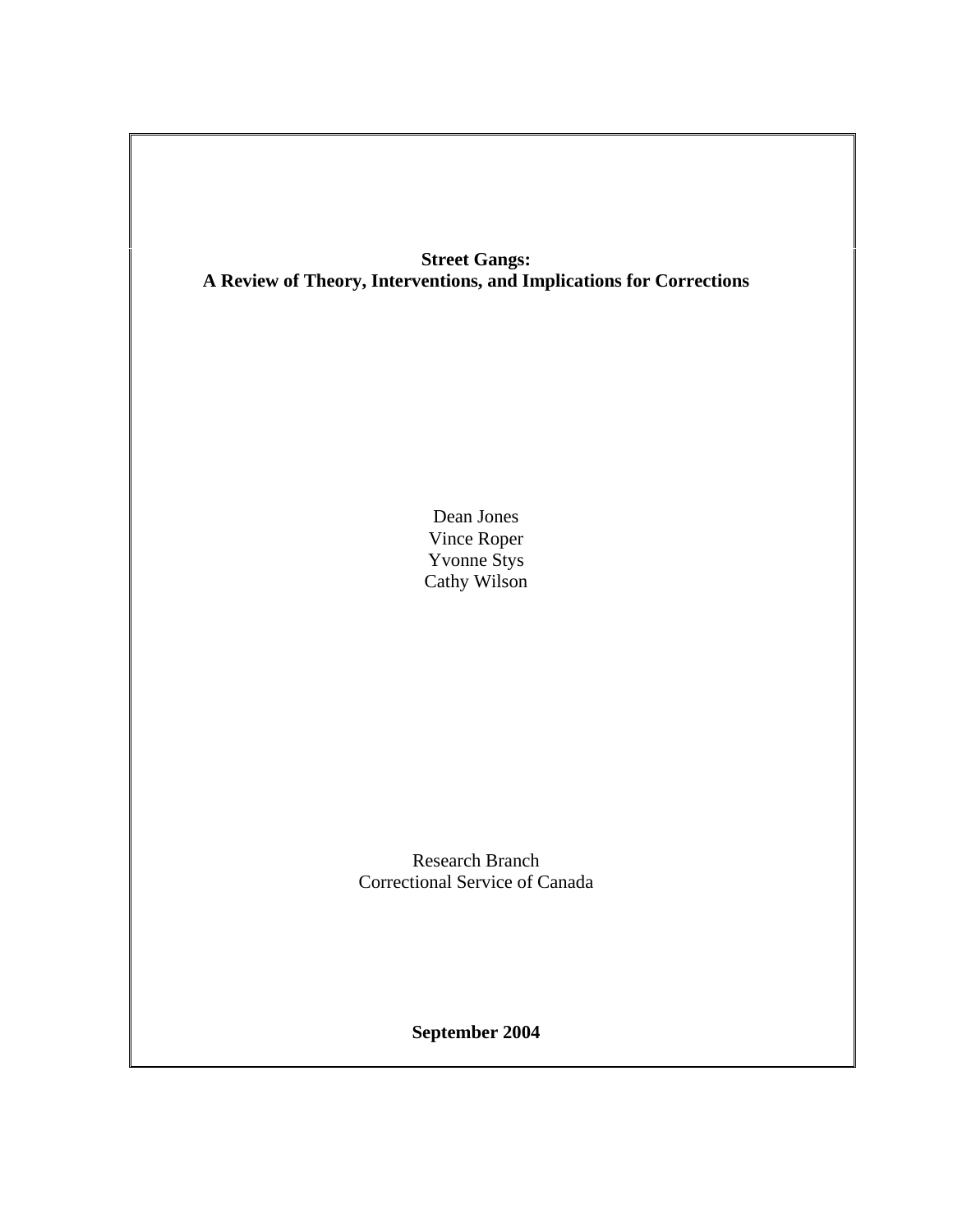# **EXECUTIVE SUMMARY**

The proliferation of street gang membership and activity in Canadian society has become a national concern. Sharing in this concern is the Correctional Service of Canada (CSC), which houses a significant portion of the street gang population within its walls. Recently, CSC has recognized the specific challenges that street gang members and their activities pose to the safety and operations of its institutions and, as a result, is actively assessing best practices in gang management strategies.

This paper aims to review the literature surrounding street gangs to better inform CSC policies, procedures, and future research. Gang definitions, the evolution of street gangs and the current scope of the street gang problem, both inside and outside the institution, are presented in an American and Canadian context. Following, theories of gang development are reviewed in an effort to understand why street gangs are formed, while a review of gang intervention strategies and their effectiveness aims to discern the most effective ways of preventing and intervening in gang membership. Finally, the implications of the street gang literature on CSC are examined.

Report Highlights:

- There is little consensus among social scientists as to the meaning of the term "gang". The primary obstacle to a universal definition is the changing dynamics of what represents a gang (or any group) over time. Definitions vary according to economic, political, social, and cultural norms. There is a lack of consistency both in American and Canadian gang literature regarding a definition of "gang".
- Street gangs have a long history. Reports of street gang activity in England, Germany, Switzerland, and France date back to the  $14<sup>th</sup>$  and  $15<sup>th</sup>$  centuries. Street gang activity in North America grew out of the class structured society based on ethnicity and racial distinctions that resulted from the industrial revolution and immigration. Other gangs evolved out of rebellion against their low social status, engaging in criminal acts as a form of revolution as well as for profit.
- The level of street gang activity has grown in alarming rates. The United States reported the existence of 700 to 3000 gangs in 1982, a number that grew to 30,000 by 1998. In Los Angeles County alone, there are 1,142 identified street gangs. While the number of street gangs in Canada is substantially less than that in the United States, research has found that they are increasingly presenting themselves in smaller cities, rural areas, and Aboriginal reserves as well as becoming more organized and criminally sophisticated.
- Although often ignored in street gang literature, female street gangs are also in existence in American and Canadian society. Female street gangs can be involved in the gang on a number of different levels, and are often involved in violent activity. Canadian research has found that incarcerated female street gang members have a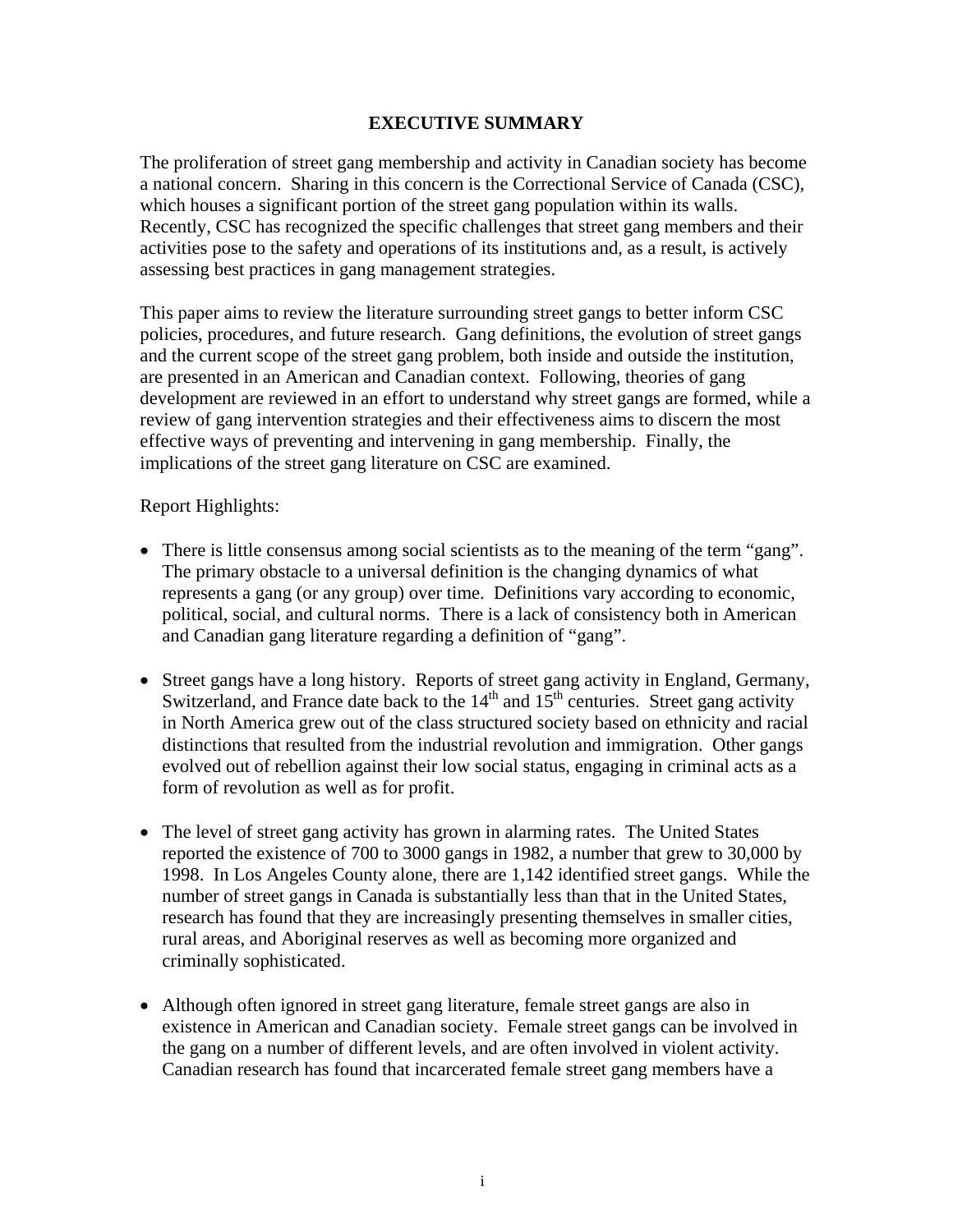higher disregard for others, more aggression, lower frustration tolerance, and more hostility problems than non-affiliated offenders.

- Estimates of gang presence in American institutions have found that between 9 and 25% of the American prison population is affiliated with a gang. In Canadian institutions, the proportion of inmates affiliated with a criminal organization is reported to be approximately 14%. Both American and Canadian research highlights that gang affiliated offenders tend to be much different than non-affiliated offenders, especially in the risk they pose to the institution. Both American and Canadian incarcerated gang members were more likely to be involved in violence and contraband offences while in the institution.
- Theories on the development of gangs and gang membership are divided into two classes: criminological and psychological. For the most part, criminological theories focus on the social aspects of crime, such as economic and social strain, social relationships, the moral order, and attachment to society. Psychological theories focus on the psychological processes which make people vulnerable to, or guide their decisions toward, gang membership.
- Gang interventions can likewise be divided into two classes: human/social intervention strategies and law enforcement strategies. Included in the human/social intervention strategies are prevention programs (proactive strategies which attempt to discourage gang membership), community intervention programs (which attempt to mobilize the community to become actively involved in controlling the gang problem), and school-based intervention programs (which provide education and programming to gang members in the school environment). The primary law enforcement strategy, gang suppression, involves the modification of elements of the legal system to better address the gang problem.
- In general, community intervention programs were found to be more effective in areas where the gang problem was just emerging, while prevention and school-based programs were more effective in areas that had a chronic gang problem. Overall, early prevention programs have shown the most promise in terms of diverting youth from joining gangs. However, the majority of gang interventions in use have yet to be evaluated, and many of those which have been evaluated lack a strong statistical basis.
- A number of gang intervention strategies have been utilized in American Institutions. Included among these are bus therapy (transfer), gang recognition/legitimization, setoff policy, gang suppression, separate housing/programming, debriefing/denouncing, the 'snitch' farm, and instilling a zero tolerance policy. The majority of these strategies have not been evaluated, but some were more successful than others. Gang recognition/legitimization and the set-off policy, for example, were ineffective.
- CSC has a number of policies in place to address the management of gangs in its institutions. To date, these policies and procedures have not been evaluated to ascertain their effectiveness in controlling gang activity, recruitment, violence, and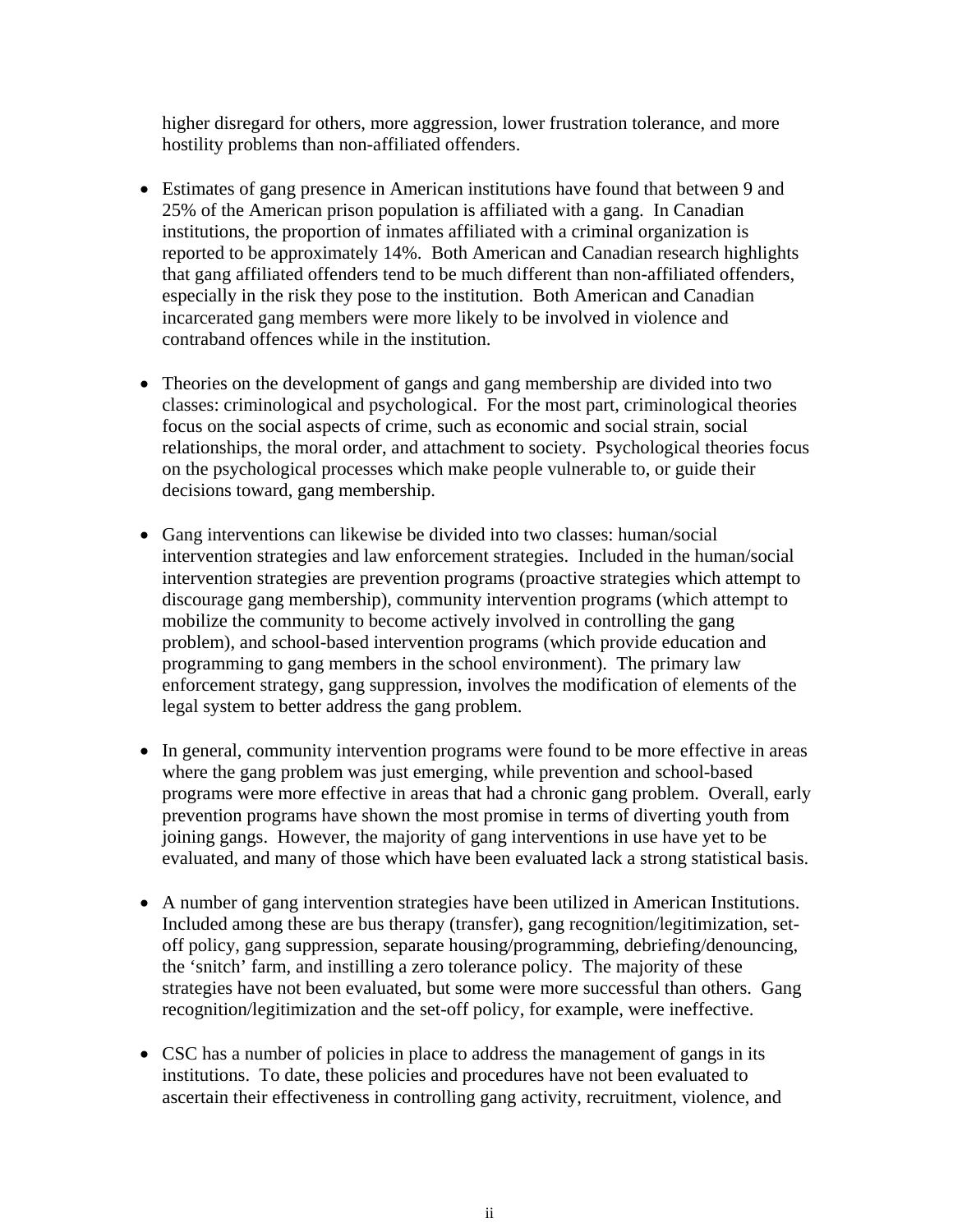desistance. However, a number of studies are underway which aim to address these issues.

• The review of the research presents several suggestions for future best practices in gang management. Paramount is the accurate identification of the gang problem within each institution, especially in considering the risk that gang members pose to institutional safety. Gang management rather than gang elimination should be the focus, and a comprehensive approach should be considered. Negotiating with gang leaders or denying the existence of a gang problem should be avoided. Finally, a multidisciplinary task force should be established to develop an appropriate action plan for the management of the gang problem in each institution.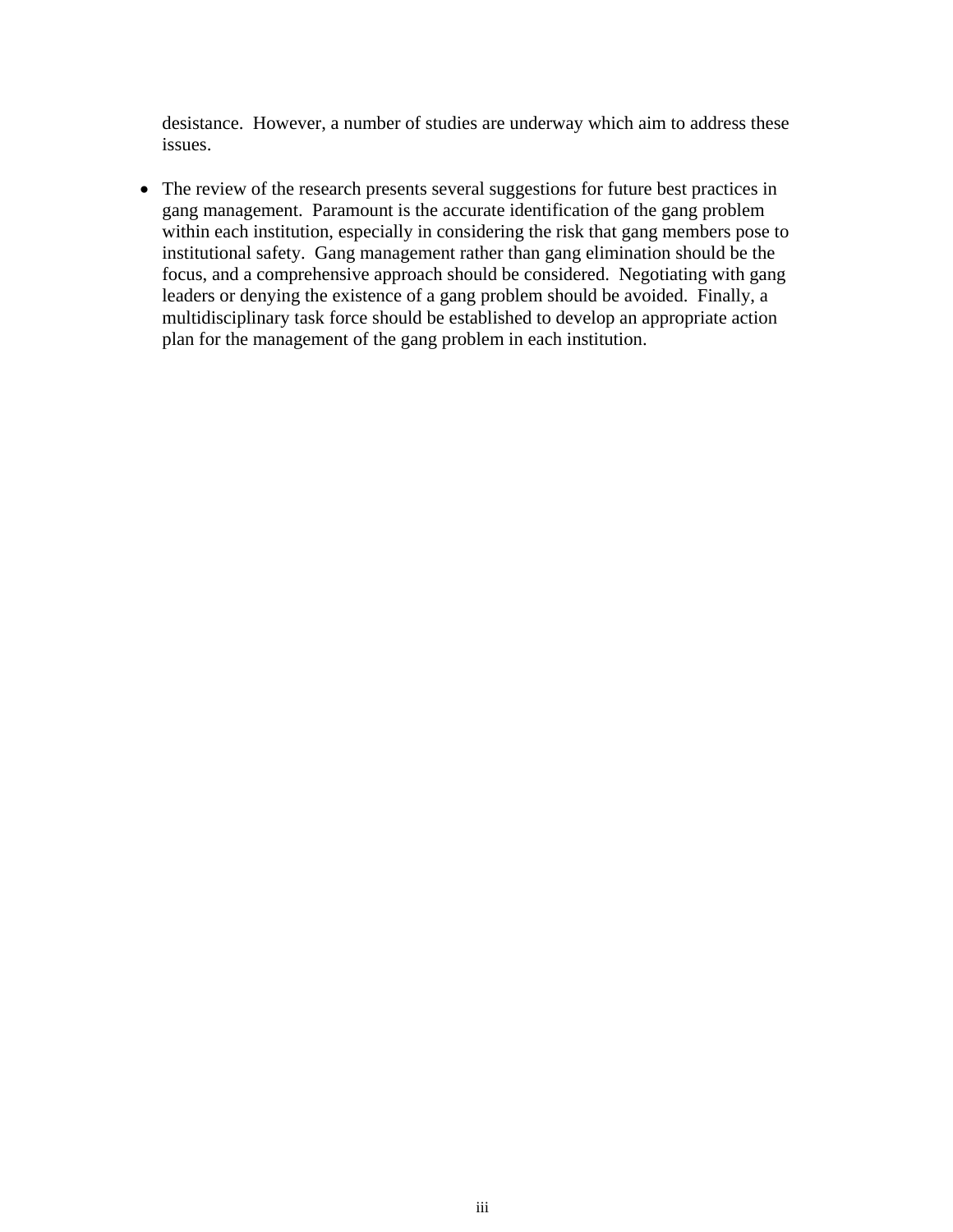# **ACKNOWLEDGMENTS**

The authors would like to thank Dr.'s Shelley Brown and Kelley Blanchette for their invaluable editorial comments and suggestions, as well as Robin Westmacott and Nicole Crutcher for their contributions to the literature search.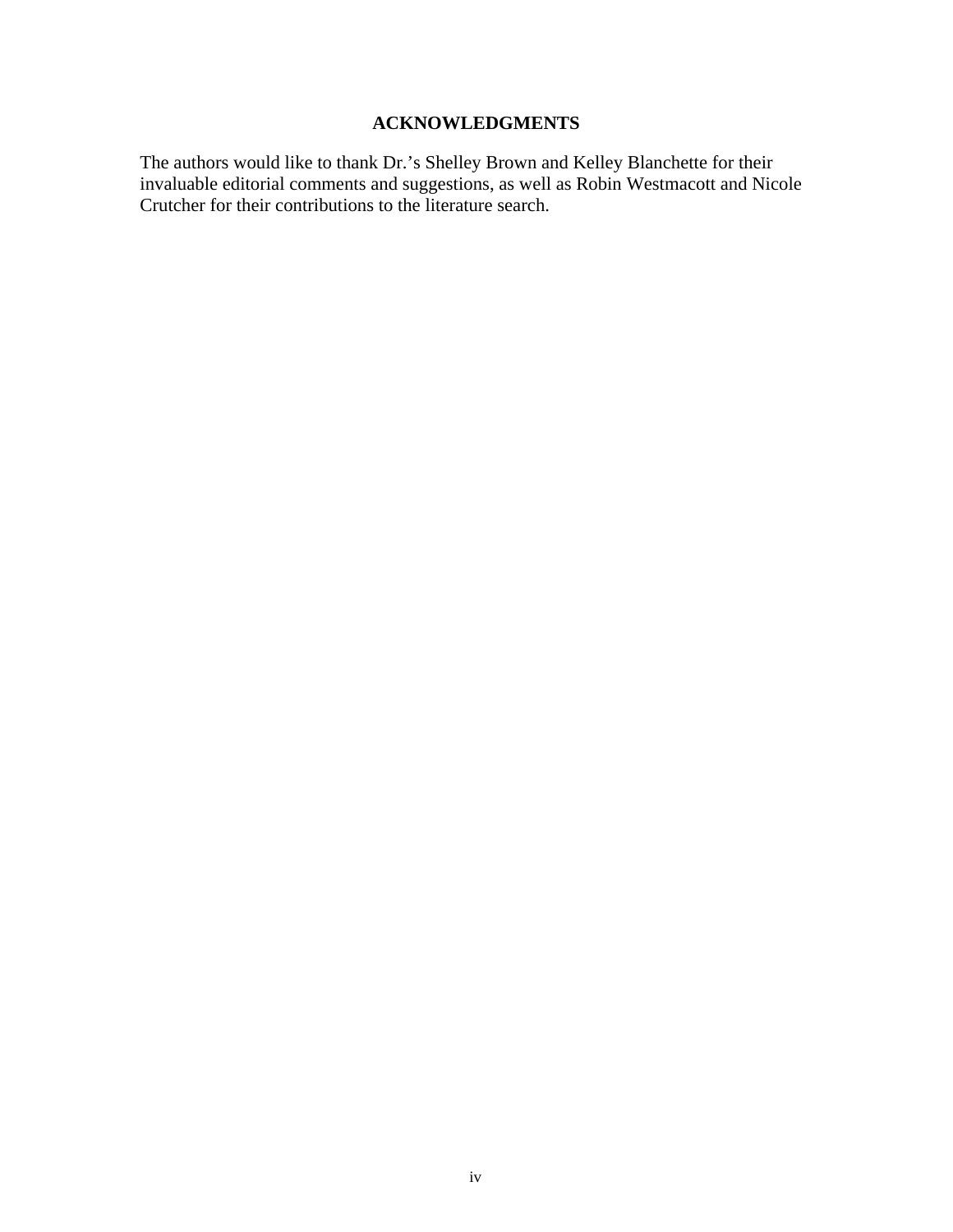# **TABLE OF CONTENTS**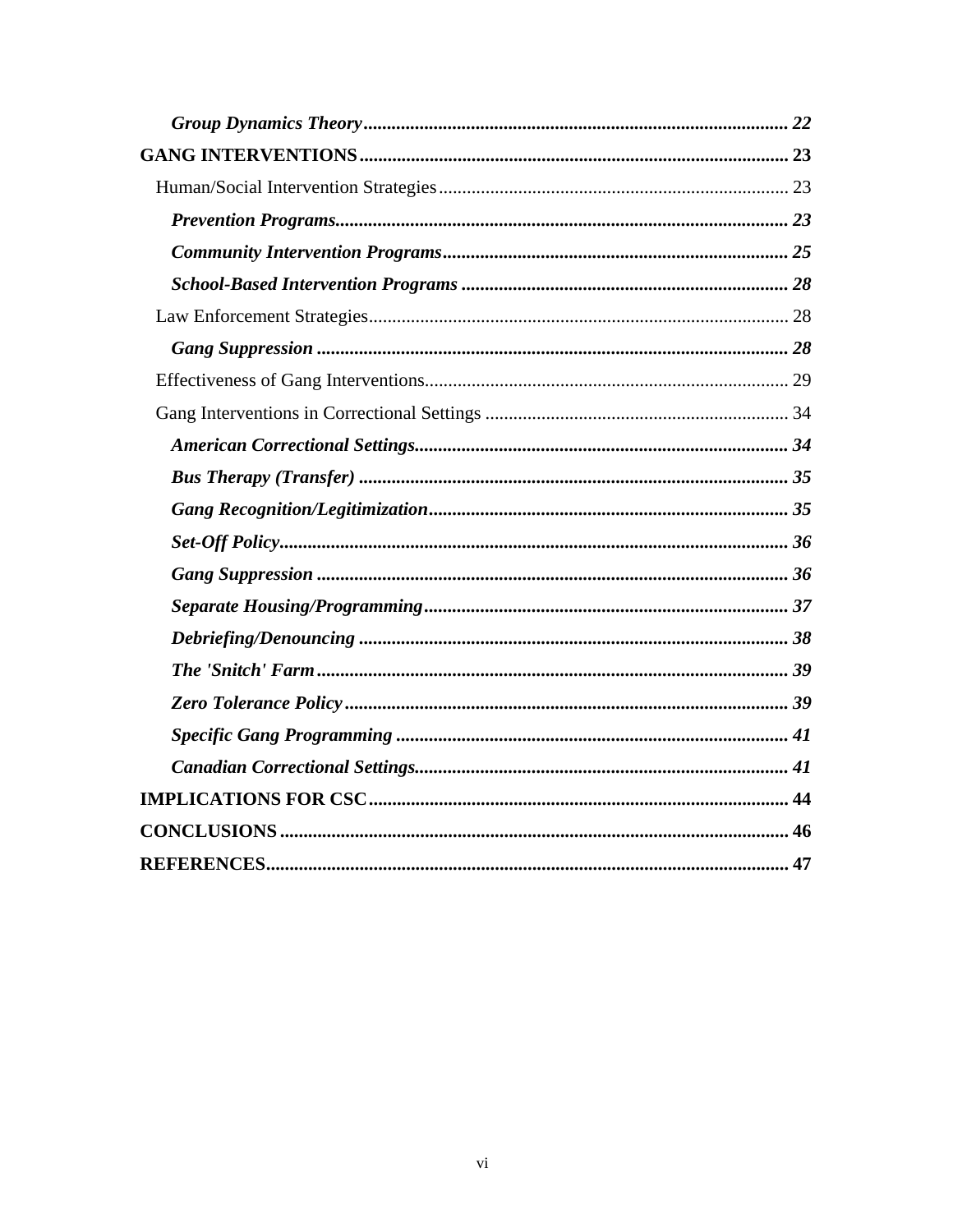### **INTRODUCTION**

*"Anyone who has studied gangs over a period of time will admit that the more one studies them, the more complex they are. At best, we can come to understand a bit about certain features of gangs at given points of time. Gangs are dynamic, flexible and ever-changing." (William B. Sanders, 1994)* 

Street gangs have been in existence for centuries. Reference to a type of adolescent gang is made by Saint Augustine (AD 354-430) in his Confessions, describing his own criminal involvement as a member of a group of youth (Covey, 2003). In Great Briton, gangs were common during the  $14<sup>th</sup>$  and  $15<sup>th</sup>$  centuries (as reflected in the writings of authors such as Chaucer) while  $17<sup>th</sup>$  century church and court records identify the presence of youth gangs in England, Germany, Switzerland and France (Gillis, 1974; Klein, 1995; Sheldon et al., 1997). Later, several events in societal evolution, such as the industrial revolution and the migration of European settlers to North America, created the breeding grounds for slum conditions and poverty in a class structured society. For many, gangs became a source of identity, social status, and economic survival in these dire conditions (Decker & Van Winkle, 1996).

For as long as they have existed, gangs have been an issue of social concern. From this concern grew a desire to learn more about gangs, their formation, and what can be done to combat them. The first social scientific examination of the gang phenomenon occurred with Frederick M. Thrasher's book, 'The Gang: A Study of 1,313 Gangs in Chicago' (1927). Thrasher, a sociologist at the University of Chicago, proposed an etiological sequence for gang development based on the belief that gang formation was a result of the psychological and group processes of youth in lower-class communities. His focus on both individual and community causes of gang membership significantly influenced the future directions of many gang researchers. Clifford Shaw and Henry MacKay (1931), also from the University of Chicago, theorized that second generation immigrants formed gangs due to the absence of neighbourhood social infrastructure and community organizational abilities, an absence which resulted from immigrant isolation from mainstream society. Albert Cohen (1955) theorized that the alienation and frustration of being a lower-class person in a middle-class system of education was a major factor contributing to gang formation, while Richard Cloward and Lloyd Ohlin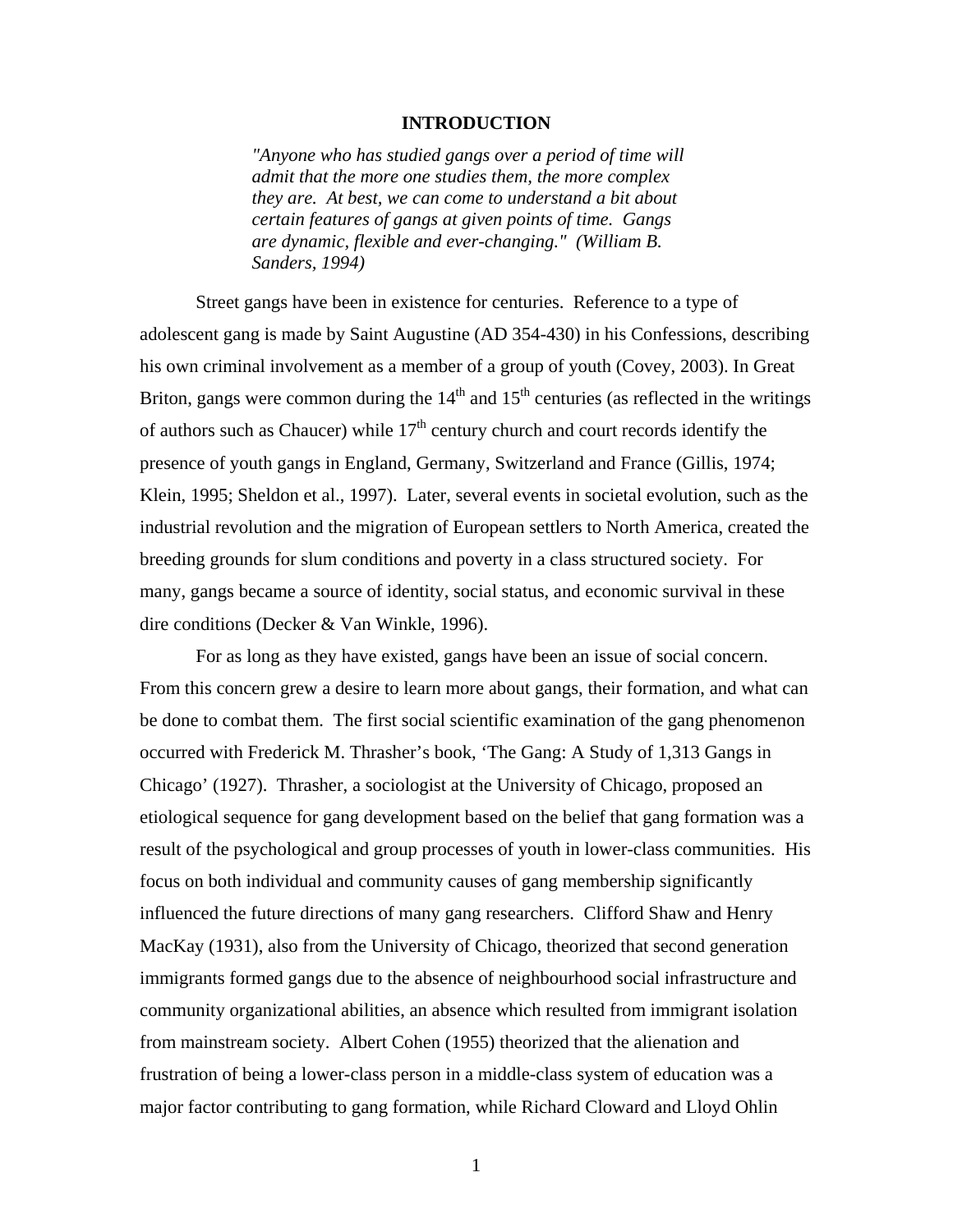(1960) hypothesized that gang formations resulted from the perception by lower class youth that the system provided little or no opportunity for upward mobility.

In the late 1960's and early 1970's, the focus of gang research shifted away from theories on gang development and moved towards the area of gang prevention and intervention strategies. The work of four researchers, Spergel (1966), Klein (1971), and Short and Strodtbeck (1974) were instrumental in this shift of focus and in setting the stage for the research that was to follow. Each of these researchers evaluated programs that were established to deal with the 'gang problem' and was based on previously established theories about gangs and gang behaviour.

This paper presents a review of the American and Canadian literature on gangs, specifically street gangs. Gang definitions are presented, and difficulties regarding defining a gang are discussed. The evolution of street gangs and the current scope of the street gang problem will be presented, both in an American and Canadian context, as well as the scope of female involvement in street gangs and gang presence in American and Canadian institutions. Following, theories of gang development will be reviewed in an effort to understand why street gangs are formed. A review of gang intervention strategies and their effectiveness, both inside and outside the institutions, will aim to discern the most effective ways of preventing and intervening in gang membership. Finally, the implications of street gang literature on the Correctional Service of Canada will be examined.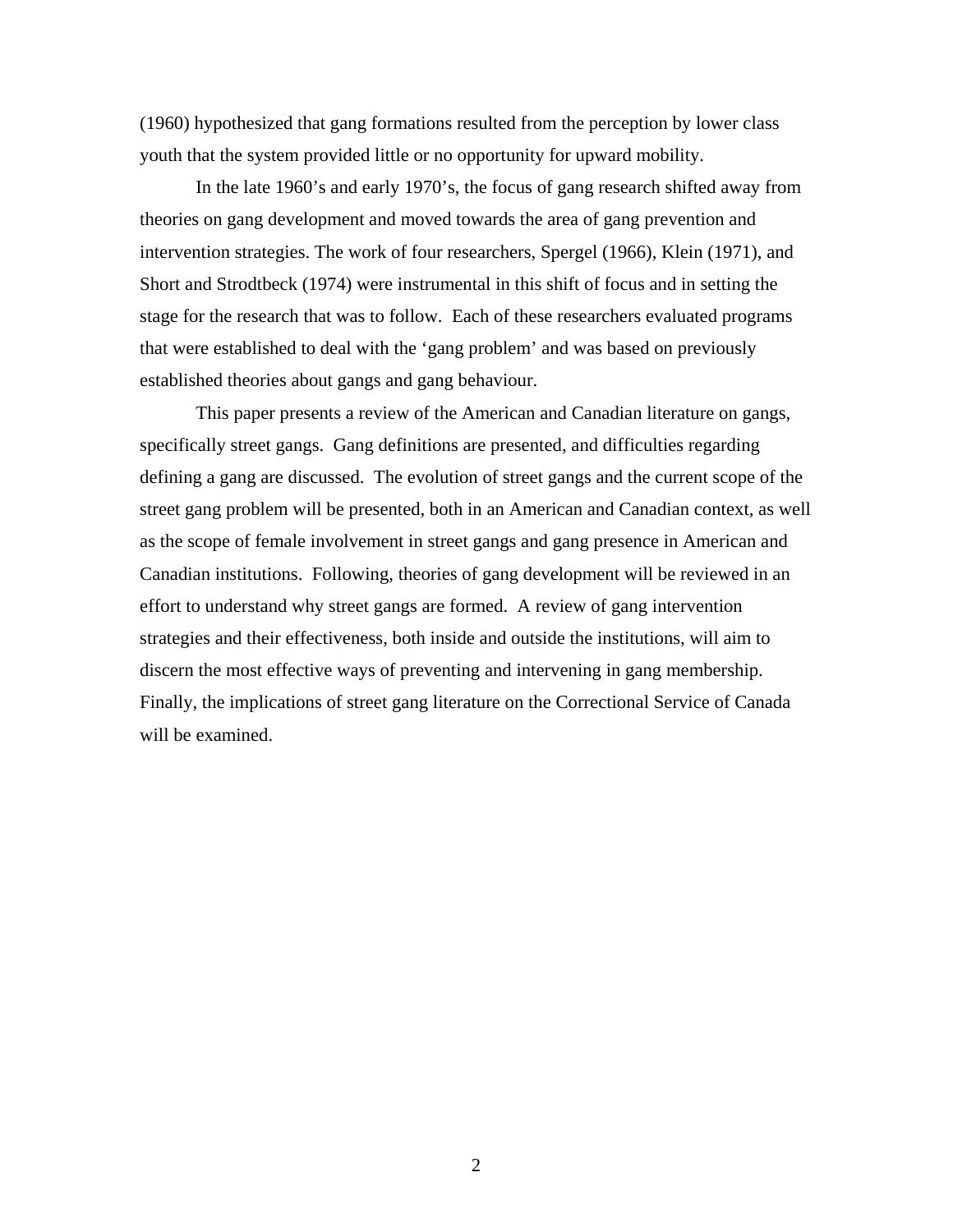### **DEFINITION OF A STREET GANG**

### **Definitional Issues**

There is little consensus among social scientists as to the meaning of the term "gang". Part of the problem stems from the fact that many definitions can be extremely general and inclusive. For instance, the definition noted in Merriam Webster's Collegiate Dictionary (1997) provides a range of meanings inclusive of "groups and bands; a group of persons working to unlawful or antisocial ends; a band of antisocial adolescents; and a group of persons having informal and usu. close social relations (p. 479)". On the other hand, the Gage Canadian Dictionary (1991) defines gang as "a group of people acting or going around together, especially for criminal or other purposes generally considered antisocial; a group of people working together under one supervisor: Two gangs of workmen were repairing the road; and a group of people closely associated for social purposes (p. 485)". Obviously, these definitions leave much room for interpretation and do not allow for a thorough understanding of the gang phenomenon.

The main problem inherent in defining what constitutes a gang lies in the changing dynamics of what represents gangs (or any group) over time. In as much as economic, political, social, cultural, and sub-cultural norms and conditions vary throughout time, so do the definitions of what constitutes a gang. Puffer's (1912) conceptualization of the gang as nothing but a normal play group for boys and Thrasher's (1927) portrayal of gangs as an interstitial group of boys brought together through conflict do not necessarily describe the complexity of street gangs today. A pertinent example of the evolution of gangs and, inherently, their definition is the relationship between gang activity and organized crime. In past years, organized crime and gang activity were very distinct events motivated by different goals. In recent years, however, this distinction has been blurred (Kenney & Finckenauer, 1995). This has resulted in a blurring of the definitions between gangs, gang activity, criminal organizations, and organized crime (Kelly & Caputo**,** 2003). While the issue of definitional inconsistency is problematic for several reasons, it makes a review or comparison of gang literature especially difficult.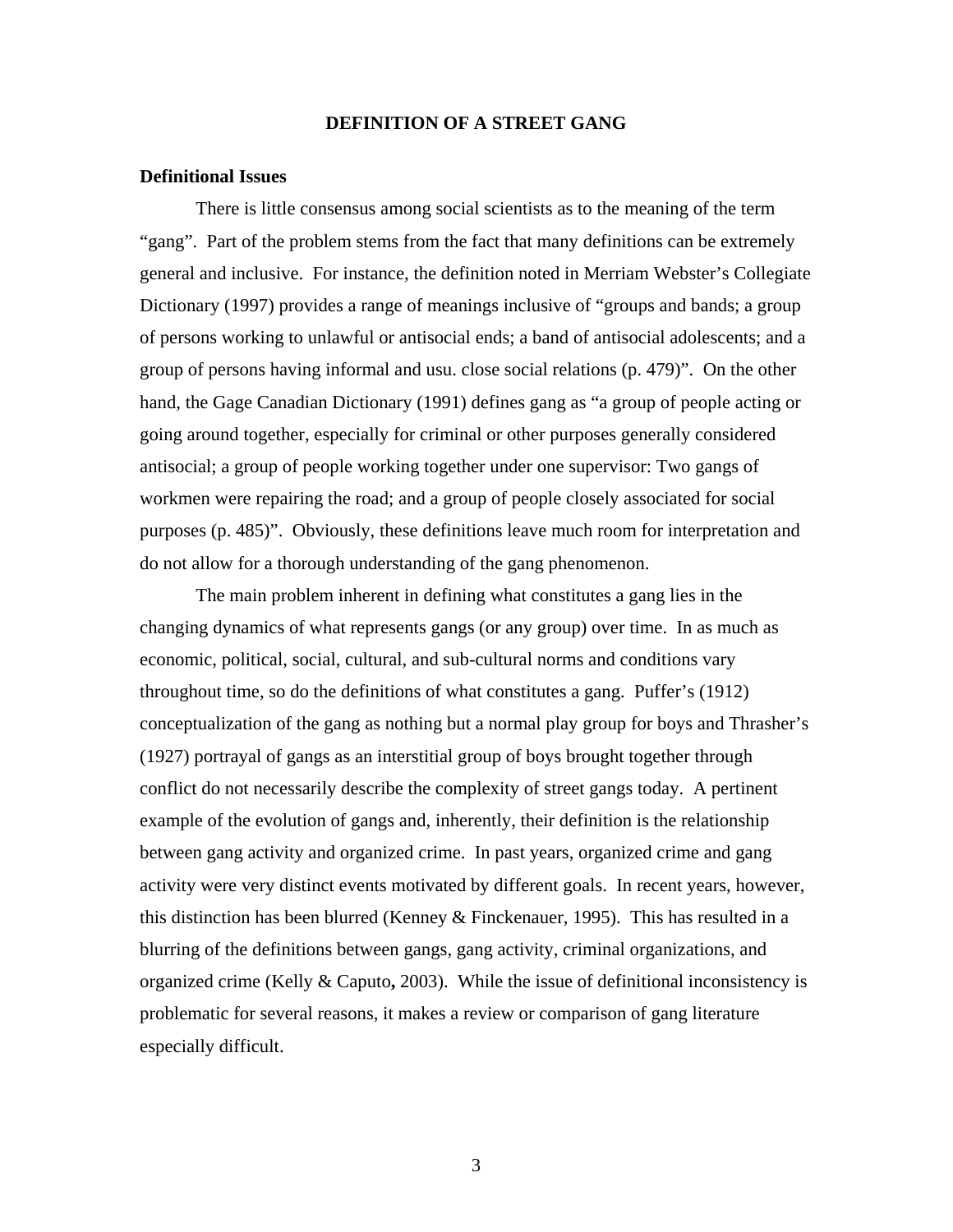The literature further suggests that a contributing factor in the problem of defining 'gangs' stems from the often biased information presented by the media. Joan Moore (1993) suggests that a history of stereotyping has shaped the definitions of gangs, listing the following as a sample of the most destructive stereotypes:

- a) They are composed of males (no females) who are violent, addicted to drugs and alcohol, sexually hyperactive, unpredictable, and confrontational.
- b) They are either all African-American or all Hispanic.
- c) They thrive in inner-city neighbourhoods where they dominate, intimidate, and prey upon innocent citizens.
- d) They all deal heavily in drugs, especially crack cocaine.
- e) "A gang is a gang is a gang" in other words, they are all alike or "you see one and you see them all".
- f) There is no good in gangs; it is all bad (a corollary to this is that anyone who would want to join a gang must be stupid or crazy).
- g) Gangs are basically criminal enterprises and that youth start gangs in order to collectively commit crimes. In other words, there is a tendency to confuse individual and group criminality.
- h) The "West Side Story" image of aggressive, rebellious, but nice kids has been replaced in recent years by the "gangster" image of a much disciplined criminal organization complete with "soldiers."

Moore's analysis on stereotyping has merit. To understand and formulate antigang strategies, gang analysis must be careful not to ignore the research of the past or the present and be cognizant of a progressive socio-political environment. As noted by Saunders (1994), gangs are dynamic, flexible and ever-changing.

### **Traditional Gang Definitions**

Several prominent researchers have proposed gang definitions which are widely used in gang literature. Perhaps the most cited definition is that which is operationalized by Klein (1971), distinguishing a gang as any identifiable group of youngsters who: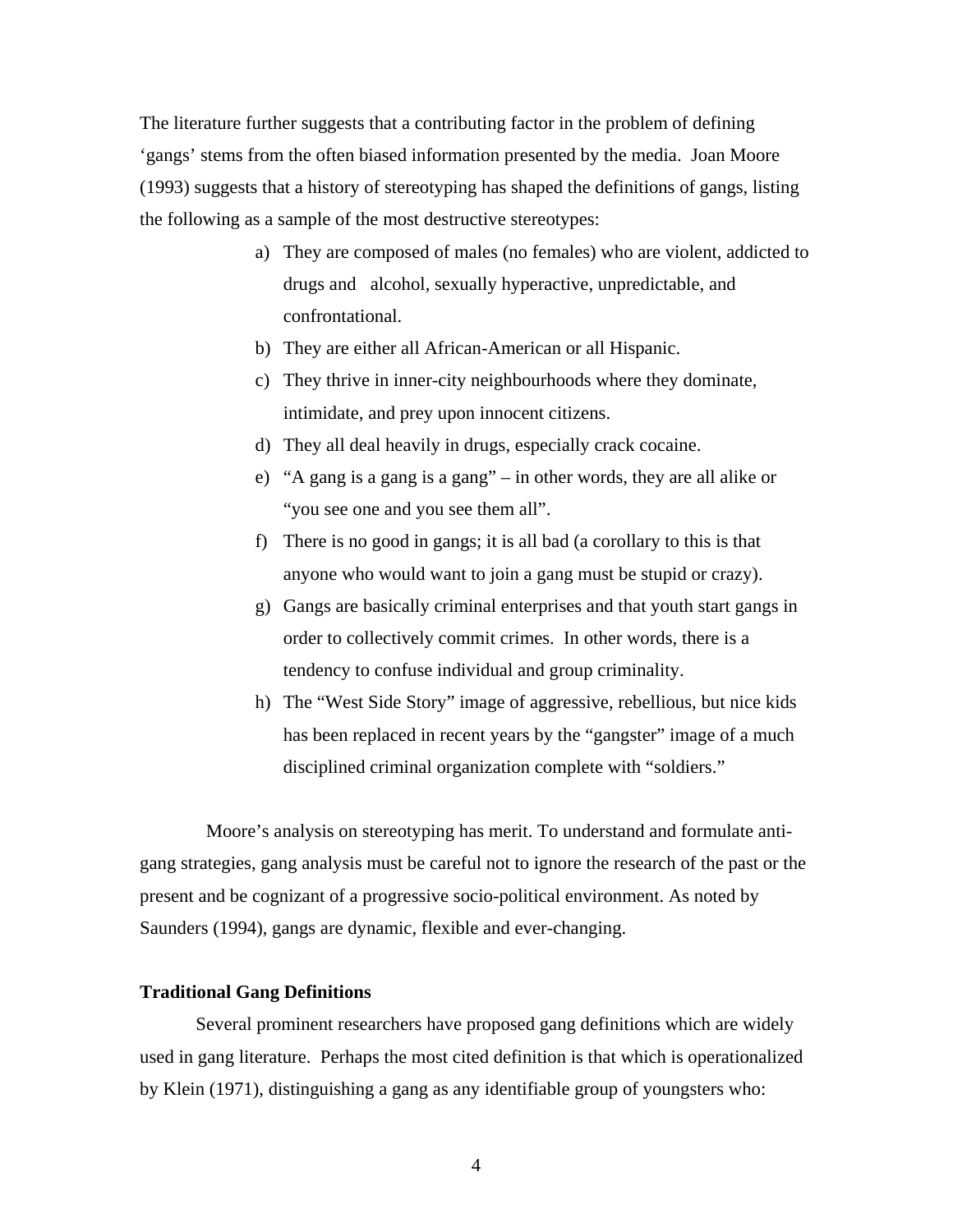- a) are generally perceived as a distinct aggregation by others in their neighbourhood;
- b) recognize themselves as a denotable group (often with a group name);
- c) have been involved in a sufficient number of delinquent incidents to elicit a negative response from neighborhood residents and/or law enforcement agencies.

This definition is not without its critics (Sanders, 1994). It excludes criminal gangs imported from other countries, gangs which operate in relative secrecy and gangs which consist mainly of young adults. However, Klein's definition has the advantage of capturing the essence of the word "gang" while speaking to the dynamics of gang formation and interaction as well as external reaction to gangs.

Gardner (1983) gives a more specific definition of what a gang entails, identifying gang members as being in their early teens and twenties, claiming a group name or territory, meeting regularly, possessing leadership, and being involved in criminal activity. Spergel, Ross, Curry, and Chance's (1989) definition concentrates more on the outward elements which identify gang membership as being indicative of what a gang is. Included among these elements are involvement in criminal activities, the possession of symbols or symbolic behaviour, self-admission, and identification by others (such as the police and other gang members).

 Miller (1975) conducted a survey of 160 criminal justice and youth service agencies in an effort to amalgamate the common elements in their respective definitions of "gang". The results found six attributes which were essentially consensual among the definitions as being characteristic of a gang:

- 1. Organization
- 2. Possessing identifiable leadership
- 3. Identifying with a particular area (territory)
- 4. Associating on a continuous basis
- 5. Having a specific purpose
- 6. Engaging in illegal activities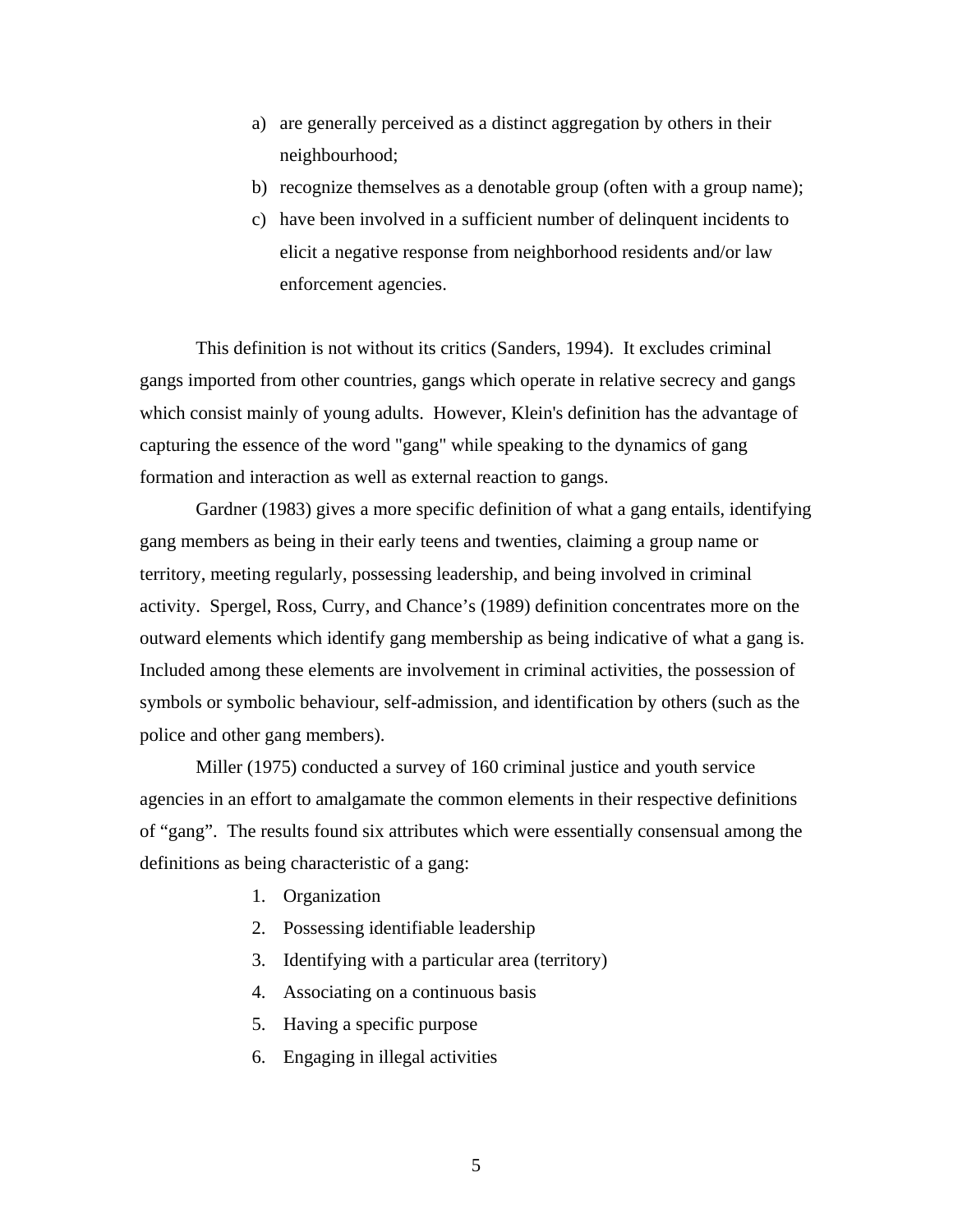These attributes are likewise reflected in the majority of theoretical definitions of "gang". Caution should be taken, however, in applying these elements to  $21<sup>st</sup>$  century gangs. Although the majority of the attributes may be consistent across time, many socio-economic changes have occurred since Miller conducted his research in 1974 which may have altered the scope of what "gang" involves (Goldstein, 1991).

### **Canadian Gang Definitions**

 A unanimous definition of the gang construct likewise eludes Canadian researchers (Kelly & Caputo**,** 2003). The majority of Canadian literature on gangs defines them within the realm of 'criminal organizations', as reflected in the official definition in the *Canadian Criminal Code*, which outlines that a criminal organization refers to a group, however organized, that:

- a) is composed of three or more persons in or outside Canada; and
- b) has as one of its main purposes or main activities the facilitation or commission of one or more serious offences that, if committed, would likely result in the direct or indirect receipt of a material benefit, including a financial benefit, by the group or by any of the persons who constitute the group (Section 467.1).

This definition of gangs is also utilized in research by the Canadian Department of Justice. Other Canadian organizations have forgone the Criminal Code definition for other options. Statistics Canada (2002) rejects the Criminal Code definition for being too broad, while research conducted by the Solicitor General of Canada (1998) defines a criminal organization as "…any group, association or other body consisting of two or more individuals, whether formally or informally organized, where the negative impact of said activity could be considered significant from an economic, social, violence generation, health and safety and/or environmental perspective (p. 2)".

 Research by the Royal Canadian Mounted Police (RCMP; Dickson-Gilmore, & Whitehead, 2003) has outlined the following in their description of criminal organizations, more specifically, organized crime: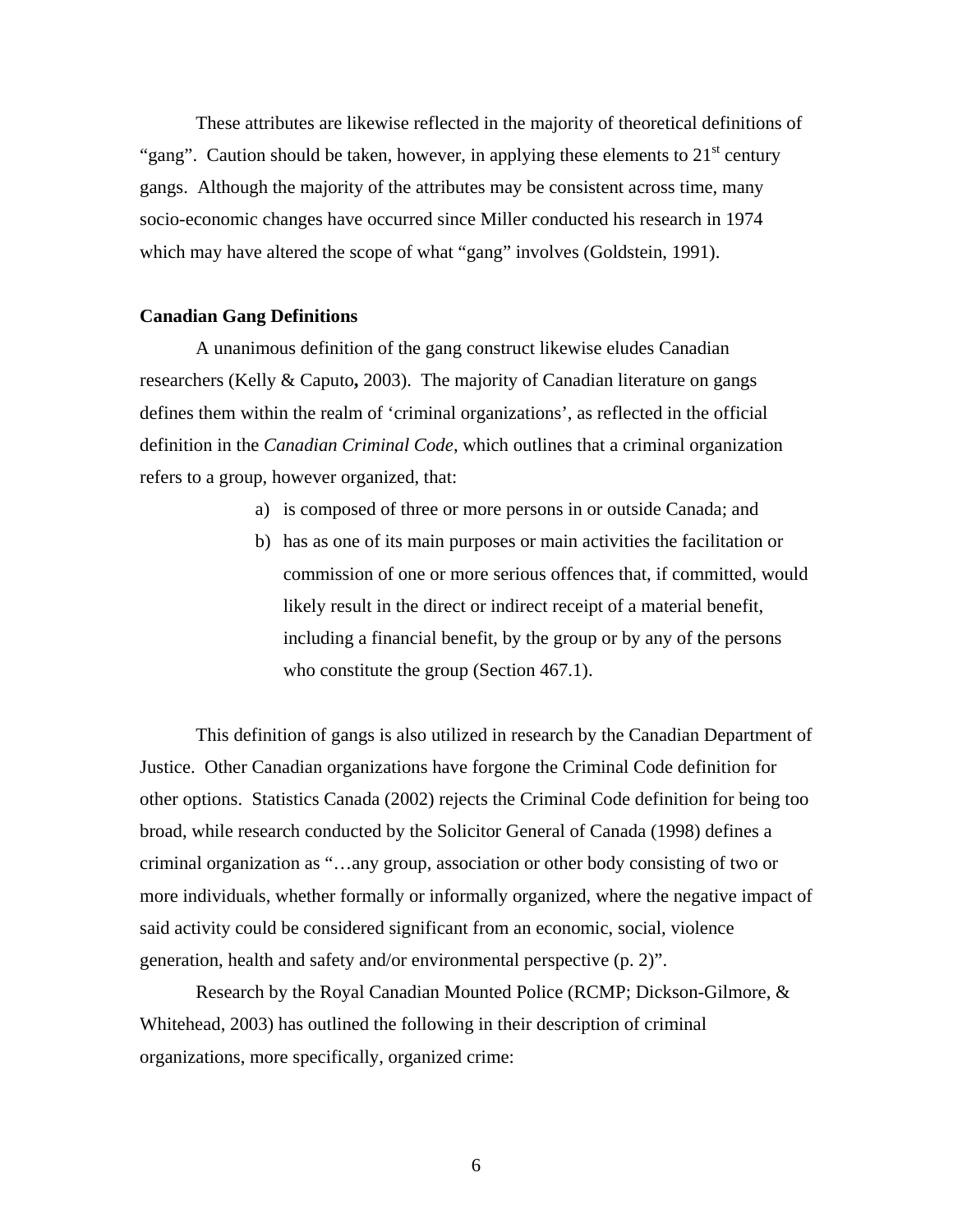"organized crime is an on-going activity motivated by political, social and/or economic conditions or ends (or some combination thereof), which is articulated through a network of both formal and informal cooperative social relationships whose structure is greater than any single member, with the potential for corruption and/or violence to facilitate the criminal process (p. 13)".

The Criminal Intelligence Service of Canada (CISC), a branch of the RCMP, prefers not to define criminal organizations in general, but instead opts to establish a unique definition for each type of organization. They are unique in that they do not consider street gangs as a type of criminal organization, instead categorizing them as a "serious crime issue" while acknowledging both their connections with criminal organizations and their propensity to become as organized as traditional criminal organizations (CISC, 2003).

The Correctional Service of Canada (CSC) takes a different approach in considering the relationship between street gangs and criminal organizations. CSC maintains that gangs and organized crime are not mutually exclusive, rather that they are distinguished by the degree of sophistication and entrenchment of the criminal activity. That is, gang activity and organized crime activity differ only in their degree of magnitude, not necessarily in the nature of the offence (Correctional Service of Canada, 1996). Thus, street gangs are included in CSC's definition of a criminal organization as "a group or association that is involved in ongoing illegal activities. This includes groups, organizations, associations or other bodies that were established in the community before their members were incarcerated, as well as groups established in our institutions" (Correctional Service of Canada, 2003a).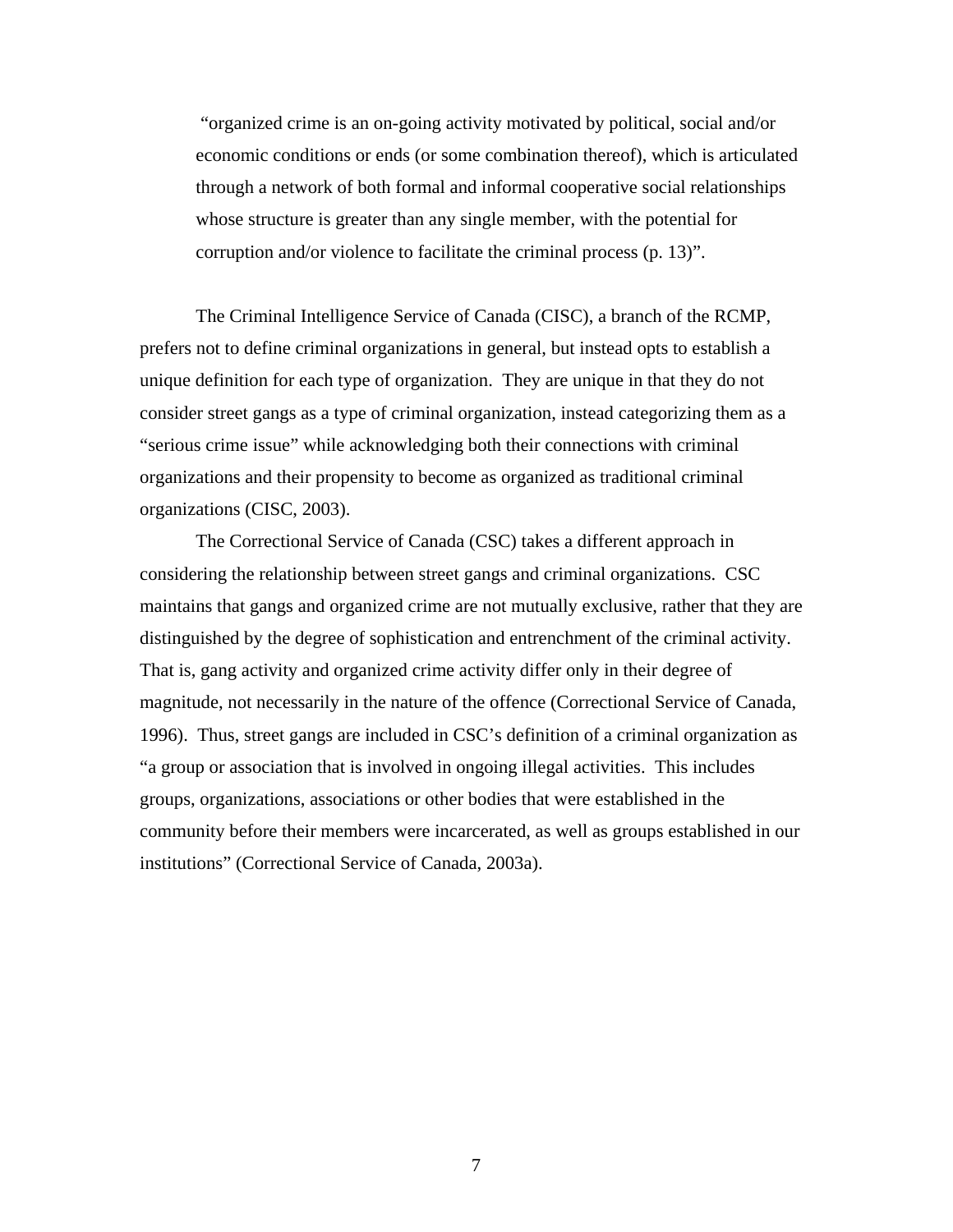### **SCOPE OF THE GANG PROBLEM**

#### **History of Street Gangs**

 As previously stated, the phenomenon of street gang activity is not a new one. In North America, elements such as the industrial revolution and the migration of European settlers created a class structured society based in ethnic and racial distinctions. For many, gangs became a source of identity, social status, and economic survival (Decker & Van Winkle, 1996). In the early 1800's street gangs, such as the Long Bridge Boys and the Fly Boys, were not involved extensively in criminal activity (Valdez, 2000). These early gangs were mostly mischievous and predatory groups. Soon after, the first American criminal street gangs were reported (Goldstein, 1991).

 The Forty Thieves, an Irish-American street gang, was the first criminal street gang to be recognized in the United States. The New York based gang formed in 1820 to rebel against the low social status and prejudice shown toward Irish immigrants and engaged in criminal behaviour in part for profit and to relieve their frustration. Soon after, other Irish gangs developed in the area, and rivalries and turf wars ensued. Throughout the  $19<sup>th</sup>$  century, various gangs appeared across the United States. Chinese gangs developed in California, mainly as a revolt against their poor treatment in the railway industry. Philadelphia saw the rapid rise of street gang activity at this time. The city had reported its first gang activity in 1840 and by 1870 laid claim to over 100 street gangs. New York remained the hotbed of street gang activity in the  $19<sup>th</sup>$  century, with the presence of Jewish, Italian, African-American, and Irish street gang reported in 1865 (Valdez, 2000).

As the  $20<sup>th</sup>$  century approached, a new type of class distinction brought about a new type of street gang. No longer were class distinctions due to ethnicity but to economic differences. As the economy slipped into the Great Depression, more and more gangs developed across America, and violence between conflicting street gangs increased. Mexican and west-coast African-American gangs developed in Los Angeles, Detroit, Boston, and Chicago. After World War II, new types of gangs began to emerge, including motorcycle and prison gangs. In the years leading up to the current situation, gang membership, proliferation, and violence increased, with every American state now holding claim to street gang ownership (Valdez, 2000).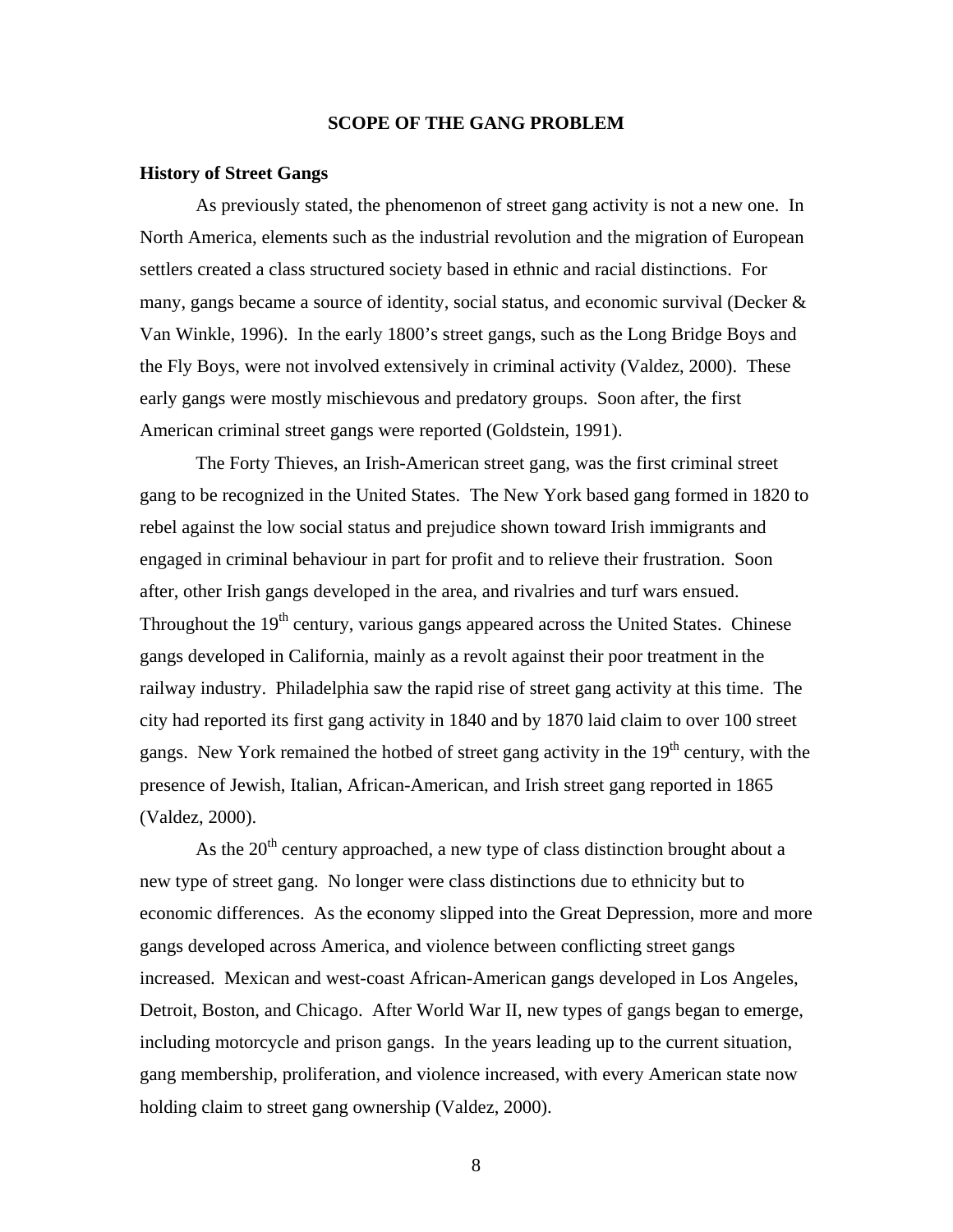### **The Scope of the Problem: American Perspective**

Largely due to differing definitions of what constitutes a gang and various methods of identifying gang members, estimates of the actual number of gangs and gang members in the U.S. fluctuate. Nevertheless, the Federal Bureau of Investigation (FBI) statistics (1996) illustrates the scope of the problem. The FBI (1996) reports that violent street gangs are active in 94% of the medium and large sized cities in America (many of these cities have up to 40 different gangs), and that gang membership exceeds 400,000. A study conducted by the national Youth Gang Centre (1999) found that by 1997, every city in the U.S. with a population over 250,000 and 92% of the second-largest cities (populations between 100,000 and 249,999) reported the presence of active youth gangs. In addition, this survey found that approximately 72% of the urban areas in the U.S. (population above 50,000) are plagued by such gangs. This research determined that there was an estimated 30,533 youth gangs with 815,896 active members throughout the United States. However, Petersen (2004) cautions that as these gang figures are estimates obtained from law enforcement agencies, they may be over or underestimated and should be regarded with caution.

More worrisome than the actual number of street gangs, however, is their rate of growth. A national survey conducted by Miller (1982) estimated the existence of 700 to 3000 gangs in the largest cities in the United States. Howell (1998) reported estimates of more than 30,000 gangs with a membership of over 800,000. This exponential increase is also apparent from the number of U.S. cities reporting gang involvement (from 54 in 1961 to 94 in 1970, 172 in 1980, and 766 in 1992; Klein, 1993), as well as the escalating rate of violence attributed to gang activity. It is the violence associated with gangs which arouses public anxiety and has made gang intervention a high priority in American National and State policy. It is generally assumed that delinquents who belong to gangs are more violent than delinquent youth who are not gang members (Klein, 1995) and that there is a progression in youth who join gangs from minor crime towards more extensive and more violent criminal involvement (Elliott & Menard, 1993).

While there is little doubt that the number of gangs and gang membership has increased rapidly since the mid-eighties, the association with increased violence is less certain. At one extreme, certain gangs can be associated with a tremendous amount of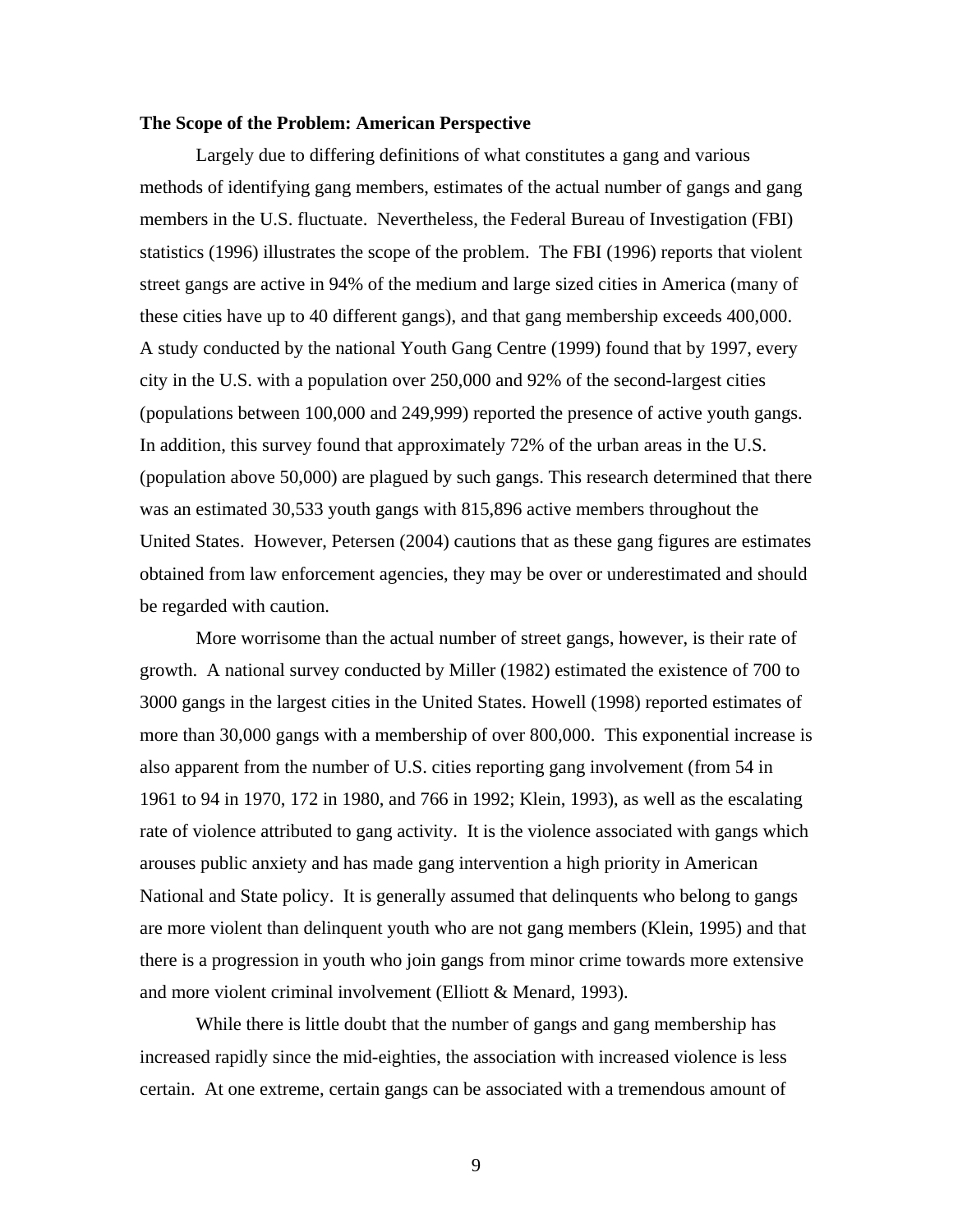violence. In 1995 there were 790 gang homicides in Los Angeles County, where there were an estimated 1,142 identified street gangs (Block, 1995). Other gangs (i.e. "suburban" gangs) are associated with comparatively little violent crime. It is unclear, therefore, whether such increases in youth homicides are due to increased nation-wide gang membership, increased drug trafficking, greater prevalence and use of weapons, or an increase in youth violence nationally (Goldstein et. al., 1994; Klein, 1993). While such questions await empirical clarification by social scientists, even the most cautious current gang writers view the problem of street gangs in America as substantial and growing.

### **The Scope of the Problem: Canadian Perspective**

The street gang problem is not unique to American cities. Canada likewise experiences its share of problems with street gangs, although not to the extent experienced in the United States. Nor has gang research in Canada received the in depth attention it has in the United States. During the 1980s, Canadian street gangs were receiving close attention from the media and law enforcement, spurring more research in the area. The etiology of Canadian street gangs was found to follow similar developmental patterns as those in the United States. Ethnic differences, limited opportunities and economic interests (elements especially applicable to immigrant youth) have been found to be contributing factors in street gang membership in Canada (Covey, 2003). A major problem in addressing "gangs" and their activities in Canada is the limited amount of Canadian academic research. The majority of gang data in Canada emanates from journalistic reporting and police sources.

Early academic researchers and media reports on street gangs in Canada identified a number of gangs, particularly in Canada's major urban centers. Haitian street gangs were found mainly in Montreal (Le Blanc & Lancôt, 1994), Jamaican "posses" were reportedly concentrated in Toronto and Southern Ontario (Gay & Marquart, 1993), the Aboriginal "warriors" were found to be particularly problematic in Winnipeg (Canadian Press, 1995) and various Asian street gangs operated in Vancouver (Klein, 2002). One study of interest was conducted by the Royal Canadian Mounted Police (RCMP) in 1990. The report noted that street gangs were not a passing fad in Canada and were likely to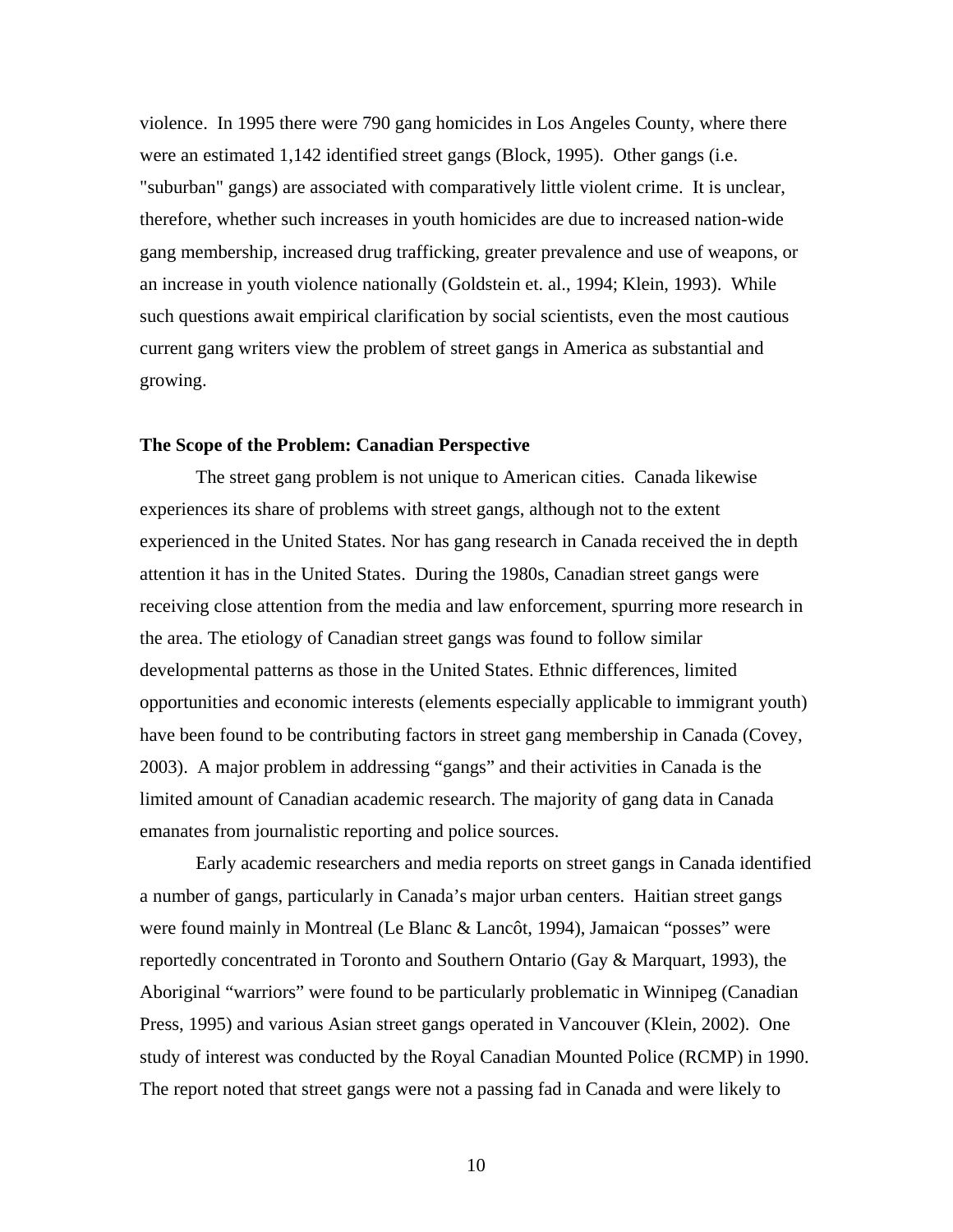persist. They were found to be influenced by American culture and be involved in many activities, including swarmings, drug sales, assaults, extortion, and prostitution*.*

More recent research by CISC (a branch of the RCMP; 2003) reports that street gangs have increasingly presented themselves in smaller cities, rural areas, and on Aboriginal reserves. It stipulates that Canadian street gangs are becoming more organized and criminally sophisticated. They are becoming involved in activities such as counterfeit cheque and debit card fraud and are promoting themselves through internet websites. They are also increasingly supporting and facilitating the activities of more established organized crime groups. The report also points out the increase in gang numbers in Canadian areas such as the greater Toronto and Montreal areas as well as an increase in the amount of gang violence and rivalries.

#### **Female Street Gangs**

 Prior to Anne Campbell's (1984) revolutionary book *The Girls in the Gang*, very little was known about female street gangs. While popular claims attempt to reveal the recent insurgence of violence among young women (Tremblay, 2000), reports of female street gang membership in the United States can be found from as early as the  $19<sup>th</sup>$ century (Valdez, 2000). Early research on this era of female gang members found that females were actively involved in violence (most often fighting) and held authoritative roles and positions in their gangs, rather than being mere "sex objects" (Miller, 2002).

The scope of the female street gang problem is difficult to ascertain, due in part to an underestimation of membership by official data sources (Curry, Ball, & Fox, 1994). Also complicating matters is the fact that females can be involved in several types of gangs:

- a) mixed-gender gangs with both male and female members
- b) auxiliary gangs; female gangs that are affiliated with male gangs
- c) independent female gangs (Miller, 1975).

Research has found that of those females who are involved in street gang activity, 57.3% were involved in mixed-gender gangs, 36.4% in female gangs affiliated with male gangs, and 6.4% were part of an autonomous female gang. These distributions vary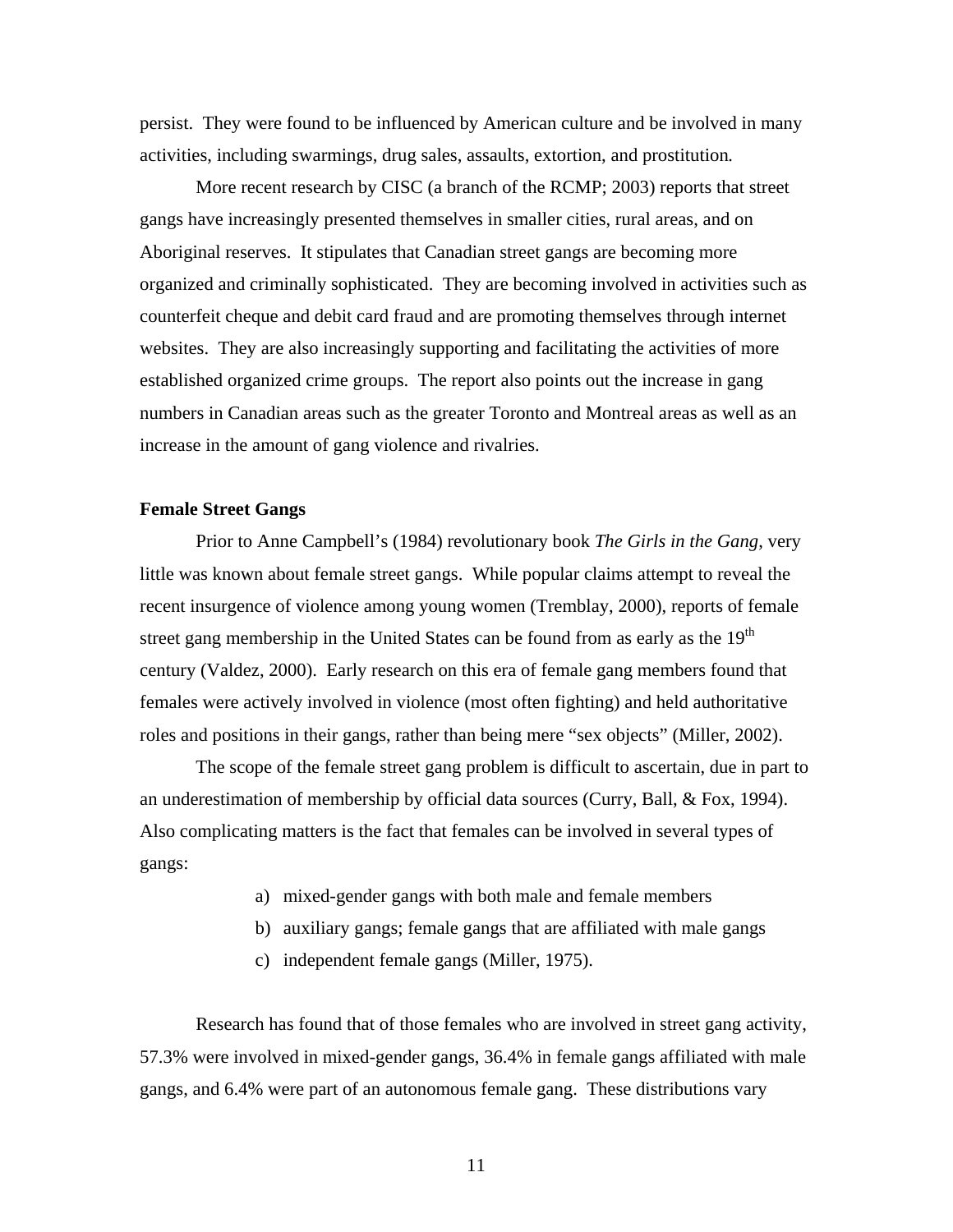across ethnic backgrounds, with African-American females more likely to be in independent or mixed-gender gangs while Latina females are more likely to be affiliated with male gangs (Curry, 1997).

 Several theories exist attempting to explain female gang formation and membership; however, two theories are predominant in the literature. The first, similar to the Strain theory of delinquency (see the theories of crime development section), explains gang membership are the lower-class female's attempt to fulfill their middle-class goals in the absence of legitimate means to do so. In an effort to achieve and compensate for their social and economic situation, they seek the illegitimate means of gang activity (Rosenbaum, 1996). The second theory explains gang membership by suggesting that females seek out gangs in an effort to fulfill personal, social, and emotional needs which are not realized by their own homes, which are often abusive and/or dysfunctional (Chesney-Lind, 1993).

 A recent profile of female gang members in Canada (Mackenzie & Johnson, 2003) examined differences between 36 incarcerated female gang members and 36 nongang members in a number of Canadian Federal Institutions. Female gang members made up 6% of the total inmate population in 1999 and were on average younger than the general population. Female gang members were more likely than non-members to have been convicted of a violent offence, however non-gang members accounted for a slightly larger proportion of homicide offences. This finding coincides with the results showing that female gang members were more likely than non-gang members to have higher security ratings and higher levels of risk. Female gang members were also higher in needs than non-gang members, specifically in the areas of associates and attitudes. Further analysis into the attitudes domain shows gang members have a higher disregard for others, more aggression, lower frustration tolerance, and more hostility problems than non-gang members. Surprisingly, and contrary to theory, female gang members had significantly *less* need in the family/marital domain than did non-gang members.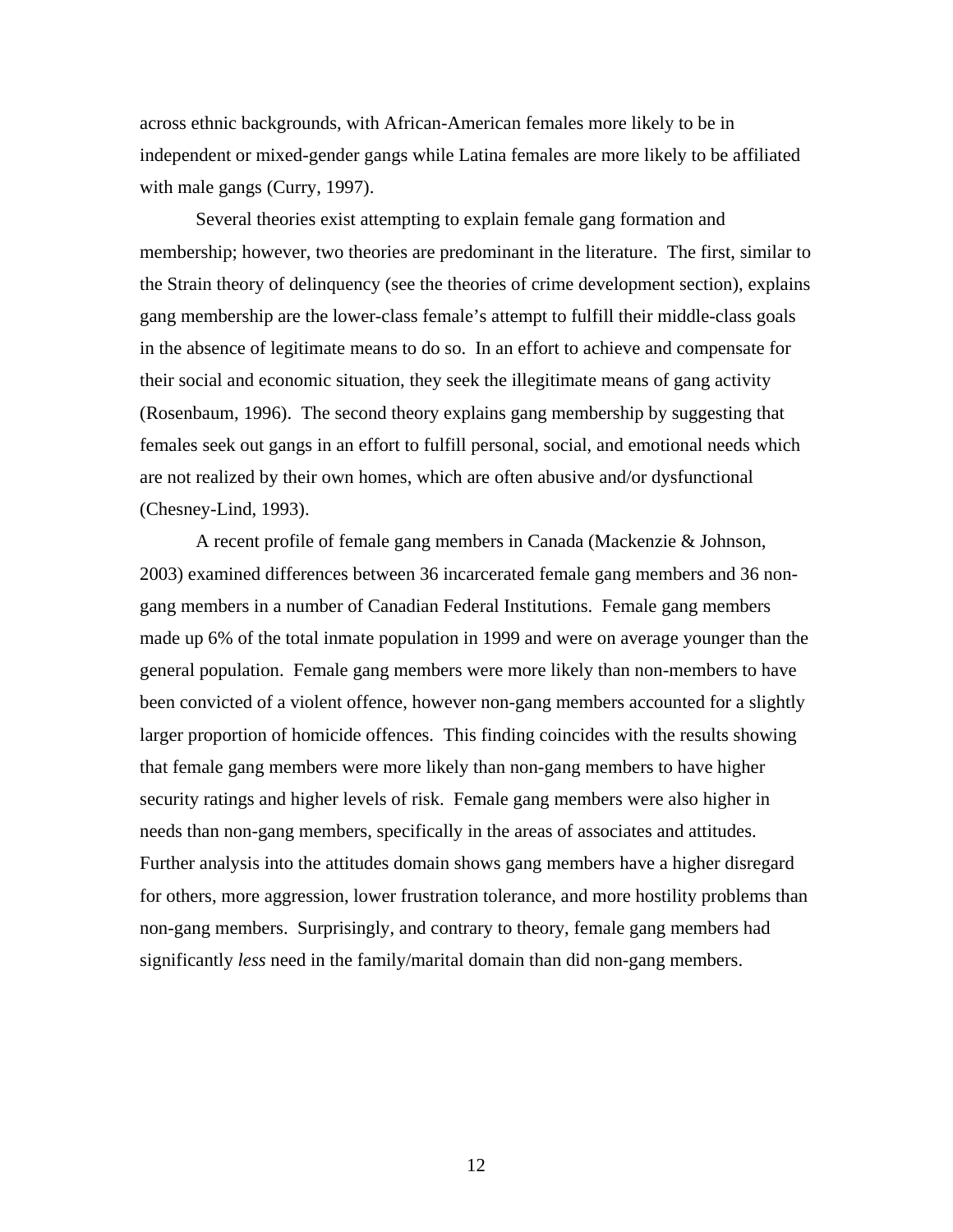### **Gang Presence in Correctional Institutions**

#### *American Institutions*

In a national study on the presence of gangs in American Institutions, Camp and Camp (1985) identified 114 gangs with a membership of 12,643 in 33 prison systems. As a result, they estimated that 3% of the adult prison populations were gang affiliated and attributed 50% of U.S. prison management problems to gang presence. In Knox's  $\&$ Tromanhauser's (1991) survey, Warden's estimates of gang members in their facilities yielded a national estimate of 10% (slightly higher for juvenile institutions). A more recent survey by the National Gang Crime Research Center (1996) found that gang membership in adult state correctional facilities in the U.S. increased from 9.4% in 1991 to 24.7% in 1999. While some allowance must be made for false claims of gang membership (for status, or self-preservation reasons), there exists disparity between official estimates of gang presence and inmate reports of gang presence. This suggests that U.S. correctional personnel are simply unaware of the magnitude of the problem in their own institutions which implies not only poor intelligence, but also staff ignorance about gangs and gang management. For this reason, Knox (1994) and more recent writers on gang membership in prisons (Toller & Tsagaris, 1996) view staff training on gangs and the institution's gang policy as essential not only for effective gang intervention, but for staff safety.

It is important to highlight that gang members tend to be much different types of inmates than are non-gang affiliated inmates. Sheldon (1991) found that, in a Nevada prison, inmates who were gang members differed very little from non-gang inmates on most socio-demographic variables (such as age, family history, and education), but were significantly different in their employment and criminal histories. Gang members were more likely to have had no previous employment or listed occupation, more juvenile court referrals, and more prior commitments to juvenile correctional facilities. Examinations of prior adult criminal records found that gang members had more prior arrests (32% had 15 or more priors compared with only 7% of the non-gang members) and more serious charges (38% had five or more felony arrests compared with 12% of the non-gang members).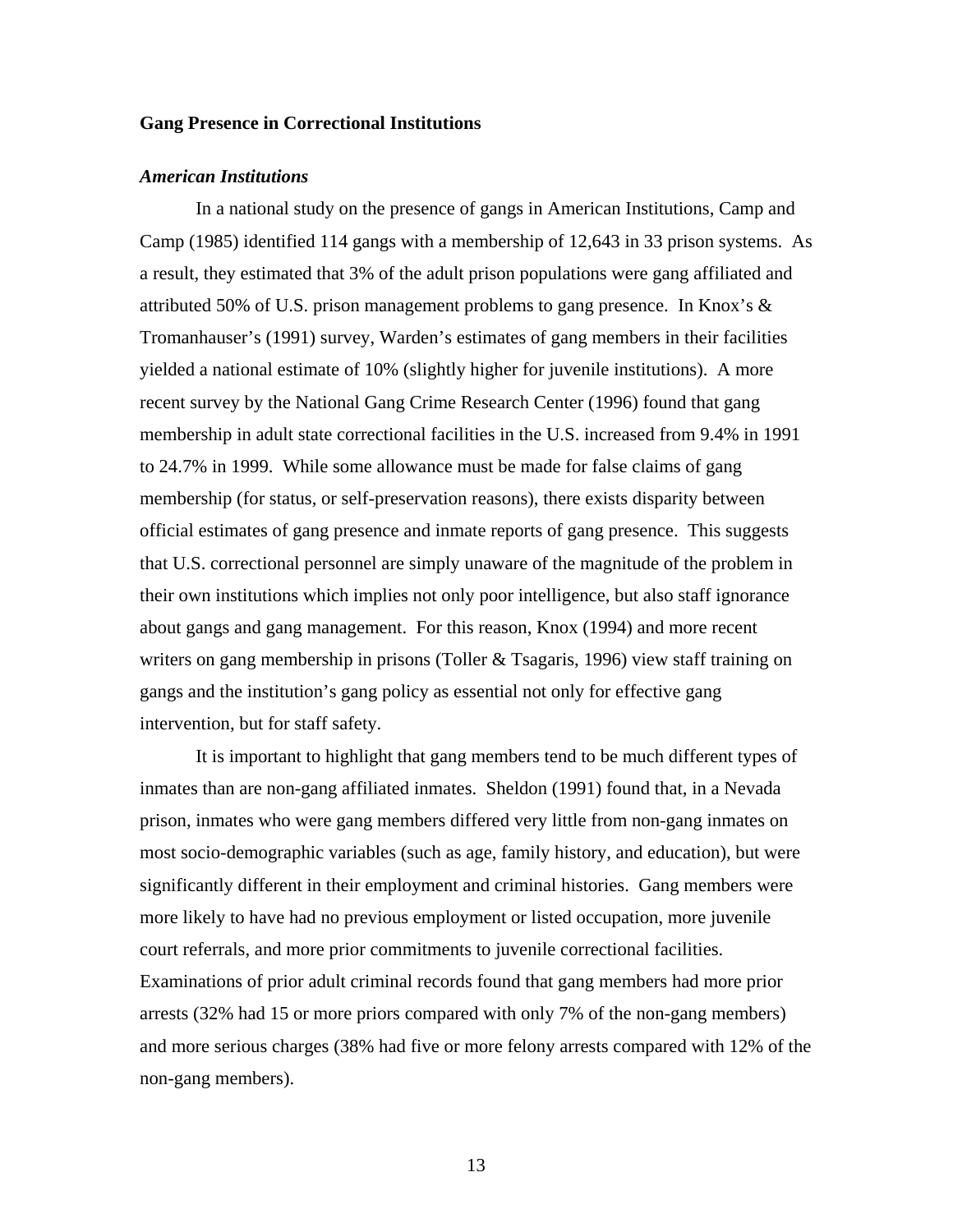An analysis of the institutional behaviour of gang members suggests the increased risk gang members pose in the institution. Comparisons with non-gang inmates indicated that gang members had significantly more disciplinary offences (especially drug and fighting offences), more "guilty" decisions in disciplinary hearings, and significantly less enrolment in prison work and rehabilitation programs. Such data suggest that gang members as a group are higher in risk for violence both inside and outside prison, have greater needs (especially in the employment and drug abuse domains) and are more resistive to participating in rehabilitative programming (Sheldon, 1991).

A study of gang members in 44 juvenile correctional facilities (Knox & Tromanhauser, 1991) found gang members had a significantly higher incidence of physical fights than non-gang members in the 12-month period prior to confinement, earlier and more serious drug and alcohol abuse, earlier sexual activity and more frequent diagnoses of sexually transmitted diseases. Taken together, these studies confirm staff concerns of the negative effects of gang presence in institutions and provide an empirical justification for implementing gang intervention strategies in correctional facilities. Importantly, Knox and Tromanhauser's (1991) research found that almost half (46.1%) of the youth surveyed reported gang membership, an estimate that is much larger than earlier estimates of the prevalence of gang members in America's institutions.

### *Canadian Institutions*

 The combination of increased gang activity in Canada and criminal justice interventions targeting organized crime has culminated in the growth of the gang affiliated offender population in Canadian institutions. In their report on the changing profile of the federal inmate population, Boe et al (2003) report that the proportion of inmates affiliated with a criminal organization increased significantly from 12% ( $N =$ 821) in March of 1997 to 14% ( $N = 1218$ ) in March of 2002. By November of 2002, the number of incarcerated offenders affiliated with a criminal organization increased to 1696, an increase of 11% (Leger, 2003).

 Canadian research on the characteristics of gang affiliated federal inmates is consistent with similar American research. Nafekh and Stys found that, in general, gang affiliates were younger than non-affiliates at time of admission and received longer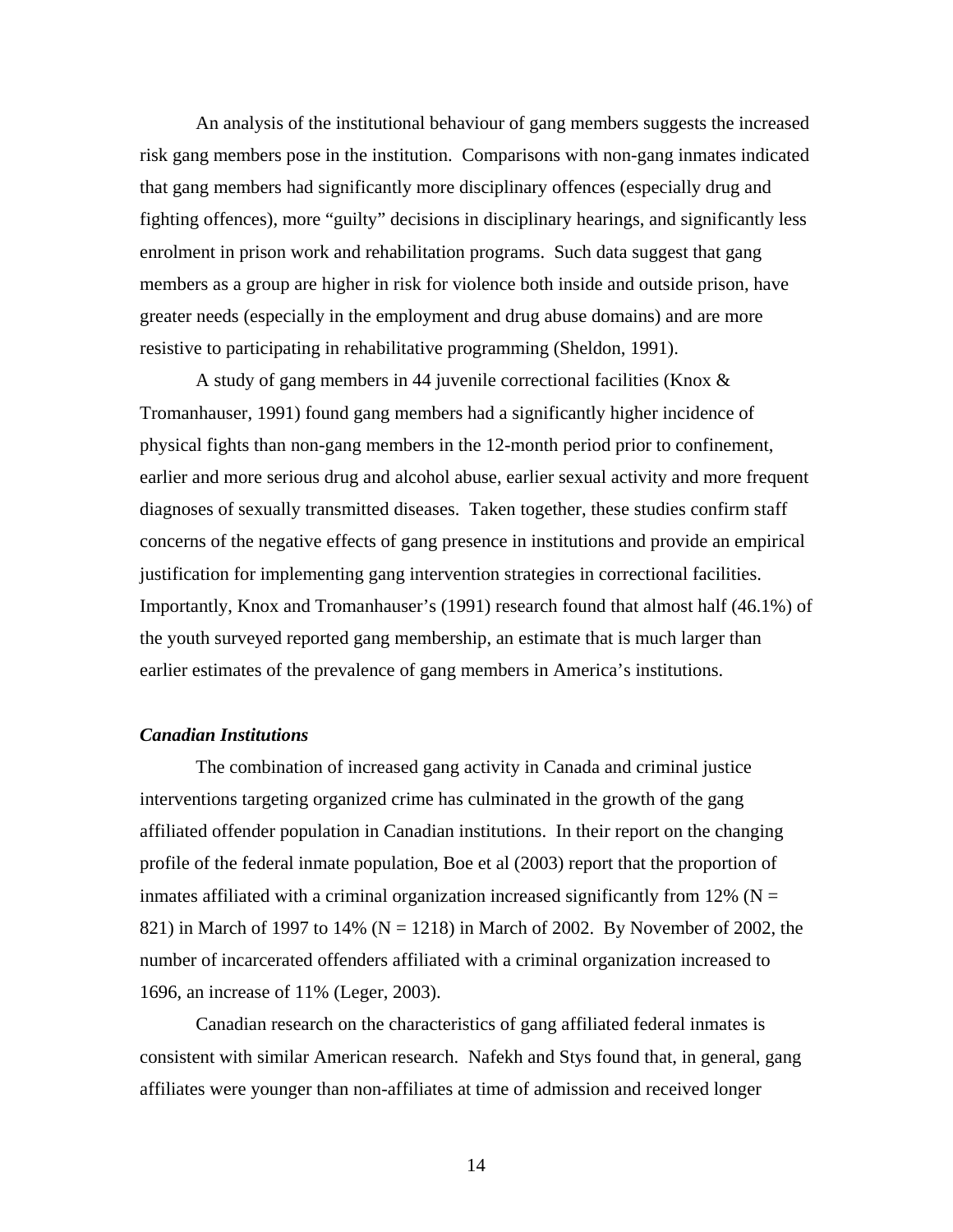sentences. Gang affiliates were rated as having lower motivation levels, lower reintegration potential, and as more likely to have needs in the areas of associates and attitudes. Street gang members in specific were found to be African-Canadian, more likely to be admitted for a violent offence, and to be classified as a high-risk offender. Street gang members were more likely than non members to have a history of violent offences and to have needs in the areas of attitudes, associates, employment, and community functioning.

 The impact of gang members on the daily operations of federal institutions has been a growing concern for CSC. The presence of gang members poses various challenges for operations, including power and control issues, gang rivalries, drug distribution, recruitment, and intimidation and corruption of staff (Leger, 2003). CISC (2003) reports that street gang members have been found to be involved in criminal activities and gang recruitment inside federal institutions and to sometimes influence gang activity outside of the institutions. Street gang members are known to intimidate institutional staff and to mature criminally in federal institutions. These reports are consistent with findings by Nafekh and Stys, who report that the presence of street gang members influences criminal activity in the institutions and that street gang members are significantly more likely to be directly involved in assaults on inmates and staff and in contraband seizures than non-affiliated offenders.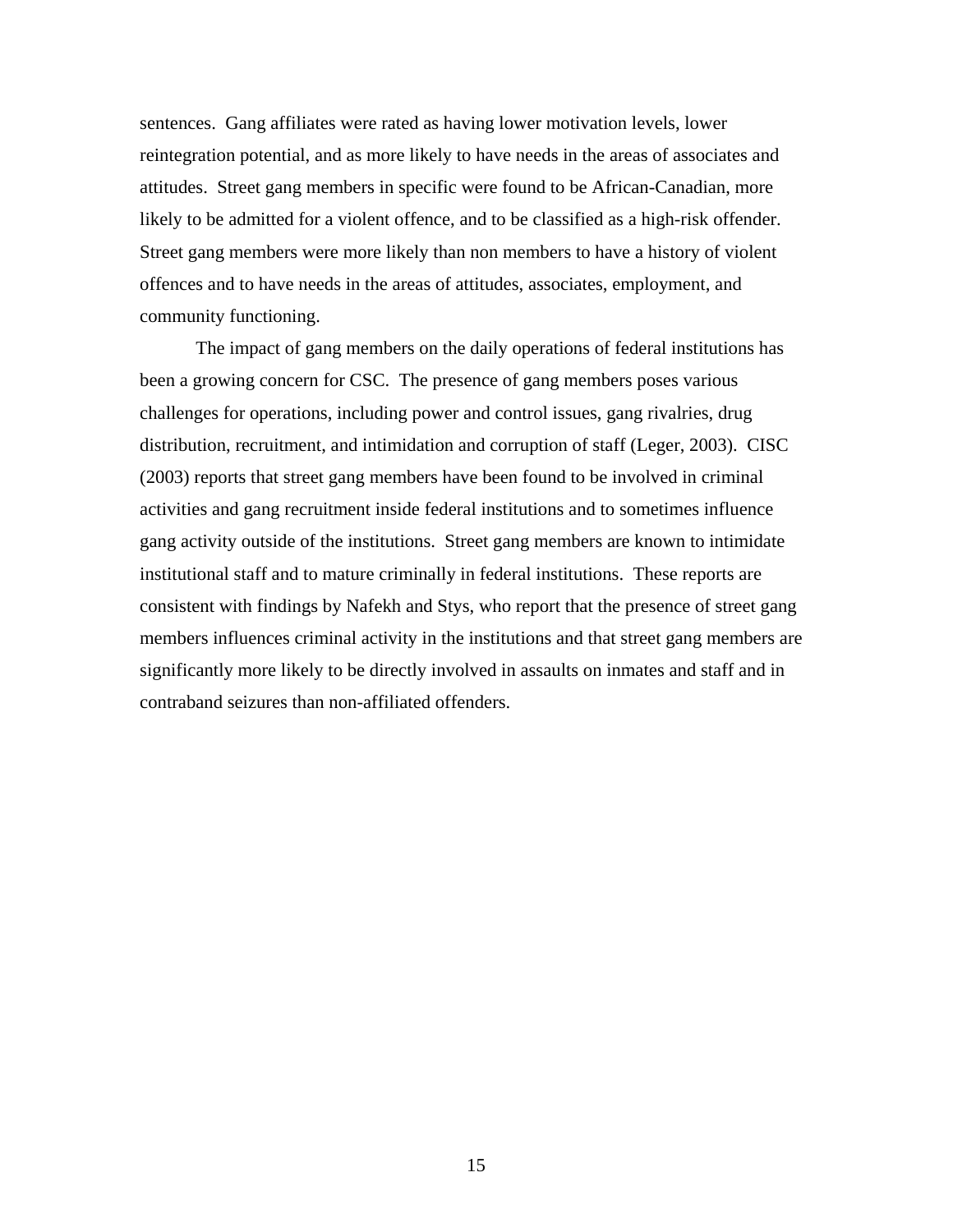### **THEORIES OF GANG DEVELOPMENT**

 As previously mentioned, researchers have been trying to explain gang dynamics since its emergence as a social concern. The following section outlines the principal criminological and psychological theories regarding gang activity and criminality in general.

### **Criminological Theories**

### *Social Disorganization Theory*

One of the oldest gang theories, social disorganization theory considers gang involvement as an alternative avenue for youth who otherwise lack social connectedness with personal and community institutions. This lack of connectedness can originate from rapid population movements (such as a wave of immigration), rapid political, economic, or social changes, racism, unstable political regimes, war or revolution, rapid industrialization or urbanization, radical shifts in the labour market, community fragmentation, social or family disorganization, or the failure of socialization agents, such as schools, to meet the needs of a changing population. Social disorganization theory stressed that gang formation was not abnormal, but a normal response by normal individuals to abnormal social situations (Spergel, 1995).

Social disorganization theory originated with Thrasher (1927) who believed that gangs originated through the effort of boys to create a society for themselves where one which catered to their needs failed to exist. They sought out the gang to obtain the life satisfaction and rewards that their communities, schools, and families failed to provide (Goldstein, 1991). Two other prominent social disorganization theorists, Shaw & McKay (1942), used official police statistics and topographic maps to explain that delinquency and gang formation occurred in the area around a city centre, an area generally in a state of social flux. They showed that regardless of the individuals who lived in this area, the crime rates remained constant over time, illustrating that it was the social disorganization of the community and not individual characteristics that determined criminal activity (Shoemaker, 1996).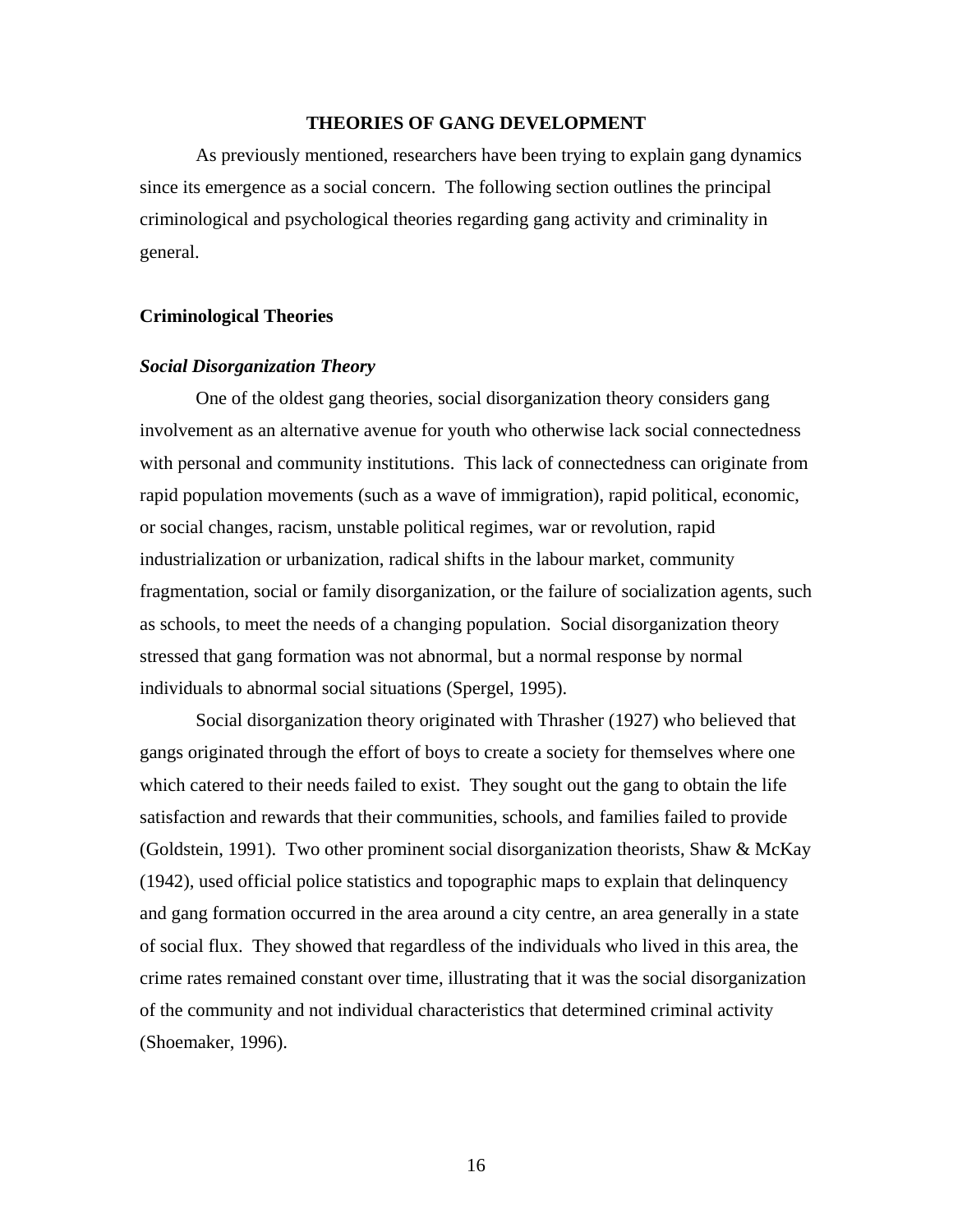### *Strain Theory*

Strain theory perceives delinquency and gang membership as a consequence of the discrepancy between having high economic aspirations and a lack of means by which to achieve them. It assumes that all youth have similar economic goals (such as wealth, success, and power) but that many youth do not possess legitimate resources with which to attain these goals. Thus, in order to compensate for a lack of means, these youth must resort to illegal activity to achieve their aspirations (Goldstein, 1991). Several variations of strain theory exist, including Merton's anomie theory and Cloward and Ohlin's differential opportunity theory.

Robert Merton's anomie theory acknowledged the strain that lower-class youth felt in attempting to achieve middle-class aspirations, and outlined five ways that they could adapt to this strain. They could *conform* to the universal goals and attempt to reach them using legitimate means. They could use *innovation* and reach the goal using means other than those generally used by society (i.e. gain money by robbing a bank rather than working for it). They could use *ritualism*, rejecting the goal and focusing instead on the means of achieving it (focus on keeping a job rather than achieving success in it). They could *retreat*, completely rejecting both the goals and means of society, or they could *rebel*, substituting their own goals and means for the 'universal' ones (Williams & McShane, 1999).

Cloward and Ohlin (1960) developed a strain theory (known as differential opportunity theory) which proposed that gang affiliation was the result of lower-class boys lacking access to society-defined goals. However, they argued that the type of gang which developed would depend on the type of area in which they developed, as even illegitimate means were unevenly distributed (Kenney & Finckenauer, 1995). *Criminal gangs* would evolve in stable neighbourhoods and focus on crimes that reap large financial rewards. *Conflict gangs* would develop in more transient neighbourhoods, aiming to achieve status through threat. Finally, *retreatist gangs* develop in both types of neighbourhoods and are composed of those individuals who did not qualify for the other two types of gangs. These gangs generally socialize and engage in drinking and drugtaking behaviour (Cloward & Ohlin, 1960).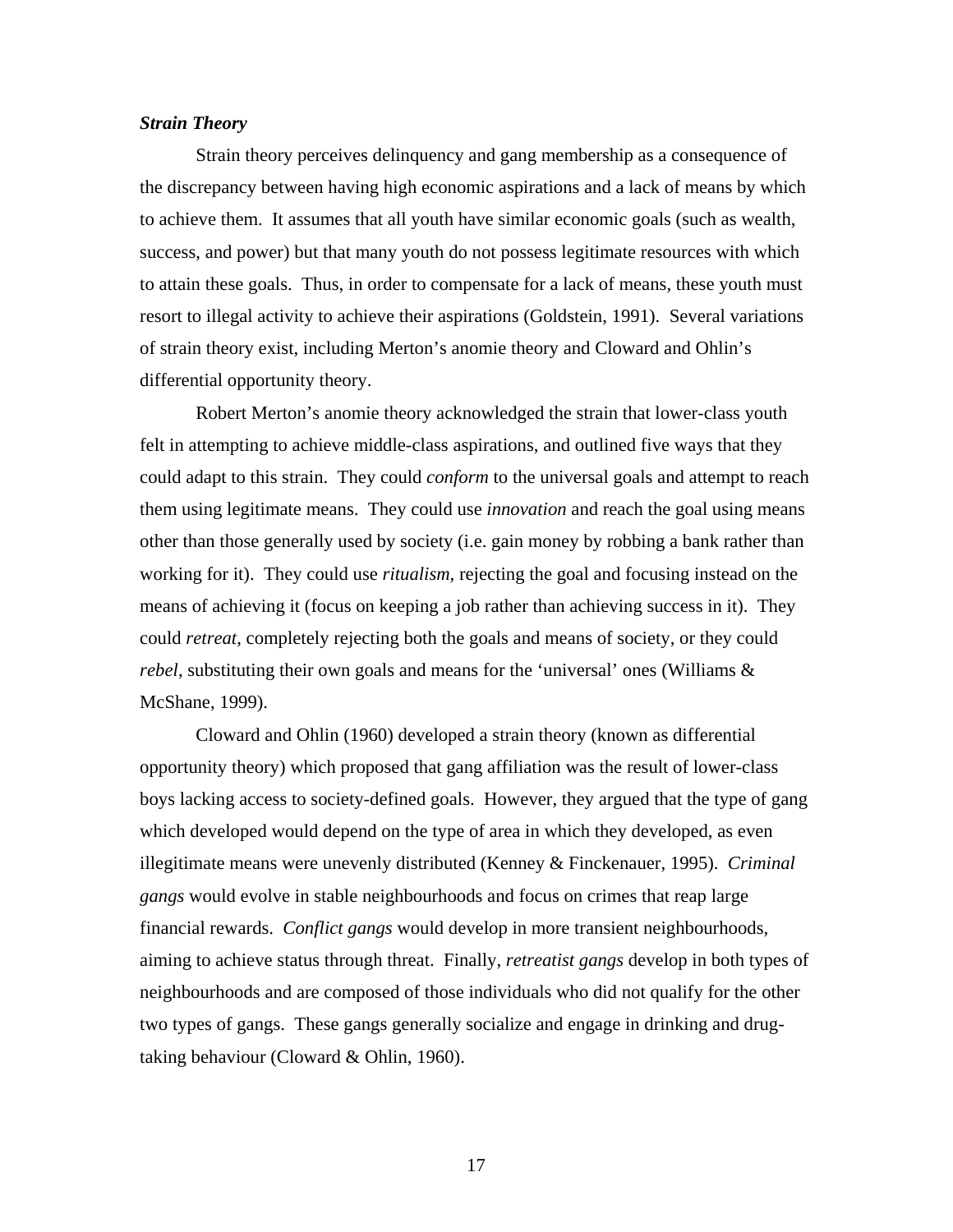### *Subculture Theory*

The subculture theory of delinquency and gang development grew out of the strain theory and is based on the assumption that all youth share similar goals and economic aspirations. However, it differs in postulating that instead of striving to attain the same goals as middle-class youth, lower-class youth create their own, new, subculture in which to attain status. This subculture consists of norms and criteria which are suitable to a criminal lifestyle: toughness, excitement, fate, autonomy, hostility, achieving recognition through crime, and hedonism (Williams & McShane, 1999). Several theorists contributed to subculture theory, including Albert Cohen and Walter Miller.

Albert Cohen (1955) proposed his reactance theory of gang formation, asserting that working-class and lower-class boys develop frustrations about achieving middleclass standards that they are not equipped to meet. In order to resolve these status concerns they turn to the group affiliation of the gang to set up their own, anticonventional value system which provides status for behaviours that are negative, malicious, and dysfunctional. Cohen asserts that this value system is transmitted throughout generations, fostering on ongoing gang subculture (Williams & McShane, 1999). Miller (1958) hypothesized that a far different set of values permeated lower-class structure and that these values naturally lead to increased levels of delinquent and gang involvement. He proposed six "focal concerns" that defined life for lower-class boys: fate, autonomy, smartness, toughness, excitement and trouble. It is the commitment to these values and not to those of the dominant culture that contributed to problematic behaviour.

### *Labelling Theory*

Labelling theory argues that no behaviour in and of itself is necessarily deviant; it is the labelling of a behaviour as deviant that makes it so. As a result, individuals are not criminals until society has labelled them as such. In addition, labelling theory asserts that labelling an individual a 'gang member' results in these labels becoming the individuals' *master status*, or primary identity. Once this identity is internalized, the individual considers themselves a gang member and nothing else, and acts according to the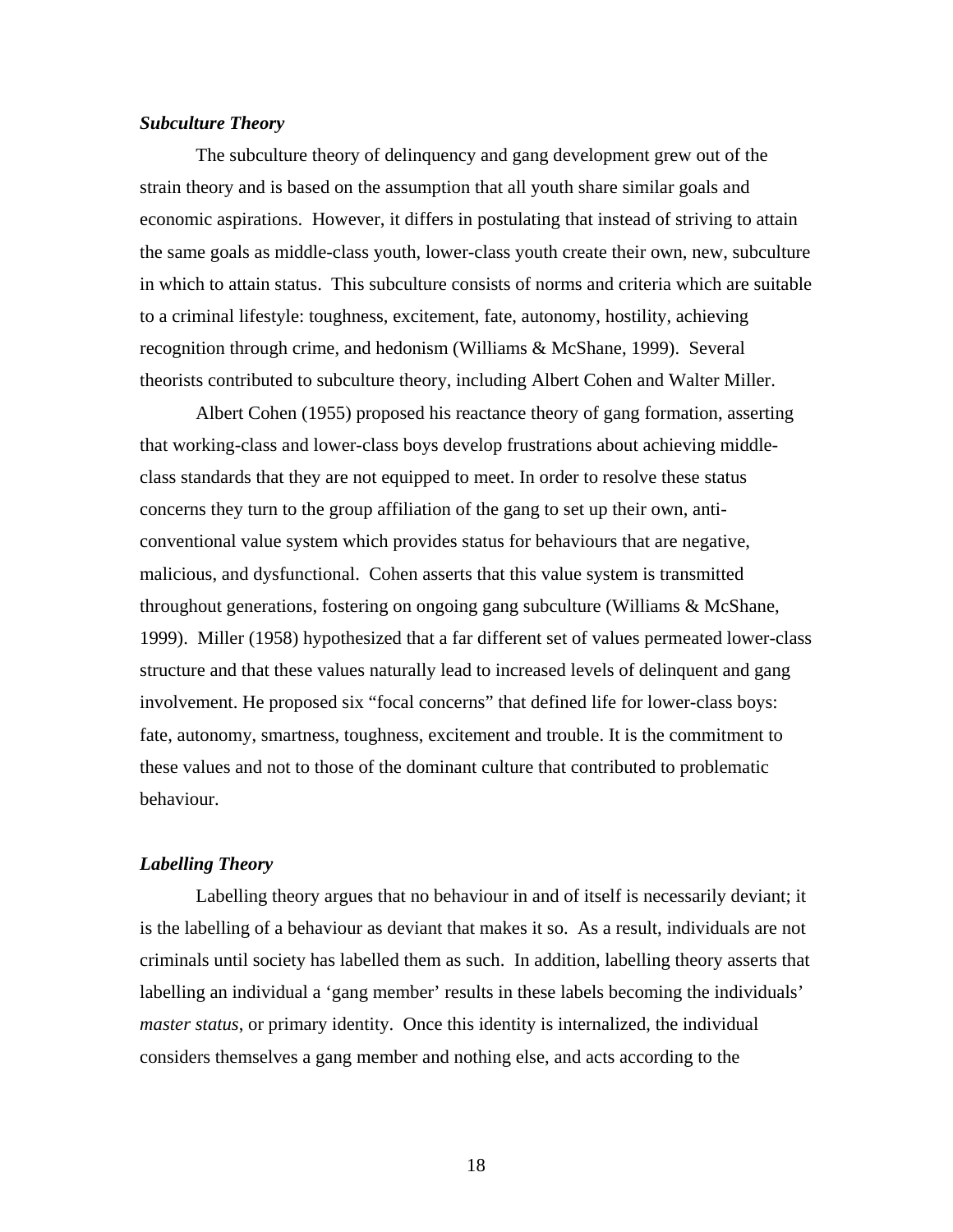stereotypical role of a gang member, further reinforcing societies view of them as such (Williams & McShane, 1999).

#### *Underclass Theory*

The underclass is thought to be a social class below the traditional lower class. For many in the underclass, employment is neither available nor accessible due to the isolation of the neighbourhood, inadequate job information networks, and poor schooling (Miller, 1958; Cohen,1969; Wilson, 1991). Similar to, but more elaborate than strain theory, the underclass theory takes the view that gangs and their involvement in crime is a natural response to the harsh influence of street life created by structural divestment. Divestment limits positive cultural and social opportunities and is interrelated with various social problems (Miller, 1958; Cohen, 1969).

### *Control Theory*

 Social control theory assumes that deviance is a natural part of the human experience and that everyone has the propensity to become involved in criminal behaviour. It attempts to explain why it is that some people conform to the moral order (the rules and regulations of society) while others deviate from it. In general, control theory postulates that those who do not become involved in gang activity possess a stronger bond with the moral order than those that do become involved. The elements of this bond include attachment to important others (family, friends, role models) and institutions (employment, school, clubs), commitment to investment in conventional society, and belief in the general values of society (Hirschi, 1969; Williams & McShane, 1999).

Gresham Sykes and David Matza (1957) theorized that individuals used a variety of techniques in order to suspend their bond with societal values and become involved in criminality. They denied responsibility for the actions, denied that the crime caused any injury, denied that the crime had a true victim, and blamed the authority figures who were condemning them, or professed to serve loyalties more important than the rules of society (i.e. friendship).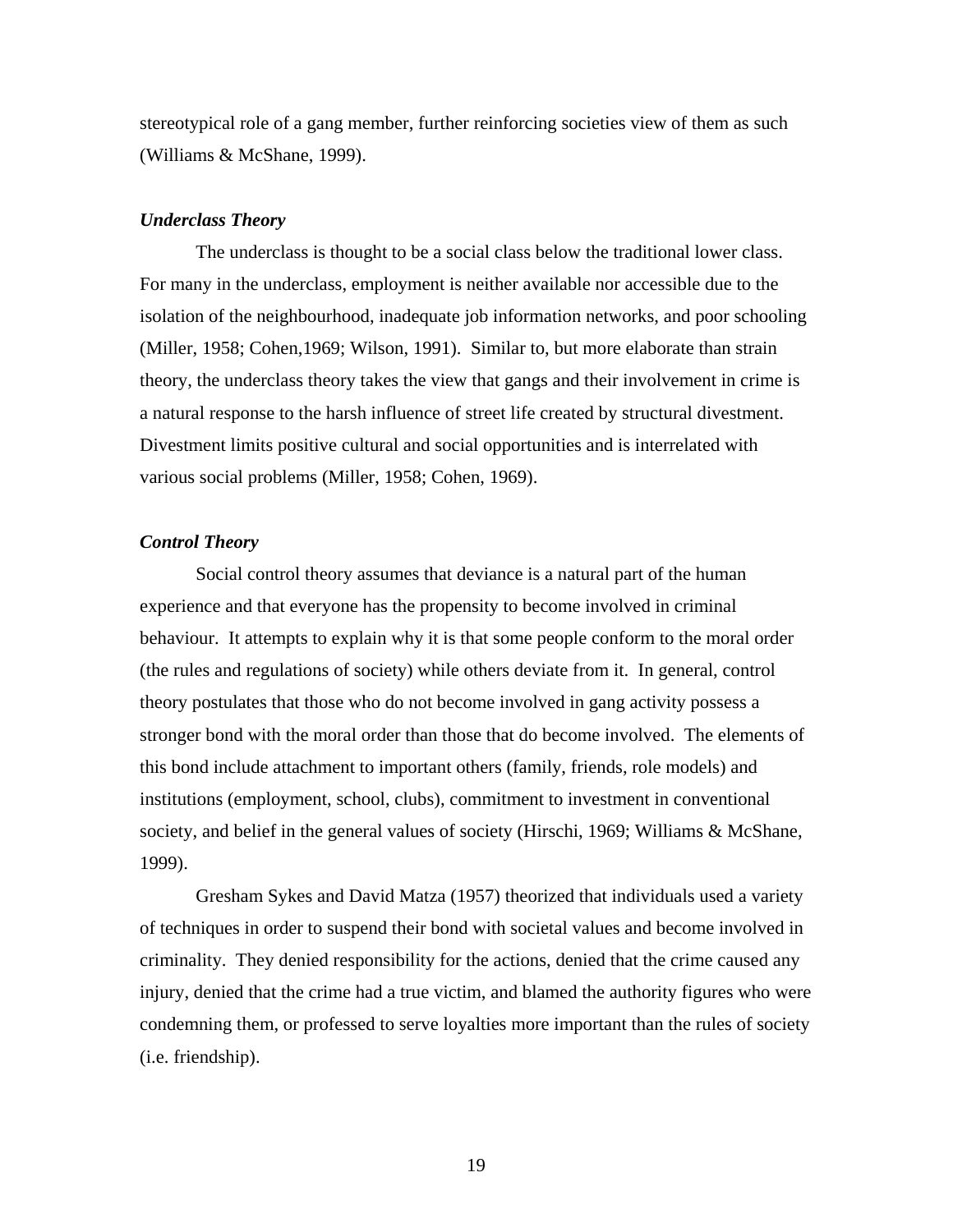### *Differential Association Theory*

 Proposed by Edwin Sutherland and Donald Cressey (1978), differential association theory posits that criminal behaviour is learned in the interactions with other persons, and that criminal activity especially is learned within intimate social groups. Not only are techniques taught, but so are the specific motives, drives, rationalizations, and attitudes behind the criminal activities. Thus, it is hypothesized that individuals will lean toward or away from crime according to the norms and beliefs of their associates (Williams & McShane, 1999). This hypothesis has been substantiated with research indicating that criminal attitudes and associates are two of the most significant correlates of criminal conduct (Andrews & Bonta, 1994).

### **Psychological Theories**

#### *Social Learning Theory*

 Social learning theory expands on the ideas of Sutherland and Cressey (1978) in order to explain *how* individuals learn criminal attitudes and behaviours. One of the most influential social learning theorists, Ronald Akers (1985) proposed that overall, human behaviour is driven by seeking pleasure and avoiding pain. Humans learn behaviours by repeating those that are reinforcing and discontinuing those that are punishing. Criminality occurs when a criminal act is more reinforcing than punishing. That is, if a criminal act brings about material reinforcement (money, jewellery, etc.) or social reinforcement (gang acceptance), and does not bring about material and social punishments which outweigh these reinforcements, then the individual will chose to repeat the criminal act (Williams & McShane, 1999).

### *Social Development Theory*

 The social development theory outlines the general processes by which bonding and behaviour evolve. Recognizing the importance of development, the theory outlines specific models for each developmental period during childhood and adolescence (preschool, elementary school, middle school, and high school). Within each model are research-driven risk and protective factors that lead either down a path that encourages antisocial behaviour or down a path that encourages prosocial behaviour.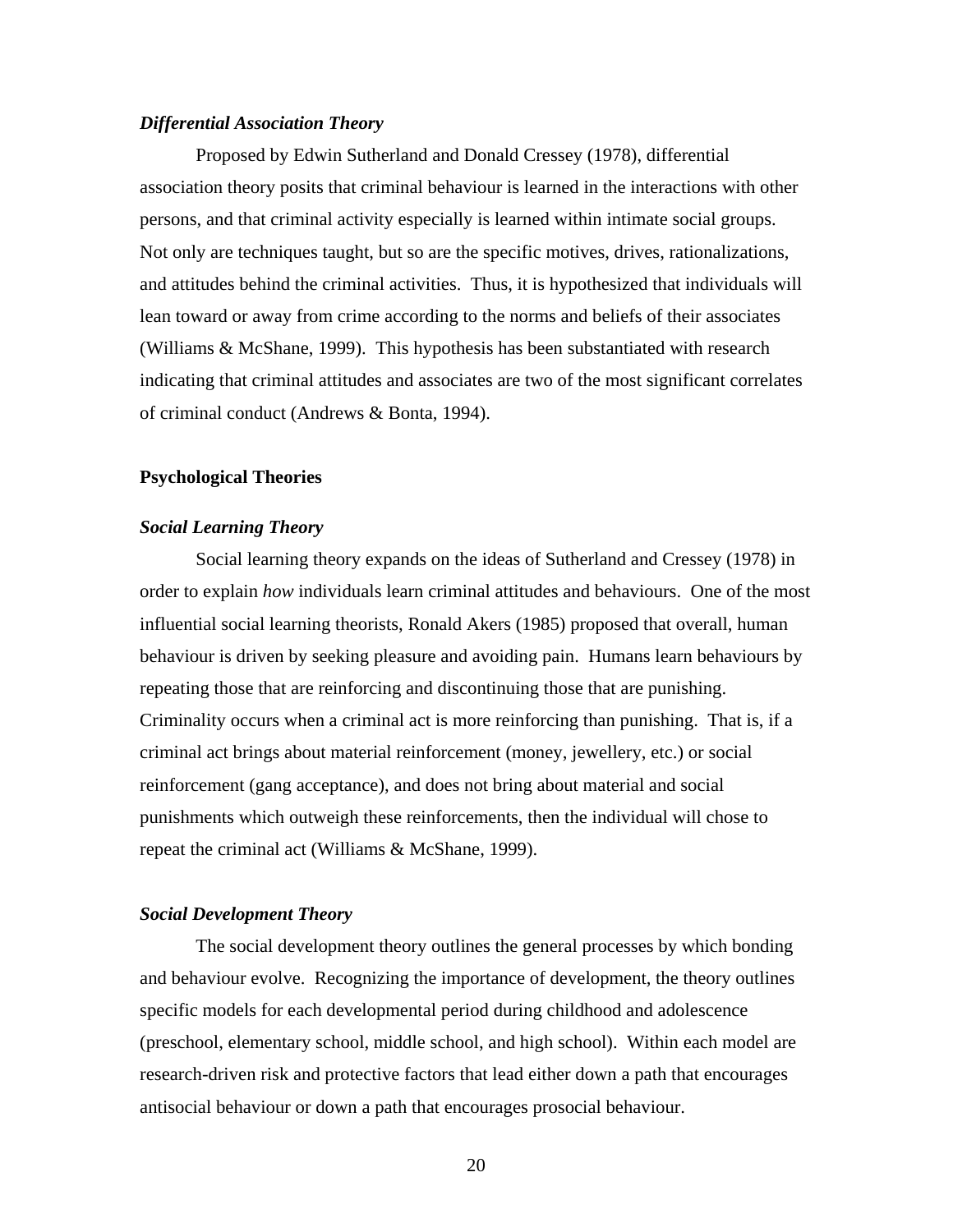The central tenants of social development theory are the opportunity for involvement in the bonding process, possessing the skills necessary to perform competently in family, school, and prosocial peer settings, and reinforcements for using those skills in the settings. The probability of becoming involved in delinquent behaviour in any of the four developmental periods is dependant on the degree to which the opportunities for bonding, possession of skills, and reinforcements are adequate, available, and prosocial (Hawkins, 1998).

### *Hyperadolescence Theory*

Arnold Goldstein's hyperadolescence theory attempts to explain gang membership and delinquency in terms of the differences between a typical adolescent teenager and an adolescent teenager who is involved in a gang. The theory posits that gang affiliated teens are hyperadolescents, or adolescents who exhibit needs and behaviours typical of other adolescents but to a greater degree. A variety of characteristics exemplify the typical adolescent experience, including a feeling of marginality, the challenging of those in authority, a need to experiment with diverse adult-like roles, a search for status, a concern with self-esteem, and a striving for independence. Especially important to all adolescents is the task of identity formation. Gang members (or hyperadolescents) were found by Goldstein (1991) to be more susceptible to peer pressure, more active in the search for adult status, and more willing to incorporate peer-initiated opinions into their developing sense of self. Further, Goldstein asserts that gang membership provides hyperadolescents with the statusenhancing opportunities (delinquent and violent behaviour) that are not available from other peer groups.

#### *Personality Theory*

 While several personality theories of criminality exist, in general they focus on the idea that delinquency is a result of individual personality characteristics, as opposed to being influenced by social factors. Personality theory rests on the assumption that individuals are born with certain personality traits which can be influenced and moulded throughout life by personal experiences, but the majority of which generally remain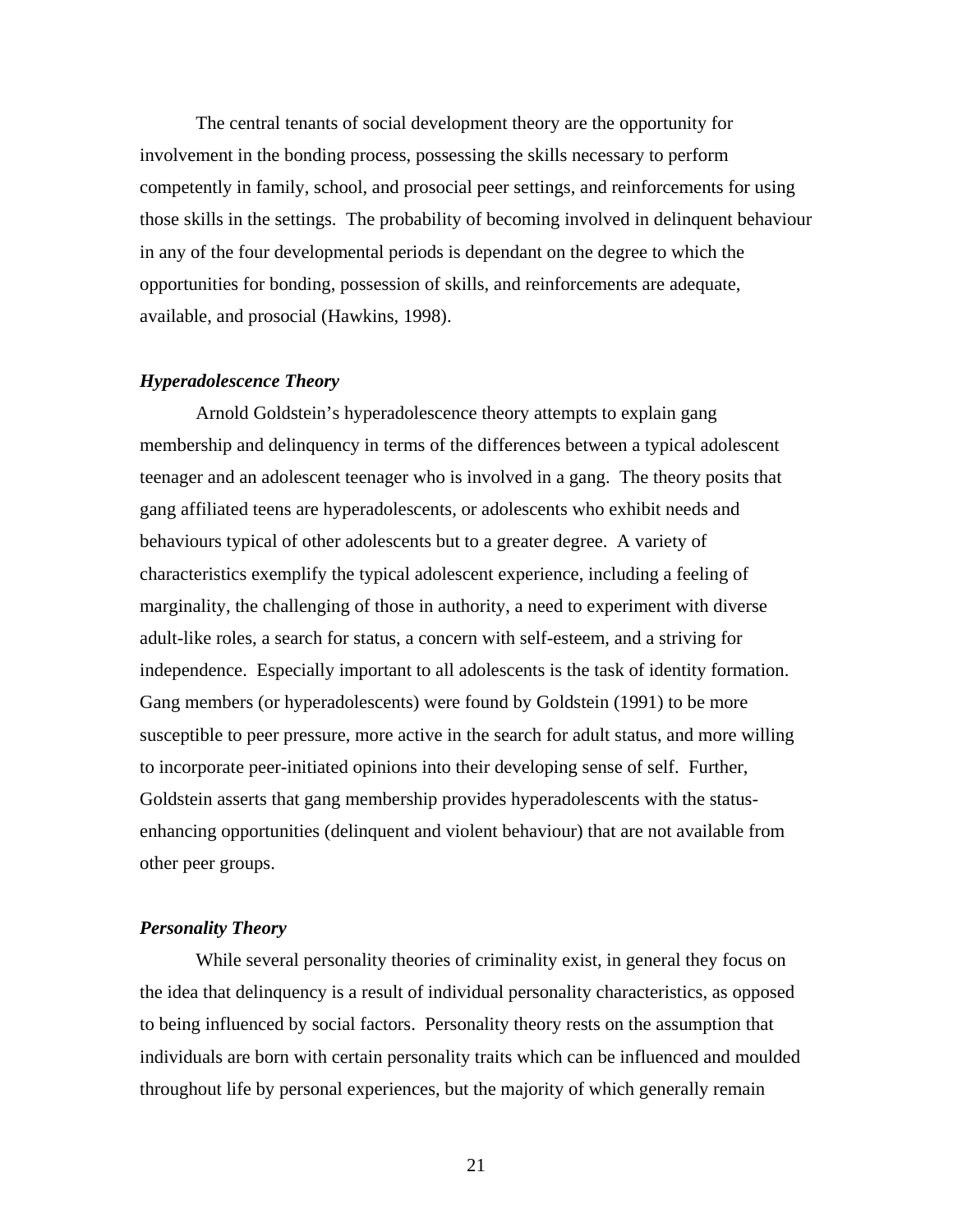constant over the lifespan (one's 'core personality'). For gang members and delinquents, this core personality possesses characteristics which converge to produce deviant behaviour (Shoemaker, 1996). Personality theorists have proposed many characteristics which they believe to be indicative of a deviant personality. Included among them are extroversion, neuroticism, psychoticism, psychopathy, moral reasoning, and irresponsible thinking (Goldstein, 1991).

### *Group Dynamics Theory*

 Group dynamics theory attempts to explain gang formation by exploring the process and advantages of group development. The theory outlines that gangs in general are characterized by a set of criteria (social categorization, social reward, interdependence, interaction, and influence) and are developed through a set of five stages: forming, storming, norming, performing, and adjourning (Tuckman & Jensen, 1977). Among the many processes characteristic of group development, cohesiveness has been shown to be an especially significant influence on the quality of group interactions, longevity, and success at attaining its goals. Members of more cohesive groups are more likely to be influenced by other group members, to place greater value of the group's goals, to be more active and equal participants in discussions, to be less influenced by members leaving the group, to be absent less often, and to remain in the group for a longer period of time (Goldstein, 1991). Research has illustrated a positive relationship between group cohesiveness and delinquency in that gangs are more likely to be engaged in violent activity when the status and solidarity of their gang is threatened (Thornberry et al, 1993; Jansyn, 1966).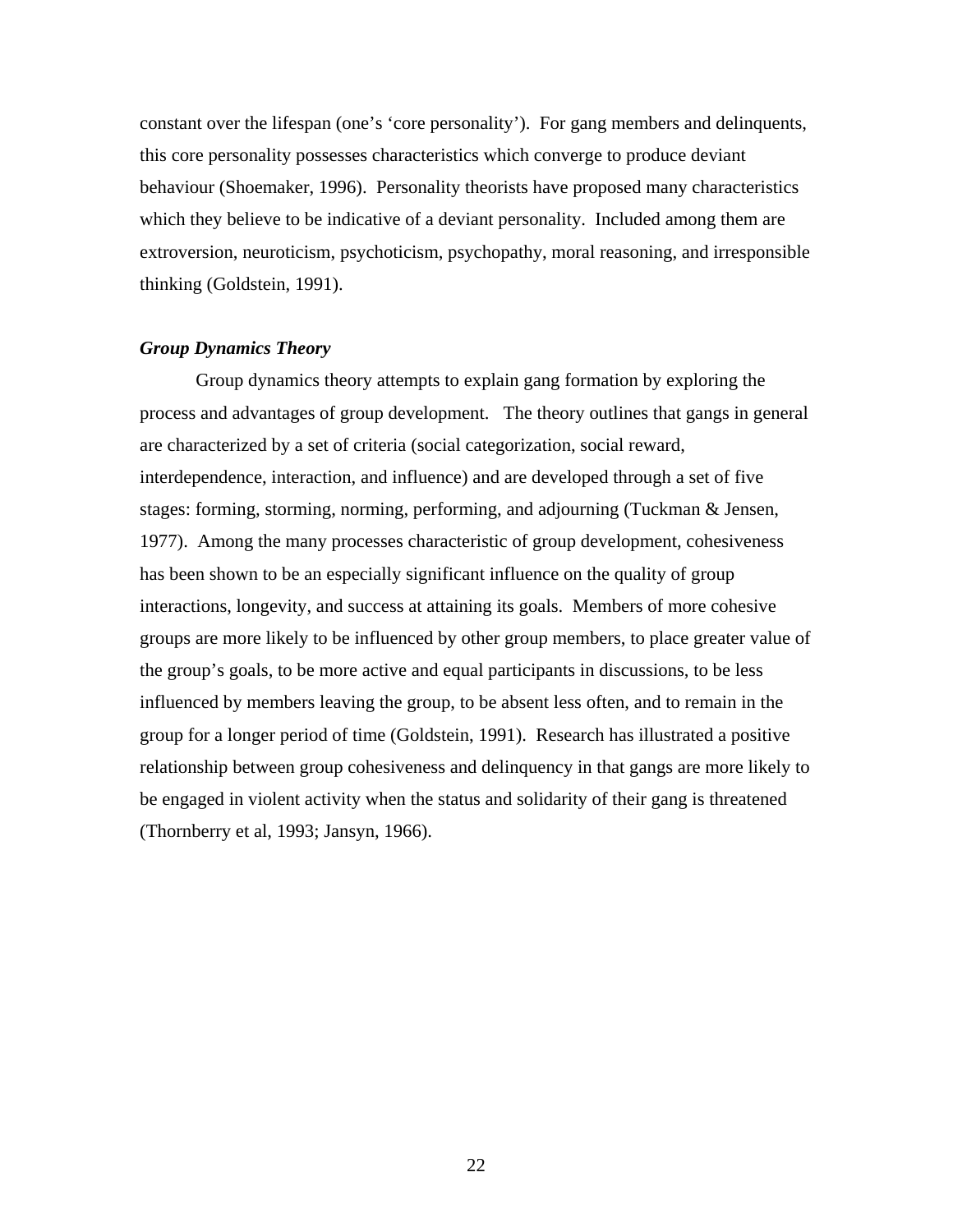### **GANG INTERVENTIONS**

As discussed earlier, a significant increase in the number of gangs has been seen in American and Canadian society in recent years (Esbenson & Osgood, 1999; Stinchcomb, 2002). Fittingly, as the gang problem becomes more severe the need to find effective strategies to deal with this problem has become more important. Over the past 10 years, a number of comprehensive literature reviews regarding prevention and intervention strategies for gangs have been conducted (Howell, 1998; Spergel et al., 1994; Stinchcomb, 2002). Similar conclusions have been reached by each researcher: despite the enormous amount of resources that have been placed into prevention and intervention strategies to deal with the gang problem, very few of these programs have been rigorously evaluated to determine their effectiveness. Furthermore, of those that have been evaluated there are only a few that demonstrate promising or positive results. Despite this lack of success and evaluations, it is important to take a closer look, if only to learn from what has not been effective.

It is difficult to know exactly how many gang programs have been implemented over the years. Between 1985 and 1993 over 90 foundation grants related to gangs were awarded (Knox, 2000). The actual number of these programs that have been implemented and evaluated is difficult to determine. However, since the 1930's at least 30 large scale gang programs have been implemented with some degree of evaluation or follow-up report published. The majority of prevention and intervention strategies implemented have been directed towards youth. Therefore, in this review of gang-related strategies, the interventions are almost exclusively youth oriented.

### **Human/Social Intervention Strategies**

### *Prevention Programs*

Prevention programs are proactive strategies in which the objective is to discourage youths from joining gangs. These strategies may include early childhood development programs, programming for parents, programs which refer fringe members and their parents to youth services for counselling and guidance and providing preventative services for youths who are clearly at risk (Spergel et al., 1994). Prevention programs have been cited as the most cost-effective method of reducing gang-related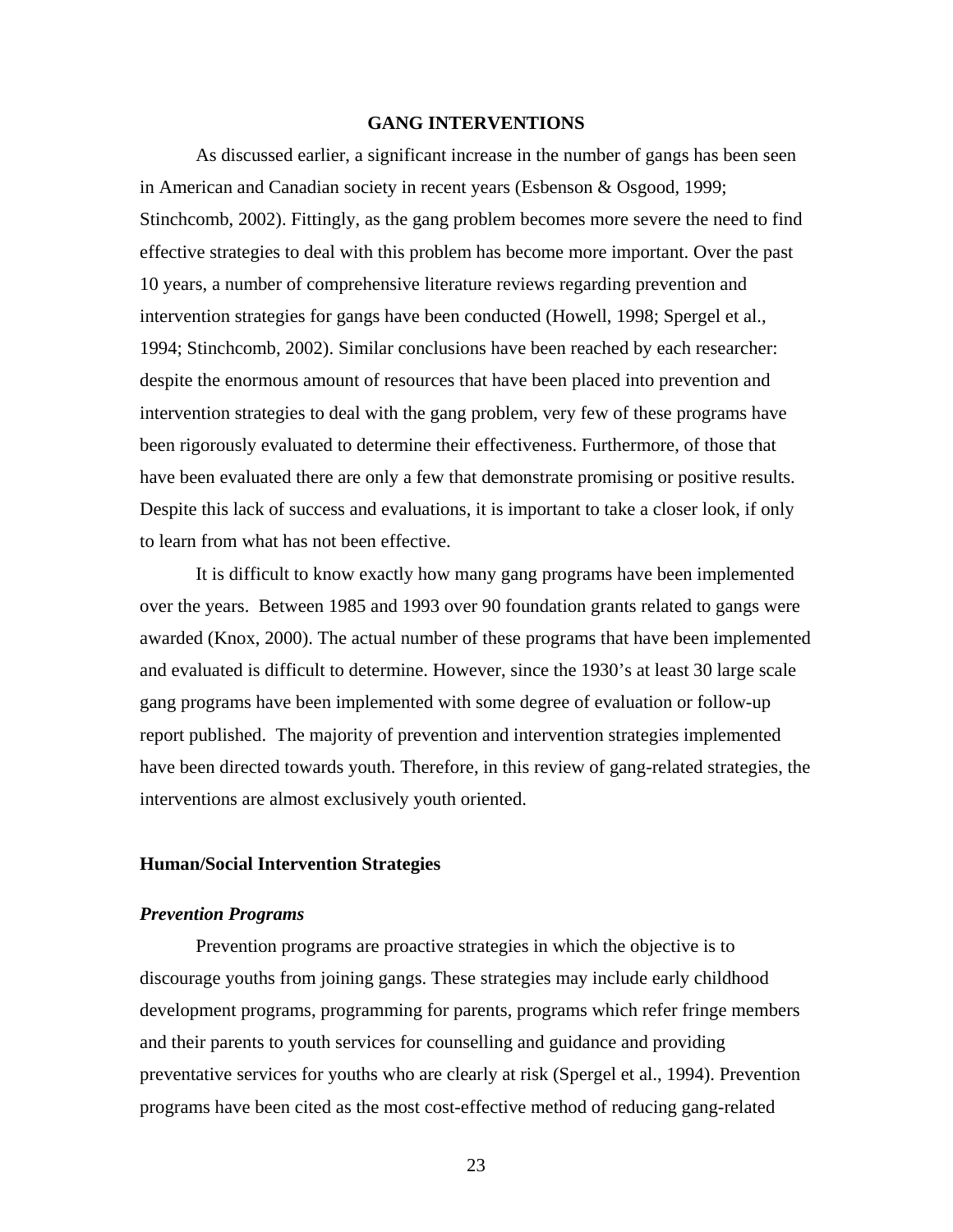crime (National Drug Intelligence Center, 1994). However, there is not a large amount of research regarding these types of programs.

Several early childhood developmental programs have been shown to be effective in preventing delinquency and gang membership. The Beethoven project in Chicago's Robert Taylor Homes was designed as a head start program for mothers and their preschool children, providing health and social services for the parent in identifying and dealing with signs of early child antisocial behaviour (Short, 1996).

In Montreal, Tremblay et al. (1996) implemented a similar bimodal prevention program to address early childhood risk factors for delinquency, including gang involvement. This program was designed to identify and prevent antisocial/disruptive behaviour of young boys from lower socioeconomic families who displayed behaviour problems in kindergarten. The approach incorporated both risk and protective factors, demonstrating that parent training and childhood skills development could deter the child from future delinquent/gang association. Training sessions were conducted in small groups for both the parent (monitoring and giving positive reinforcement for prosocial behaviour) and the boys (improving social skills, self-control). Sessions on coaching, role playing, peer modeling and reinforcement of positive behaviour were utilized to build positive skills.

A longitudinal evaluation (10 years) of the Montreal program in both short- and long-term gains illustrated that boys who participated in the program were significantly less likely to engage in acts of delinquency, such as substance abuse and gang involvement. Other similarly structured early childhood development programs, such as the Perry Preschool Project, in concert with parent training have shown favourable results in preventing childhood involvement in delinquent acts into early adulthood; however, these programs were not specifically evaluated for the prevention of gang involvement.

Howell (1998) indicates that the only program that has been designed to prevent youths from joining a gang that has been well evaluated and shown promise is the Project Broader Urban Involvement and Leadership Development (BUILD). The BUILD prevention program was implemented in grade eight classes of lower and lower-middleclass areas prone to high levels of gang activity in Chicago. The prevention component of the program involved a 12-week classroom curriculum that focused on educating the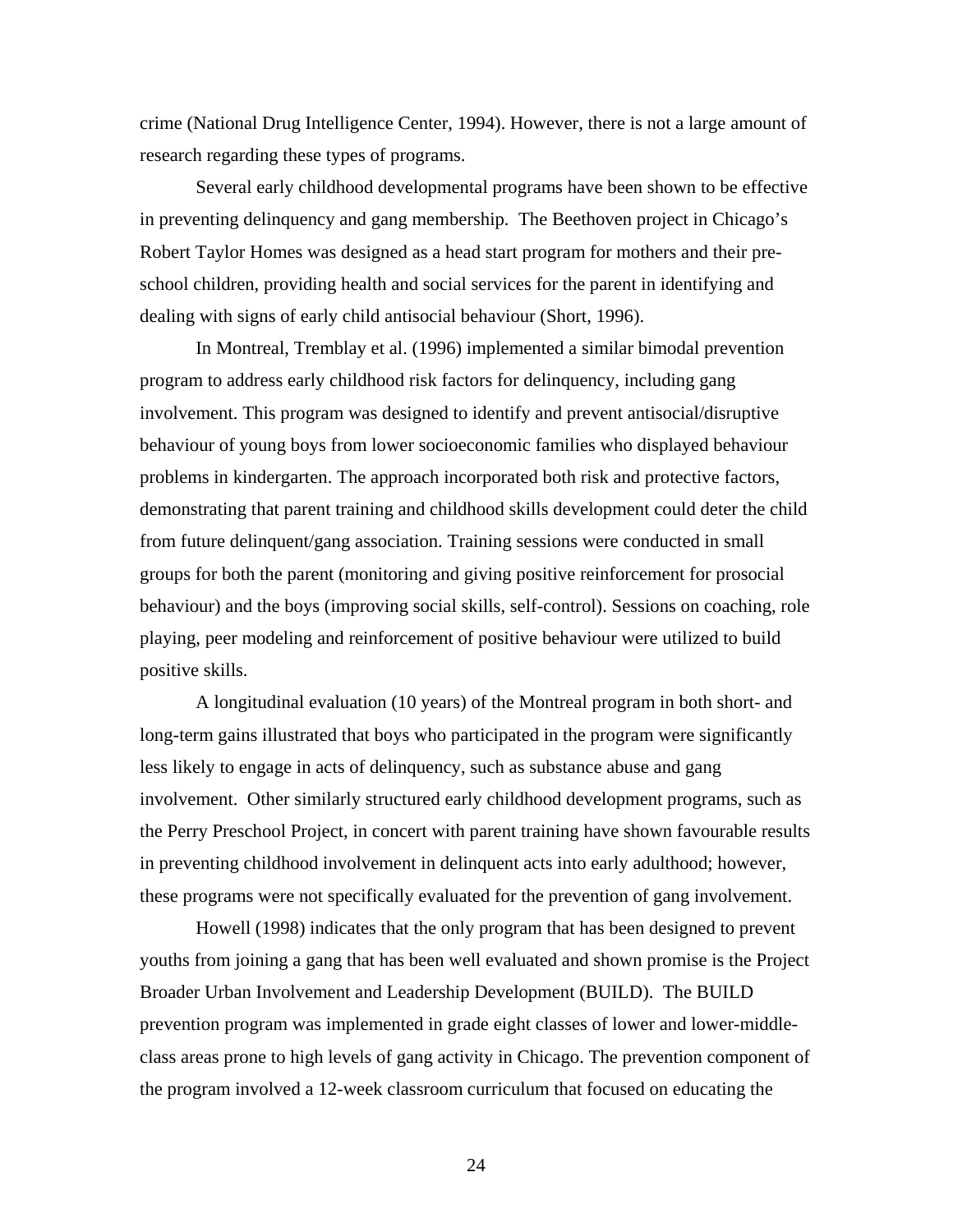students on gangs, gang activities, violence, substance abuse, methods of gang resistance, consequences of membership and values clarification. In addition, youth that were identified as higher-risk were asked to participate in an after-school program. In this component of the program, the focus was on both recreational activities as well as education and job skills assistance programs.

To evaluate this program, Thompson and Jason (1988) used three pairs of public middle schools matched on the basis that the same gang actively recruited members from both schools in a pair. One school in each pair was randomly assigned to be the experimental school, and the other was the comparison school. Gang membership was assessed at the end of the year to determine effectiveness of the program. The results demonstrated that experimental youth were less likely to join a gang than comparison youth, but the difference was only marginally significant. The study was limited in that it used a short follow up time and small sample sizes (74 experimental youth; 43 comparison youth), however, both Howell (2000) and Thompson and Jason (1988) concluded that overall this type of intervention appears promising and continued evaluation should be conducted.

### *Community Intervention Programs*

Community intervention strategies attempt to mobilize the community affected by gang behaviour to become actively involved in controlling it. Interventions focus on public education, enlisting the support and cooperation of community members in identifying gang members, building trust between community members and public agencies (such as citizens and police), involving parents in recognizing problems in children and instructing them on the dangers of gang membership (Spergel & Curry, 1991). Community interventions may also include crisis intervention or mediation of gang fights; targeting, arresting, and incarcerating gang leaders and repeat violent gang offenders, vertical prosecution, close supervision and enhanced sentences for hardcore youth gang members (Spergel et al., 1994).

Certain community intervention strategies have been attempted repeatedly despite the fact that they have shown no positive effects. In fact, in some cases these programs have resulted in an increase in delinquency or crime. The most commonly cited of the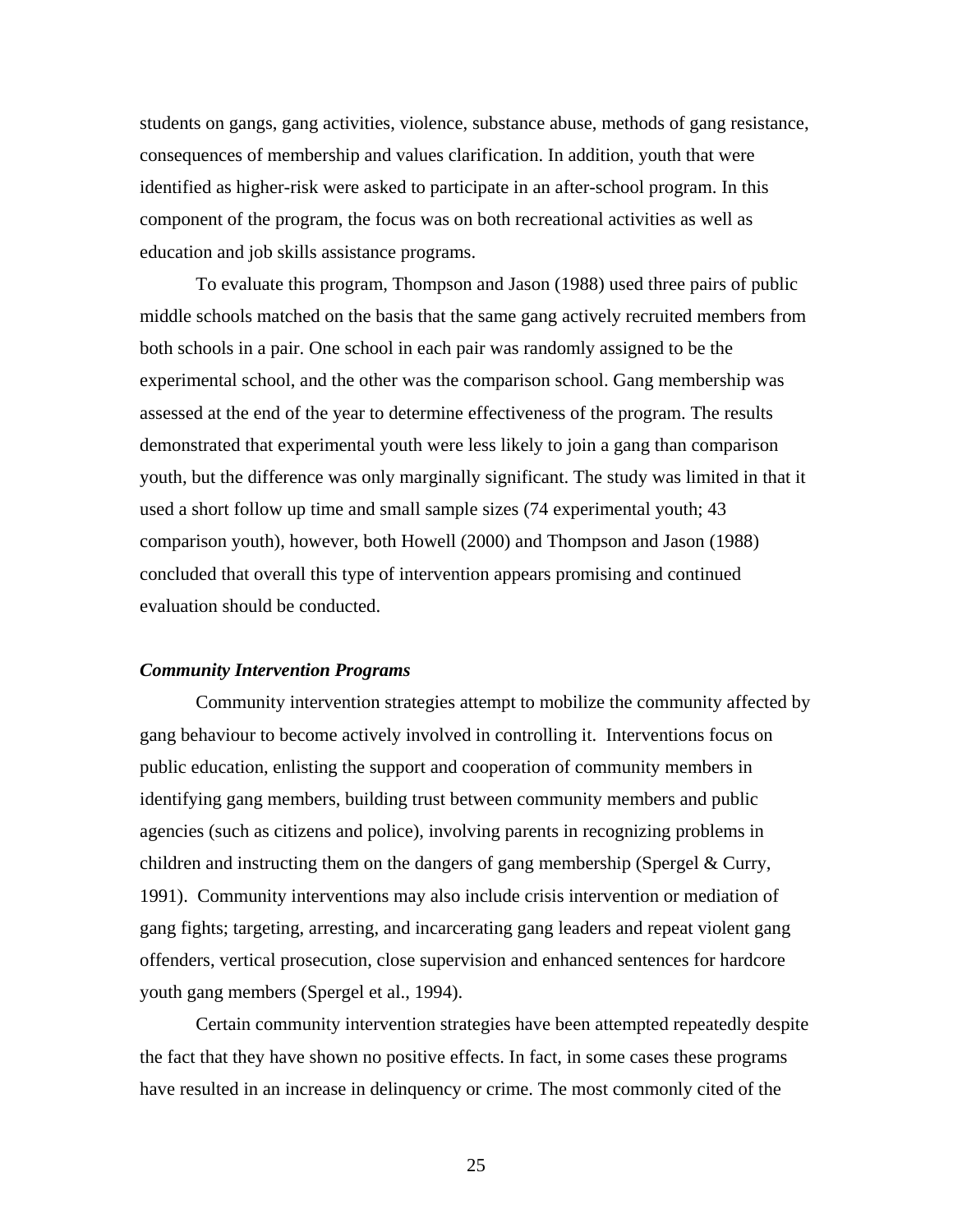negative strategies is the 'detached street workers' approach. This intervention stemmed from the assumption that gang members would be more likely to respond to programs taken directly to them as opposed to those they have to seek out on their own initiative (Stinchcomb, 2002). The worker establishes him/herself on the streets where gangs meet and hang out. The worker then tries to work with the youth in order to transform the gang or to influence members to desist. A detached worker may take part in social activities with the youth, such as sporting activities, but would also provide various social services, including tutoring, employment counselling, advocacy work with the police and court, individual counselling and family services (Howell, 2000).

Research on the use of detached workers in gang intervention strategies has demonstrated that it is ineffective (Stinchcomb, 2002). In fact, one national review indicates that none of the evaluations of detached worker programs found any evidence of reduced crime (Sherman, undated; Klein, 1971). One of the most rigorous gang program evaluations ever conducted was by Miller (1962) on a detached worker program in Boston. The Midcity Project worked with 400 members of 21 gangs, providing intensive services to seven gangs. The objective of the project was to provide legitimate opportunities to youth. Although it was well implemented, Miller found it to be ineffective and to have a "negligible impact" on certain delinquent behaviours. Further, in one study of a detached worker program, Klein (1995) found that the use of this strategy actually led to an increase in group cohesiveness, leading to increased gang crime. Despite research that demonstrates the lack of effectiveness of such a strategy, detached workers continue to be used and remain a component of many gang-related initiatives today (Stinchcomb, 2002).

The Little Village Project in Chicago is an excellent example of a communitybased intervention that has shown promising preliminary results. The project is an innovative approach in the control (and prevention) of serious gang problems based on interrelated strategies of community mobilization, social intervention, suppression, opportunities provision, organizational development and targeting. Briefly, community mobilization is the involvement of local citizens and organizations (such as local residents, former gang youth, police, and probation officers) in a common enterprise. Opportunities provision attempts to provide the gang members with relevant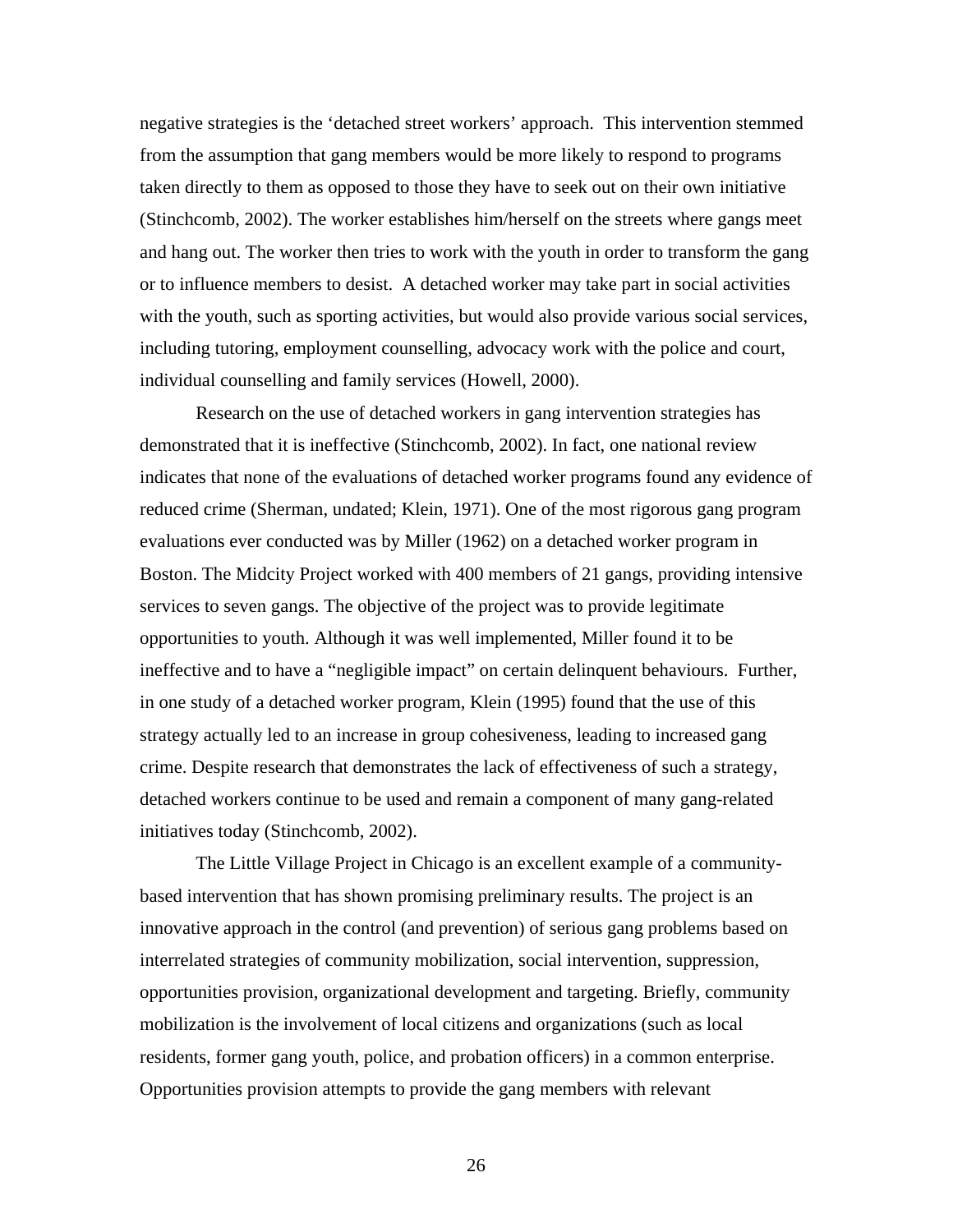opportunities, such as jobs and education classes, which are critical to meeting the needs of low-income youth. Social intervention refers to outreach to gang youth in the streets or in problematic social contexts and is based on the assumption that many youths are not able to use available opportunities to become adequately connected to legitimate social institutions. Suppression is the application of a variety of informal and formal controls on the behaviour of individual youths and the structure and process of their gangs. Organizational change and development consists of units of workers across key organizations that collaborate to develop a common set of objectives for reducing and preventing gang crime and mainstreaming gang youths or those at risk. Finally, targeting is a team of workers from different disciplines that target specific youths, gangs, and social contexts who or which induce crime situations (Spergel, & Grossman, 1997).

A series of methods were used to assess the effectiveness of this program, including surveys of community residents and organizations, interviews of the youths and police, and court and detention data. Although only preliminary results are available for this program, the findings appear to be consistent. The project seems to have had a positive impact on school and job attainment. Of the three cohorts used in this project, the number of youths from cohorts one and two who graduated from high school or received GED certificates rose from 25.3% at the first baseline interview to 51.6% at the third annual review. In addition, the proportion of individuals in cohorts I and II who were currently employed increased from 30.8% at the first interview to 76.0% at the third interview. The arrests for a three year pre-program interval for targeted youths were compared to a three year program period for control youths. The program youths experienced a relative reduction in gang crime, especially gang violence, compared to the two groups of control youths.

In addition, taking into account prior criminal history, the project had a significant effect in reducing violent criminal activity, particularly for those youths who were older when the project began. Those who were 19 years or older did better over time and had fewer arrests when they received project services and contacts compared to project cases who were younger or to individuals from both comparison groups regardless of age. Finally, Little Village had the lowest increase in gang violence compared to six similar, mainly Hispanic, areas in Chicago with similar attributes and high levels of gang violence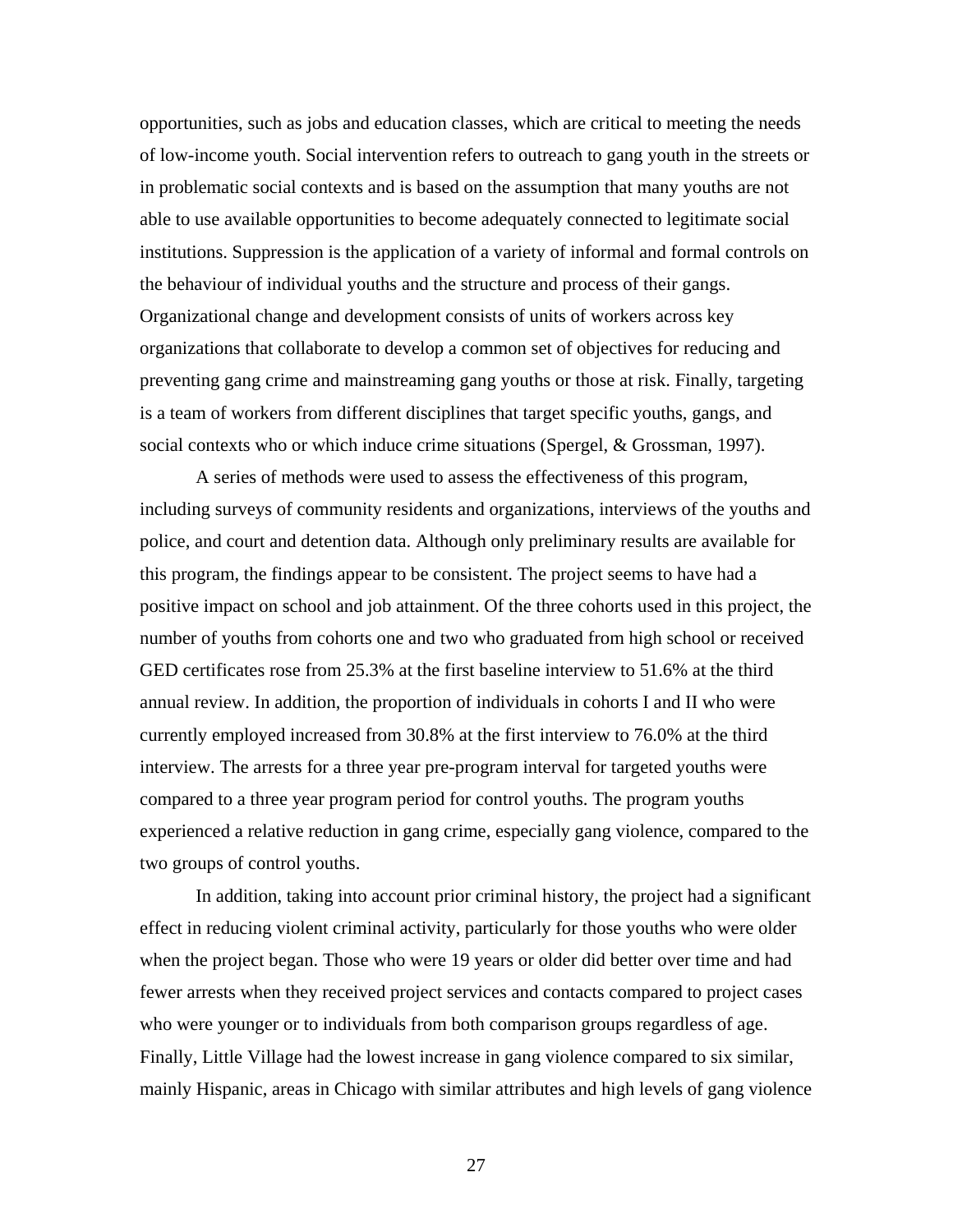when a four-year program period was compared to an equivalent four-year pre-program interval (Spergel & Grossman, 1997). What is especially encouraging about this project is the positive effect that was found for those gang members aged 19 and above.

### *School-Based Intervention Programs*

Spergel (1994) describes a school-based intervention program as one that provides remedial education for targeted youth gang members, especially in middle school. In addition, job orientation, training, placements and mentoring for older youth gang members are available. A school-related intervention program that has demonstrated positive preliminary results is the Bureau of Alcohol, Tobacco, and Firearm's Gang Resistance Education and Training (G.R.E.A.T.) program. The G.R.E.A.T. program is a nine-week curriculum program with sessions in victims' rights, cultural sensitivity/prejudice, conflict resolution, meeting basic needs, drugs and how they affect the neighbourhood, responsibility, and goal setting.

Esbensen and Osgood (1997) evaluated this program by conducting a crosssectional survey of nearly 6000 grade 8 students in 11 geographically and populationrepresentative sites one year after the G.R.E.A.T. curriculum was administered. Students who completed the program reported lower levels of gang affiliation and self-reported delinquency, including drug use, minor offending, property crimes, and crimes against persons. In addition, the experimental group demonstrated more positive attitudes towards police and negative attitudes about gangs. The authors caution that these are only preliminary results and that a more long-term thorough investigation is required to fully understand the effects of the program. However, it is promising to see some positive results.

#### **Law Enforcement Strategies**

### *Gang Suppression*

This strategy shifts the focus from the causes of gang development to its most problematic characteristics: criminal behaviour. In the U.S., there have been literally hundreds of specialized modifications in law enforcement, prosecution, adjudication, intelligence gathering, and laws themselves targeting gang-related crime. Suppression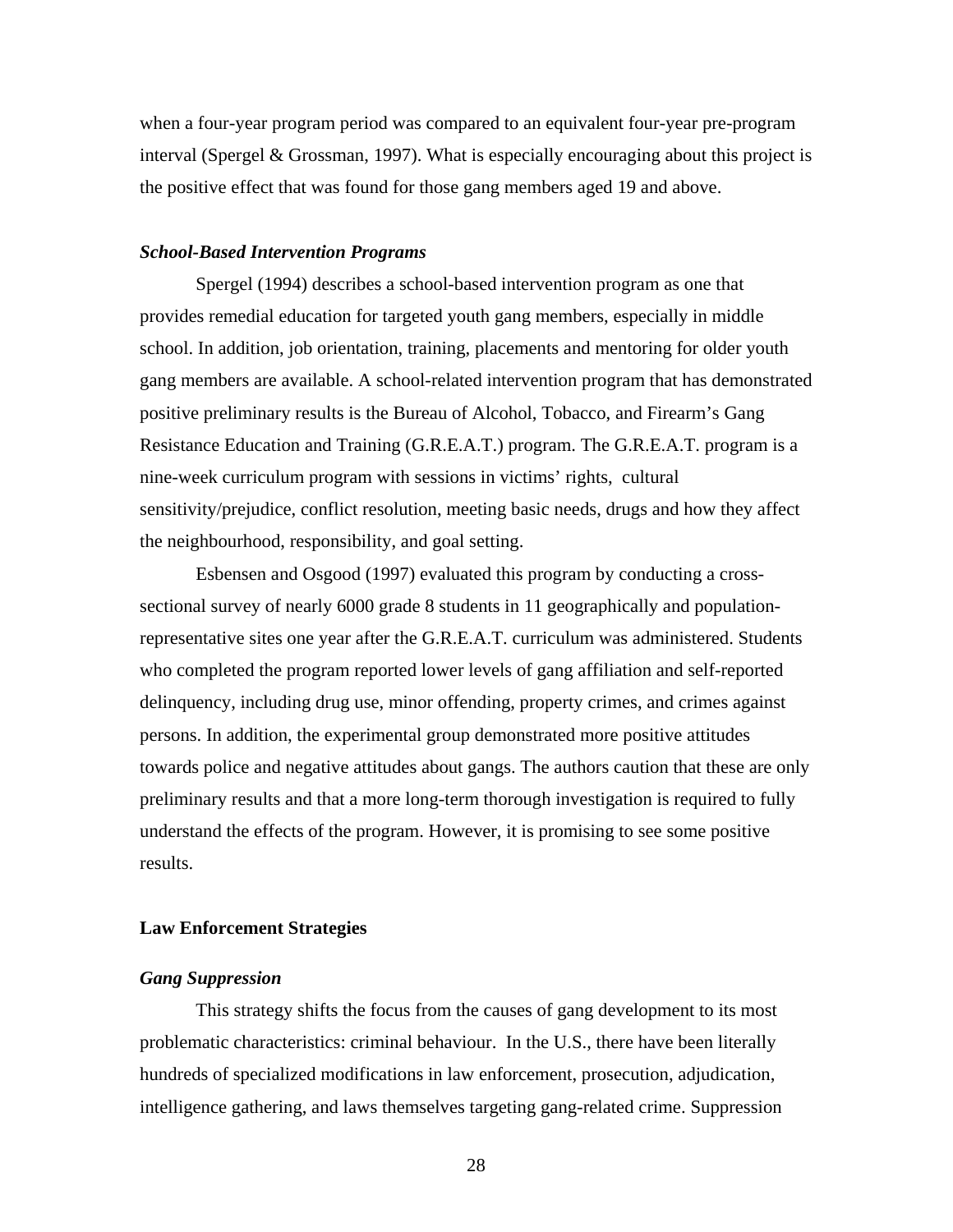tactics include tactical patrols by law enforcement, vertical prosecution by District Attorney's and intensive supervision by probation departments (Fritsch, Caeti, & Taylor, 1999). In general it includes the arrest, prosecution, and incarceration of gang members. Suppression tactics have also taken the form of "crackdowns", sharp increases in law enforcement resources applied to the previously under-enforced laws, with a clear goal of enhancing general deterrence of the misconduct (Fritsch et al., 1999; Sherman, 1990). Although crackdowns at first appear to be effective, they are frequently followed by a return to pre-intervention levels of crime (Sherman, 1990).

Not all gang suppression programs have taken the form of crackdowns. Some programs, such as the Operation Safe Streets program in Los Angeles, have adopted a technique in which only hard-core gang members are targeted (Fritsch et al., 1999). Others, such as the Tri-Agency Resource Gang Enforcement Team (TARGET) in Westminster, California have focused on information sharing and intelligence gathering to identify, arrest, and successfully prosecute gang members (Cook, 1993).

The effectiveness of suppression programs is unknown as they have not been rigorously evaluated to this point. However, most studies of areas where gang suppression tactics have been used have not found a decrease in gang problems (Klein, 1995). One of the most unsuccessful examples of a police suppression program was Operation Hammer, based out of Los Angeles in 1988. In this program, approximately 1000 police officers took to the streets on a Friday night and again on Saturday arresting likely gang members on a number of offences. In total, 1,454 arrests were made. However, 1,350 of those arrested were later released with no formal charges being filed (Fritsch et al., 1999). Almost half of those arrested were not gang members. In the end, only 60 felony arrests were made and charges were filed in only 32 instances (Spergel, 1995). Furthermore, following these sweeps it was noted that not only did hundreds of youths join gangs, but citizens actually began to sympathize with them (Stinchcomb, 2002).

### **Effectiveness of Gang Interventions**

In a review of a number of gang interventions, Spergel indicated that community organization, as a primary strategy, was perceived to be more effective in "emerging"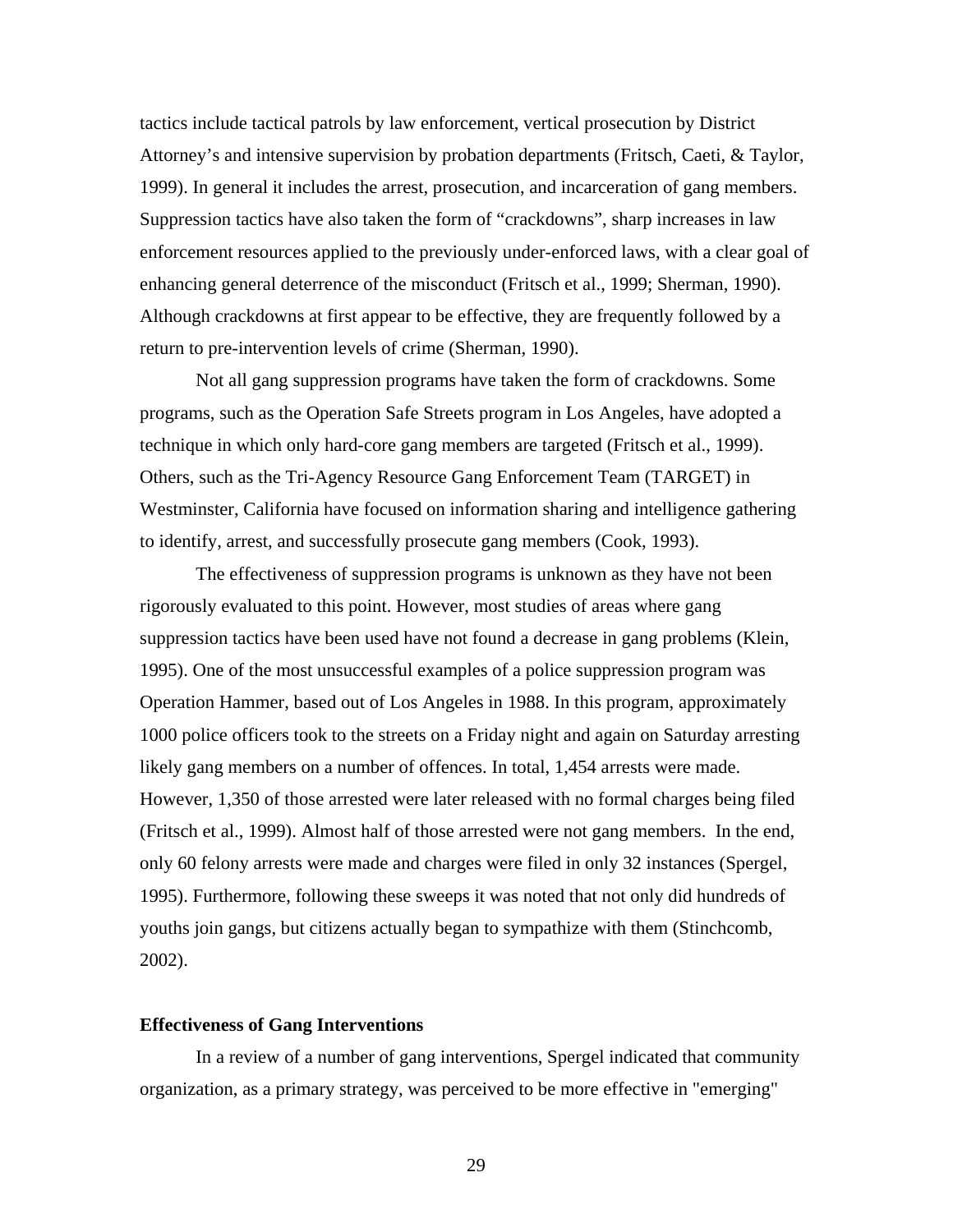gang problem settings than in "chronic" settings, while opportunities provision programs (generally prevention and school-based programs) were seen as more effective in settings where the gang problem was "chronic". Neither social intervention-type programs nor gang suppression was perceived as effective primary strategies. Most street gang outreach programs were evaluated as non-effective (Spergel, 1995).

Celebrated and well-funded attempts at "values transformation" of street gang members by working directly with them have been found to repeatedly flounder. These interventions appeared to sustain, rather than solve, gang problems (Klein, 1971). In several programs, gang recruitment stabilized, but delinquency actually increased, and in at least one case (Chicago Youth Development Project), those youths who said they were closest to their workers continued to be the most often in trouble with the police (Gold  $\&$ Mattick, 1974). Street gang suppression efforts, as suggested earlier, may actually exacerbate the problem by calling special attention to the gang and its leaders and providing the very status and identity that drive youths to join gangs (Klein, 1993).

A more recent evaluation of a national social intervention - the National Youth Gang Drug Prevention Program - examined the impact of 13 consortium projects in the U.S. (Cohen et al, 1994). The researchers found that the projects impacted significantly on drug use, but had little or no influence on participants' gang involvement or avoidance and little or no influence on the gang involvement of participants who were already involved. The authors were surprised to find that 44% of the gang members in the project were without drug involvement, detracting from the common view that drug use and drug sales involve most gang members, if not the raison d'être for gangs.

There would appear from the major reviews (Spergel, 1995; Klein, 1995; Goldstein et al., 1994; Knox, 1994) that gang intervention strategies have proliferated in the U.S. in the absence of sound theory behind the interventions, or planned systematic evaluations of their outcomes. The result is that there is little evidence that gang intervention per se has any impact on either deterring gang membership or the growth of new gangs in the nation's urban centres. Most recent writers conclude that efforts to intervene in gang formation have generally failed, and many are pessimistic about the future (Klein, 1995; Jankowski, 1991). However, such pessimism is not necessarily warranted. Much past gang intervention has been driven by a public perception of gangs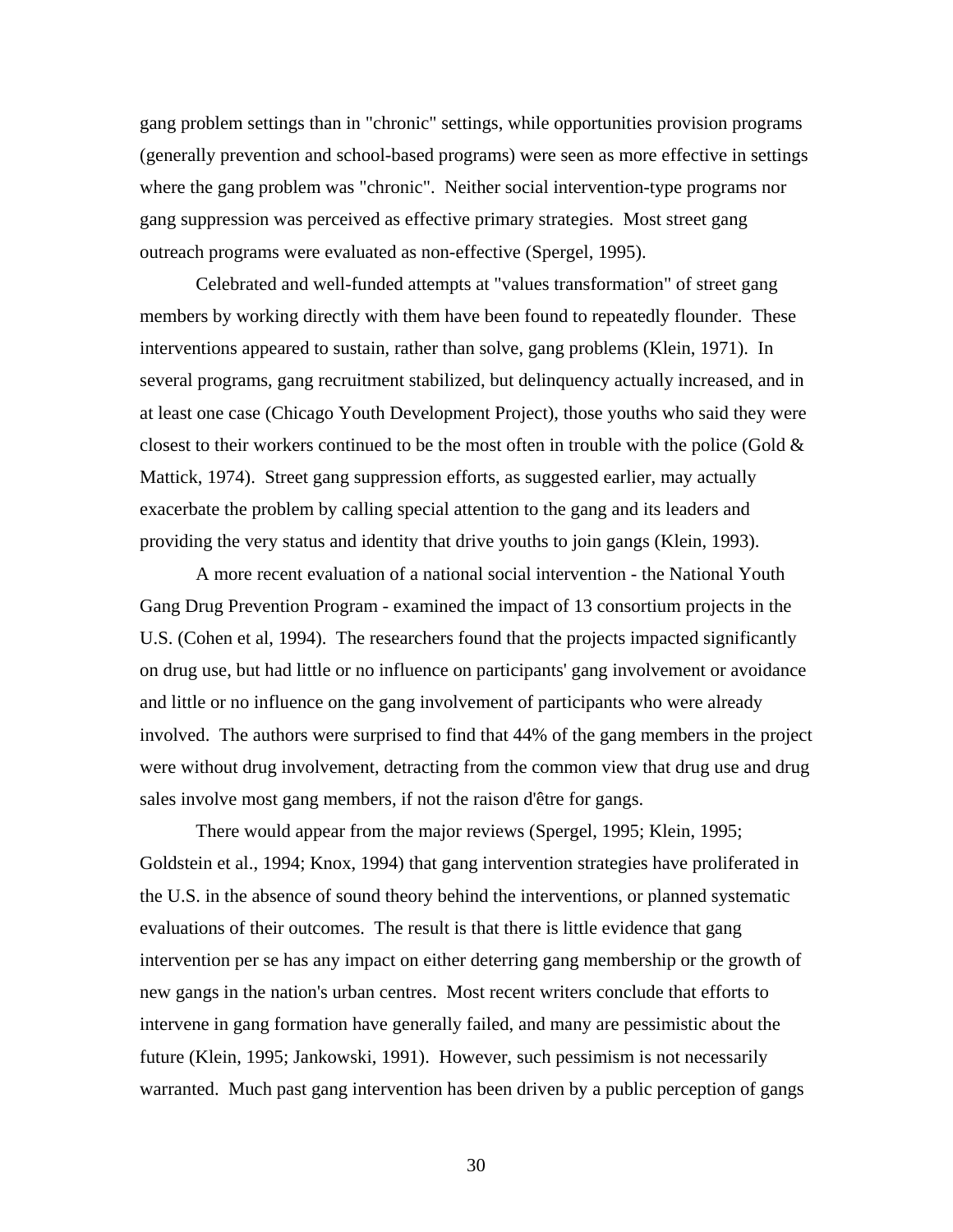as efficient, fanatically loyal brotherhoods committed to violent crime. As Klein points out, the reality is that in most gangs, group goals are minimal, membership stability is low and gang structure is fragile (Klein & Crawford, 1995). This suggests that gang intervention is far from futile and that the failure of gang suppression (literally a "war on gangs" in some communities) may have been the result of a misperception of the gang phenomenon (Huff, 1990).

Much of the pessimism among recent gang sociologists and criminologists regarding gang intervention in the U.S. appears to centre on an appraisal of the enormity of the environmental problem in large urban centres (especially Los Angeles, Milwaukee, Miami, and Chicago) and a perceived lack of political will among the U.S. government and its citizens to correct these problems. It would appear that the emergence of an urban "underclass" is a well established context or spawning ground for American street gangs. However, it is equally clear from the U.S. literature on gangs that some of the factors contributing to formation of an "underclass" - notably under-education and unemployment - have been the target of fruitful intervention. In fact, it is argued that vigorous "opportunities provision" in lower class neighbourhoods could slow or even reverse the trend towards the development of an "underclass". Huff (1990) points out that these areas are not only high in gang membership, but crime generally, in addition to poverty, malnutrition and mental illness. He argues that gang intervention strategies have been misdirected by their focus on gangs and that a focus on the problems in the community, an ecological approach would subvert the causes of gang formation itself.

Secondly, the almost universally accepted notion of hopeless poverty as a structural cause of gang formation is itself open to question. Not all adolescents of "underclass" neighbourhoods become gang members, and not all gangs are from impoverished communities (Korem, 1995). This fact raises the possibility that the well documented correlation between poverty and violent youth gangs may be misleading. Some writers (Goldstein et al., 1994) point to increasing violence in American culture generally. Korem points to family deterioration, more specifically the absence of an adult "protector" in the home to which the adolescent can turn in times of crisis (referred to as the "Missing Protector Factor").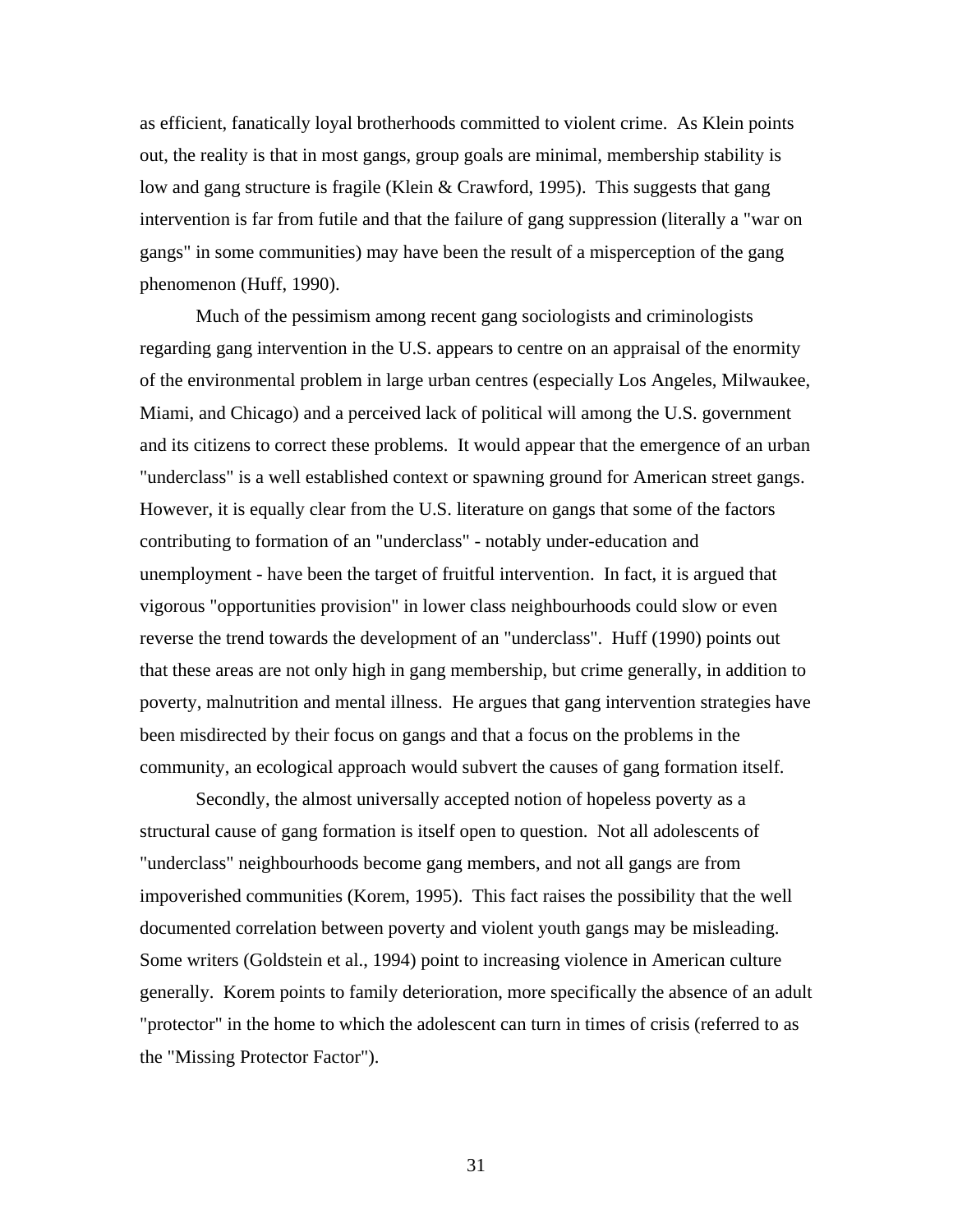Korem's hypothesis has merit in explaining the reported proliferation of suburban gangs since the mid-eighties in affluent U.S. communities. It also suggests the possibility that earlier gang intervention strategies may have failed because they targeted the wrong problem. He argues that a combination of elementary school prevention programs (i.e. the G.R.E.A.T. program and volunteer-run programs for adolescents which supply an adult "protector" to youth at risk) can effectively prevent gang enrolment. While Korem claims a 100% success rate in preventing "at risk" youth from joining gangs in Dallas suburbs, it is debatable to what extent the project youth were actually "at risk" and whether or not a similar program would be as successful in other areas. Such programs also run the risk of falsely labelling youth as "pre-delinquent" or "at risk" for joining gangs without evidence of criminal behaviour. Nevertheless, primary prevention has been shown to be effective in reducing drug and alcohol use in pre-adolescents (with the DARE program), and reducing child fire-setting behaviour (with the Fire Hawks program). Although it is difficult and costly to demonstrate the effectiveness of primary prevention programs, their appeal in gang intervention lies in the intuitive logic that it is easier to prevent youth from joining gangs than it is to persuade a gang member to leave a gang. As noted earlier, there is also evidence (Spergel & Curry, 1991) that community organization around prevention of gangs in neighbourhoods with an "emerging" gang problem is one of the few approaches to gang interventions with a positive outcome.

A comprehensive approach, by recognizing the gang phenomenon as a complex interaction of individual and situational variables, has a more concrete theoretical basis than earlier approaches. It proposes the simultaneous application of prevention, deterrence, and rehabilitation strategies and requires interventions for individuals, systems, and criminal justice alike (Spergel, 1995). In theory, and if successfully implemented, a comprehensive approach could produce a greater impact on the gang problem than seen in earlier interventions, and provide grounds for a less pessimistic prognosis. In any case, this approach has already been adopted by major U.S. task forces on gangs and is reflected in their recommendations for State policy (Goldstein, 1990). Unfortunately, attempts in California to implement recommendations for comprehensive gang intervention programming are hampered by conflicts between "suppression and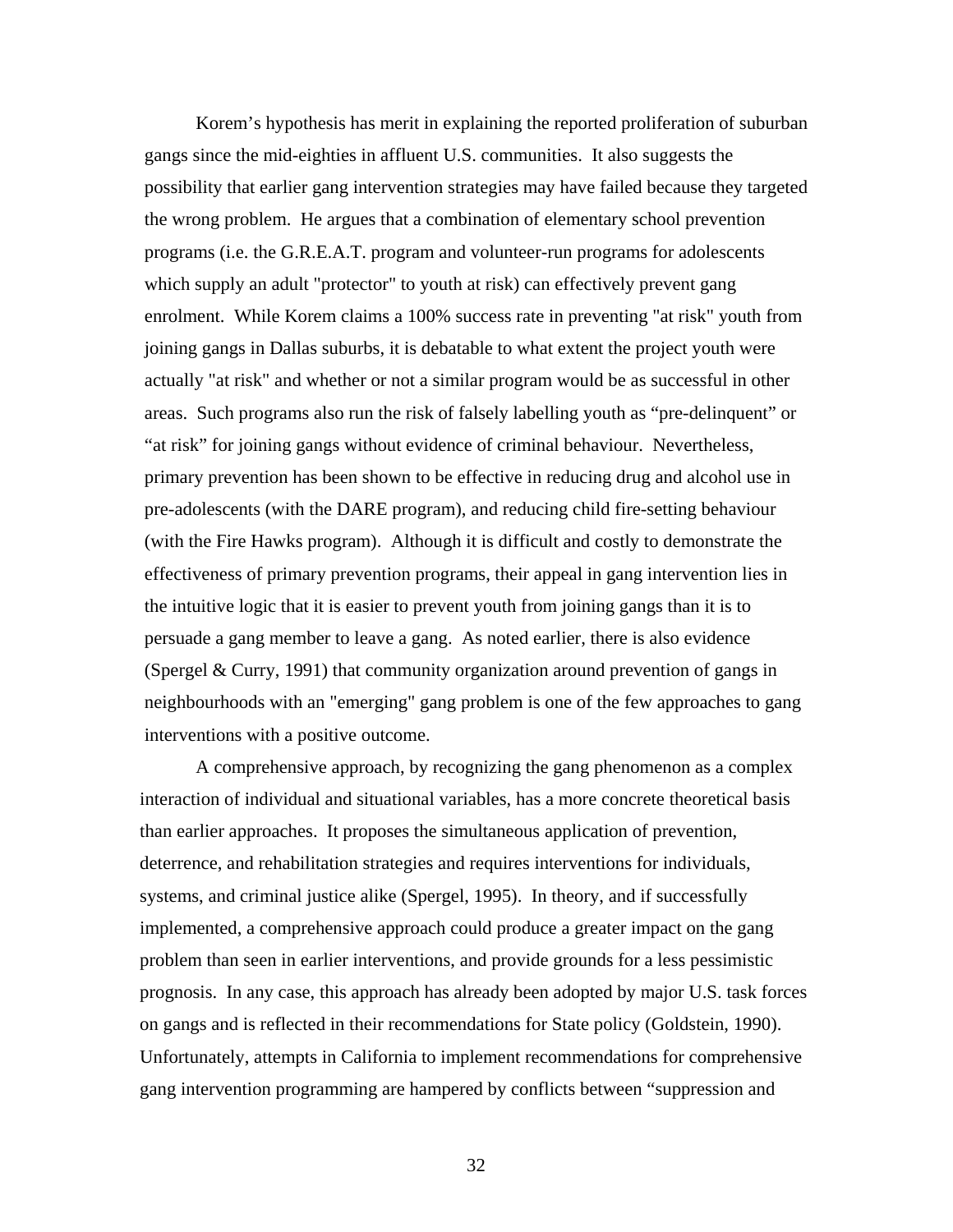community protection on the one hand and rehabilitation and prevention on the other" each competing for limited resources in a society clamouring for "law and order" (Spergel, 1995). Other comprehensive strategies are too new to evaluate. There is evidence, however, that when successfully implemented, a coordinated strategy with close supervision of probationers or parolees may be effective. In Santa Clara County for example, a community-based coordinated approach (law enforcement, district attorney, probation and parole) claims, after five years of operation to have reduced the number of gangs from 50 to 20, with only 10 to 12 active on a regular basis (Spergel, 1995).

A retrospective re-examination of earlier gang interventions reveals that few programs were adequately evaluated, and that many promising efforts were weakly implemented or were prematurely discontinued (Goldstein et al., 1994). Where attention is focused on targeting criminogenic factors (anger, social skills, moral reasoning, family dysfunction), and ensuring program integrity, the outcome of gang intervention research may be very different. Goldstein's application of a social learning approach (Aggression Replacement Training) to Brooklyn gang members for example, reported a 13% re-arrest rate in a four-month post-treatment follow-up compared with a 52% re-arrest rate for a matched control group. Program participants showed significant pre- to post-treatment differences in interpersonal skills and "work adjustment" (Goldstein et. al. 1994).

It is important to note that Goldstein made no attempt in his program to discourage gang membership per se. His intention was to simply target antisocial attitudes and behaviours and to reduce criminal behaviour. Goldstein's approach is exemplary in applying sound treatment methods (cognitive behavioural) to an appropriate target (criminal attitudes and behaviour rather than gang membership specifically) in a manner likely to be receptive to its participants, and to the surrounding communities. This approach is also remarkable in reminding us that needs for status, identity and affiliation with peers are normal needs for both adolescent males and females, and that some aspects of gang membership may be prosocial. In this regard, Goldstein's gang intervention is analogous to modern "harm reduction" approaches to drug addicts (Marlattt, 1998) or "relapse prevention" for sexual offenders (Laws, 1989) where the intent is to reduce the criminal behaviour, not to "cure" the problem.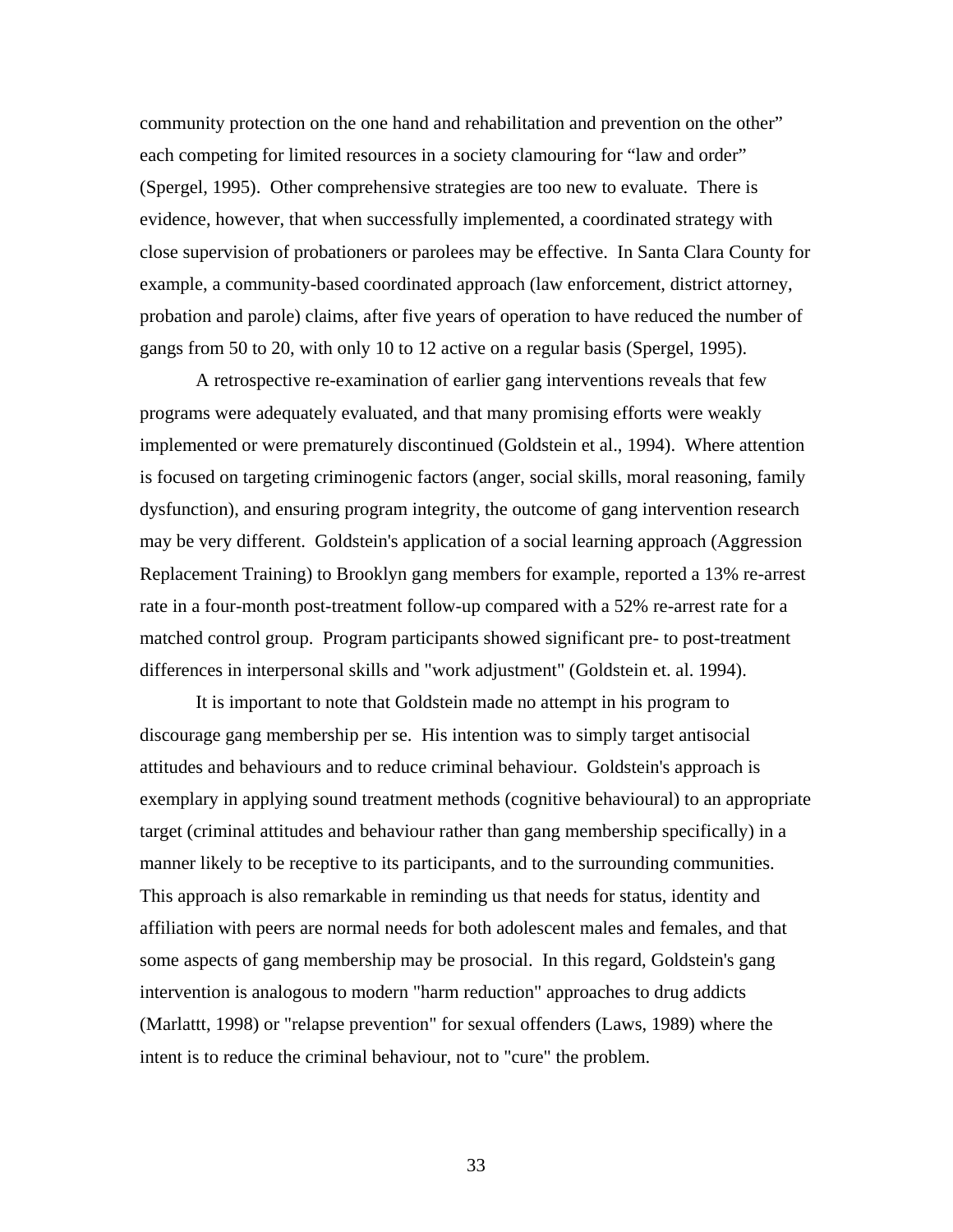Finally, as previously mentioned, not all gang interventions have failed. Reviews of gang intervention research (as most literature on criminal rehabilitation) have suffered historically from methodological "tunnel vision", which ignored or glossed over evidence of successful interventions in favour of a premature conclusion that "nothing works" (Goldstein et. al., 1994). More balanced and thorough meta-analyses of criminal rehabilitation research (Andrews et. al., 1999; Gendreau et. al. 2001) have not only discredited the earlier pessimistic conclusions, but have also determined appropriate treatment targets (criminogenic factors) and delineated principles (risk, need, and responsivity) for effective intervention. There is growing evidence that with the selection of appropriate treatment targets, modalities, and intensity (duration), treatment can impact significantly on problems formerly considered insurmountable.

### **Gang Interventions in Correctional Settings**

Despite the growth of the prison gang population over the years, there has been very little empirical research conducted or reported in regards to methods of dealing with gangs within a correctional setting. In the United States and in Canada, the role of corrections in the gang problem is not primarily gang intervention or gang suppression, but rather gang management. The role of corrections is to maintain its mission of community safety, ensuring stable and humane control of correctional facilities and to provide rehabilitative services to inmates. Gang management is an important component in maintaining this mission. This section will outline some of the ways in which American and Canadian institutions are managing their gang populations.

### *American Correctional Settings*

In a review of the 33 States reporting gang problems in their correctional institutions, Camp and Camp (1985) found that 13 techniques were used for dealing with these gangs, none of which were formally evaluated at that time. Bus therapy, a move or transfer, was reported to be the most commonly used strategy  $(N=27)$ . Other commonly mentioned strategies for dealing with the gang problem in institutions were the use of informers and prevention of incidents ( $N = 21$ ), segregation of gang members ( $N = 20$ ), lock up of leaders ( $N = 20$ ), lockdown ( $N = 18$ ), prosecution ( $N = 16$ ), interception of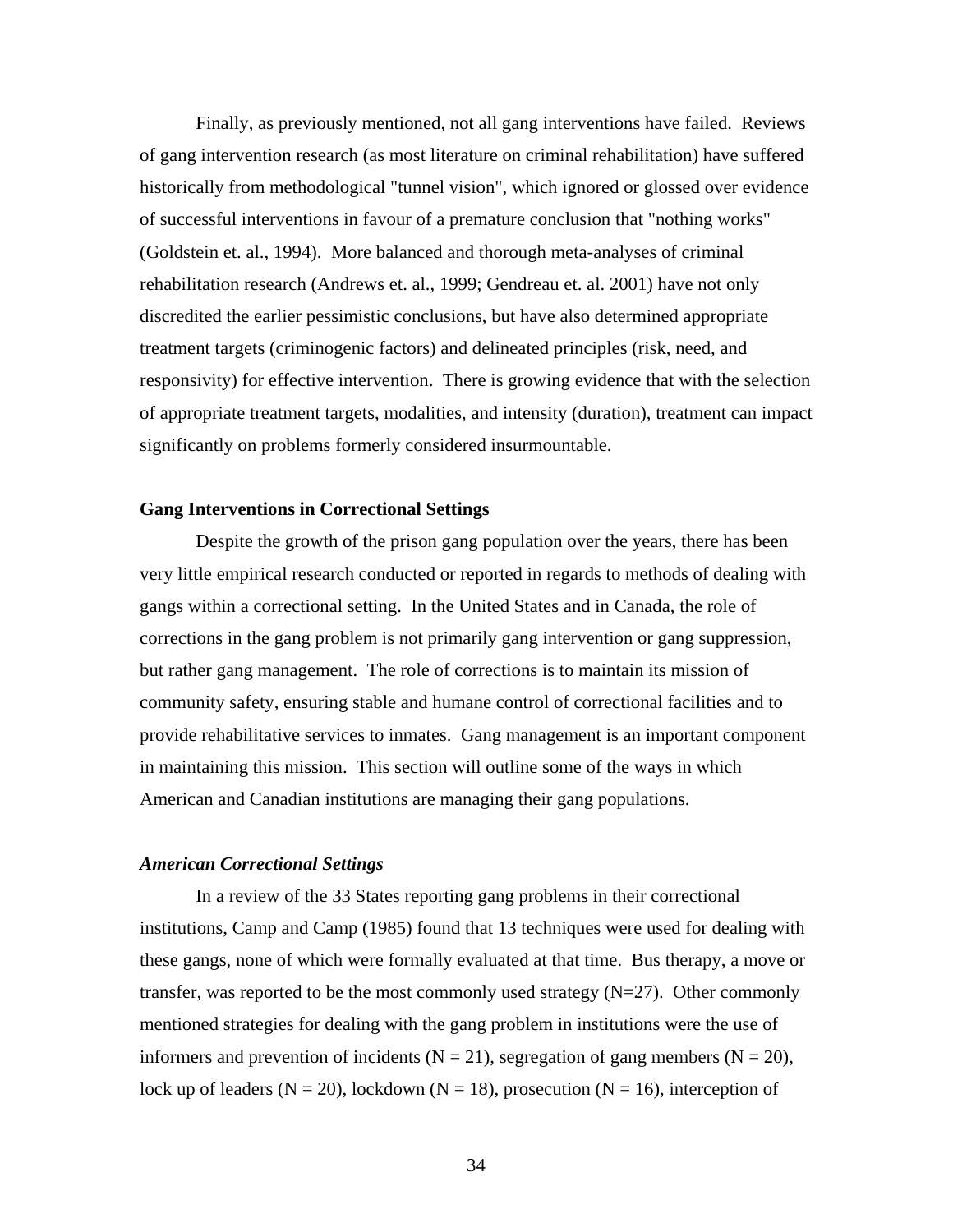communications ( $N = 16$ ), ID and tracking ( $N = 14$ ), dealing with situations on a case by case basis ( $N = 13$ ), refusing to acknowledge the gang ( $N = 9$ ), putting different gangs in particular institutions ( $N = 5$ ), infiltration ( $N = 5$ ), and the co-opting of inmates to control  $(N = 3)$ . A number of these methods will be discussed in more detail below.

### *Bus Therapy (Transfer)*

This strategy is simply a punitive transfer of a prison inmate from one facility to another (Knox, 2000). Bus transfers are reported to have been effective in the 1970's with the break-up of a protest or religious group, but not all results were seen as positive. For some gangs, such as the Aryan Brotherhood, the transfer of gang members did not lead to the dissolution of the gang. In fact, the move only spread and inflamed the problem (Knox, 2000).

### *Gang Recognition/Legitimization*

The idea of gang recognition was used in an Illinois institution in the 1970's with dismal results. The administration of this institution hoped that by meeting with the respective gangs at special times the gangs would be appeased and levels of inter-gang conflict would be reduced (Knox, 2000). However, these special meetings facilitated the power of gangs to create violence, pressure inmates and staff and usurp the authority of institutional officials. Gang jealousies and intra-gang strife also resulted from gang recognition (Illinois Training Academy, 1988 as cited in Knox, 2000). Knox (2000) refers back to instances in the literature which assert that gangs emerge from, grow, and become more cohesive out of conflict and recognition within a community and/or by police.

In a study of "gang nations" (confederations of previously oppositional gangs) in Illinois prisons, Bobrowski (1988) concluded that allowing gang members to meet as groups, recognizing them as groups, and officials negotiating with the gang leaders was a result of misdirected and misguided prison policy. Attempts to reduce gang related violence by allowing meetings between gang leaders had the reverse effect of facilitating further organizational development and resulted in "gang nations" instead of gangs. These factors appear to have contributed to the rapid expansion of gangs, and ultimately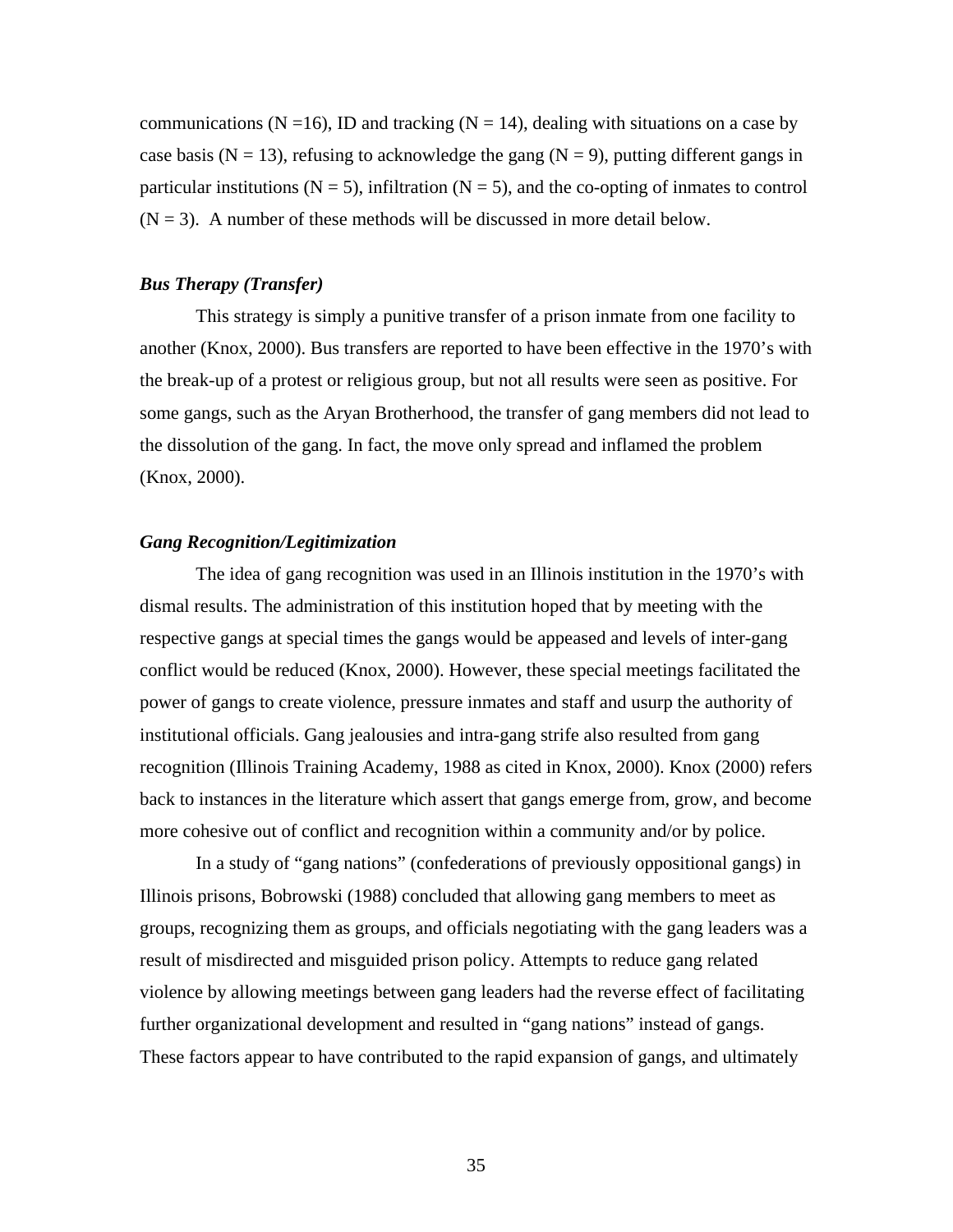the replacement of the prison's mission by the opposing and violent agendas of warring gangs.

### *Set-Off Policy*

The 'Set-off Policy' is another gang management program that has resulted in negative outcomes. This method strives to counter-balance the gangs housed in a unit so that no single gang becomes dominant (Knox, 2000). For example, in a housing unit of 25, place 10 "Bloods", 10 "Crips" and five neutrals. Implemented in Corcoran Prison in California, rival gang members were integrated during recreational period. This 'integrated yard policy' led to dire results and, on April 2000, eight correctional officers went on federal trial after being indicted for their roles in facilitating inmate violence. Of these, four of the officers face life in prison. As the inmates would begin to fight in the yard, the guards in the security towers would simply use their right to fire a weapon, in one case one of the inmates was hit. Obviously, the use of this method did not eliminate the tension between rival gangs.

### *Gang Suppression*

There are several reports in the literature regarding a notorious prison-gang problem and corresponding gang suppression effort that occurred in Texas (Ralph & Marquart, 1991). In 1984 and 1985, the Texas State prison system experienced a dramatic rise in gang related homicides (52 murders, 90% of which were gang related; Beaird, 1986). This escalation coincided with the removal of the "building tender" system, a method of prison control which relied upon the use of an elite group of prisoners who were directly responsible for the control (often violent) of other inmates.

 Early efforts to regain control of the prisons through the segregation of gang leaders, transferring of gang leaders to other units, and increasing prosecution of gang members, had little impact. Control over the institutions, and a subsequent reduction in gang violence was only achieved by unprecedented and extreme measures of gang suppression. This involved the formation of a special crime unit which took over the intelligence gathering and prosecution of all gang related crime. In addition, a new state law was passed making the possession of a weapon by an inmate a felony, and mandating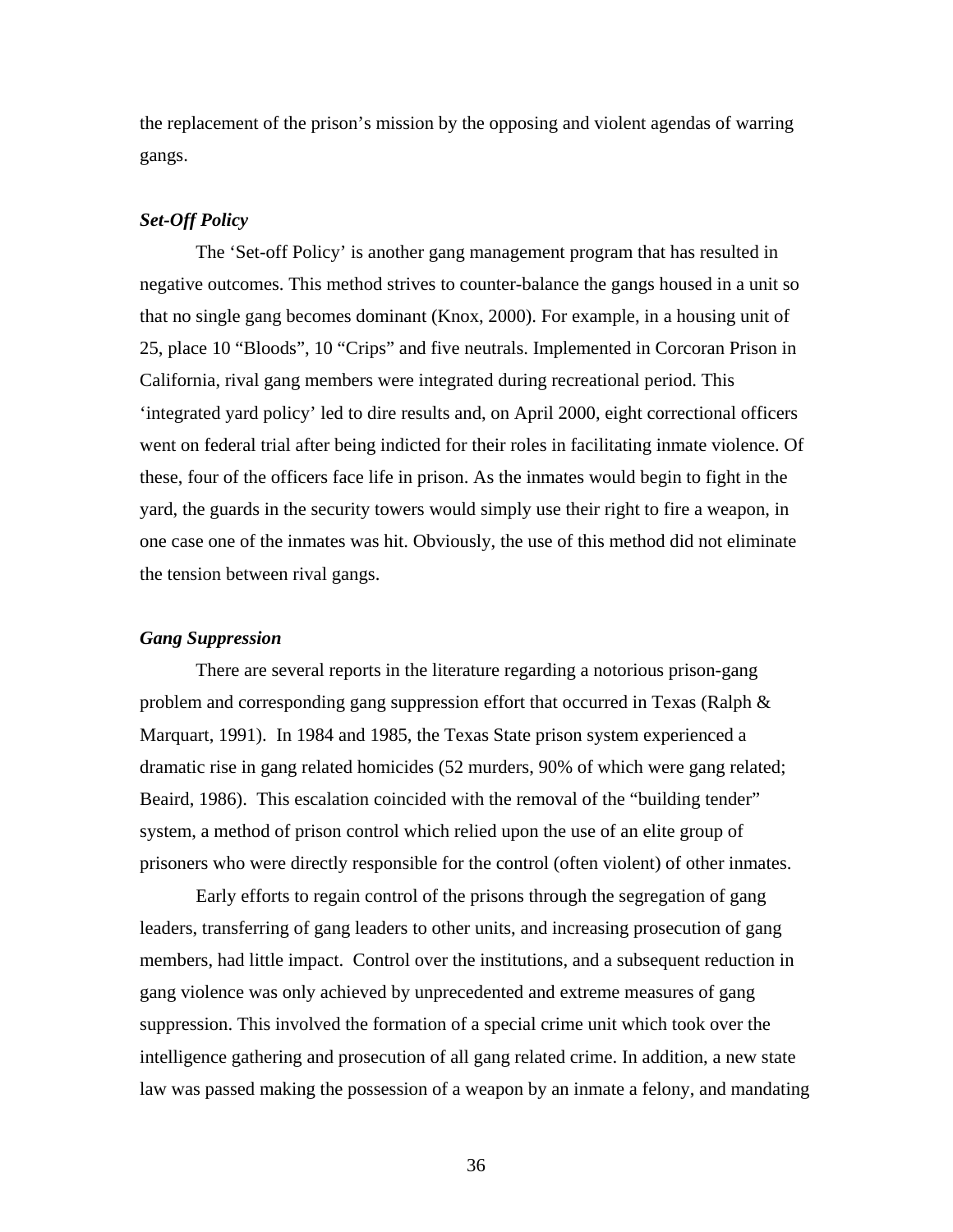consecutive (not concurrent) sentencing for conviction. Finally, all gang members in the system were identified and placed in administrative segregation. Since the introduction of these strategies in 1985 prison homicides dropped dramatically. Only nine homicides were reported in the Texas state prison system from 1985 to 1991(Ralph & Marquart, 1991).

### *Separate Housing/Programming*

There is some anecdotal evidence that this dual approach - separate housing and intensive programming for gang members may be effective. Spergel (1995) describes an experimental program in Wisconsin which targeted "hard-core gang offenders in their late teens". Inmates were housed in a separate cottage of the Ethan Allan Boys School and provided intensive (seven month) life-skills programming emphasizing psychosocial treatment, educational/vocational and family/community functioning. Data collected between 1988 and 1991 indicated that of 107 participants in the program, only 6.7% later came in contact with the Wisconsin adult correctional system and only 17.7% were known to probation. While not an adequate evaluation (there was no control or comparison group), such results corroborate other findings (Goldstein et. al., 1994; Lipton, 1995) that appropriate intensive programming may reduce recidivism, in this case, for incarcerated gang members. If nothing else, such experimental programs demonstrate that gang members can be housed and treated separately without uncontrollable inter-gang violence, or organizing and usurping institutional control.

A similar experiment in an adult correctional facility is currently in progress in Ludlow, Massachusetts (Toller & Tsagaris, 1996). This gang management strategy, like the Wisconsin juvenile program, attempts to address the gang problem at the institutional level, rather than transferring the gang members to other facilities in the system. This model also segregates gang members from the general population, but unlike the juvenile program inmates may earn their way back to general population by successfully completing the gang rehabilitation program. This program consists of a period of strict observation, movement to less restrictive segregation, completion of a cognitive retraining program (a 10-hour video program entitled "Changing Directions"), a behavioural contract promising "no further gang activity" and finally, a carefully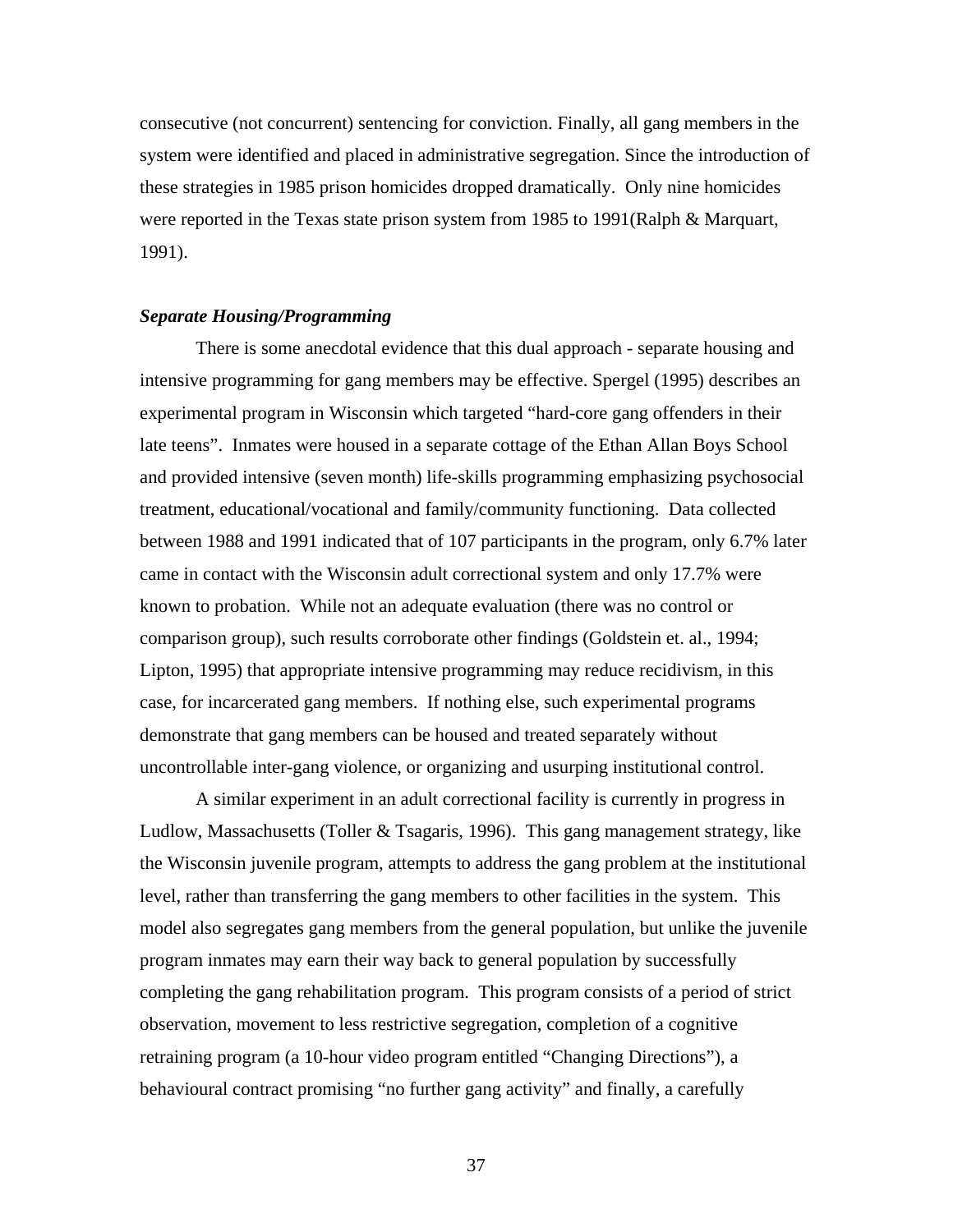monitored return to general population. The authors report that two years after the implementation of the program, only 9% of 190 gang members were returned to the segregation unit for involvement in gang activity.

Unfortunately, as in the Wisconsin program, this experimental gang management strategy has not been adequately evaluated. Without a baseline (pre-treatment) estimate of gang activity before the program was implemented, program impact cannot be reliably measured. Lacking a control group or comparison sample, it is impossible to determine if the apparent reduction in gang activity would have occurred in the absence of the intervention. It is possible that institutional gang activity has merely "gone underground". More important, the authors do not report follow-up data on inmates who completed the program and were later released. It is unclear, therefore, whether the gang rehabilitation program had any effect on reducing risk for re-offending or returning to gang activity in the community. Nevertheless, the Ludlow program makes a strong case for combining security and services in a rational and well-planned gang management strategy. The institution addressed its gang problem by researching gang dynamics, and gang interventions, appointing a full-time "gang coordinator" for liaison with local law enforcement and prosecutors and organizing intelligence, and provided staff training on gangs, the institution's gang policy and its gang management program.

### *Debriefing/Denouncing*

Debriefing and denouncing strategies have been initiated in a number of states in the United States; however, no outcomes of these strategies have yet been reported. The objective in this strategy is to entice the inmate to give information up about gang life, including the hierarchy, his position within the gang and who the main players are (debriefing). In addition, it is expected that the inmate will 'quit' his gang (denounce). In order to accomplish this objective, an 'institutional gang investigator' collects as much information regarding a new inmate as possible in order to determine how much of a threat this inmate is. As a new inmate arrives to a correctional facility, the investigator conducts an interview in order to ascertain current gang status. Following this, the investigator continues to collect information through speaking with other inmates, monitoring of telephone conversations, monitoring their mail and other correspondence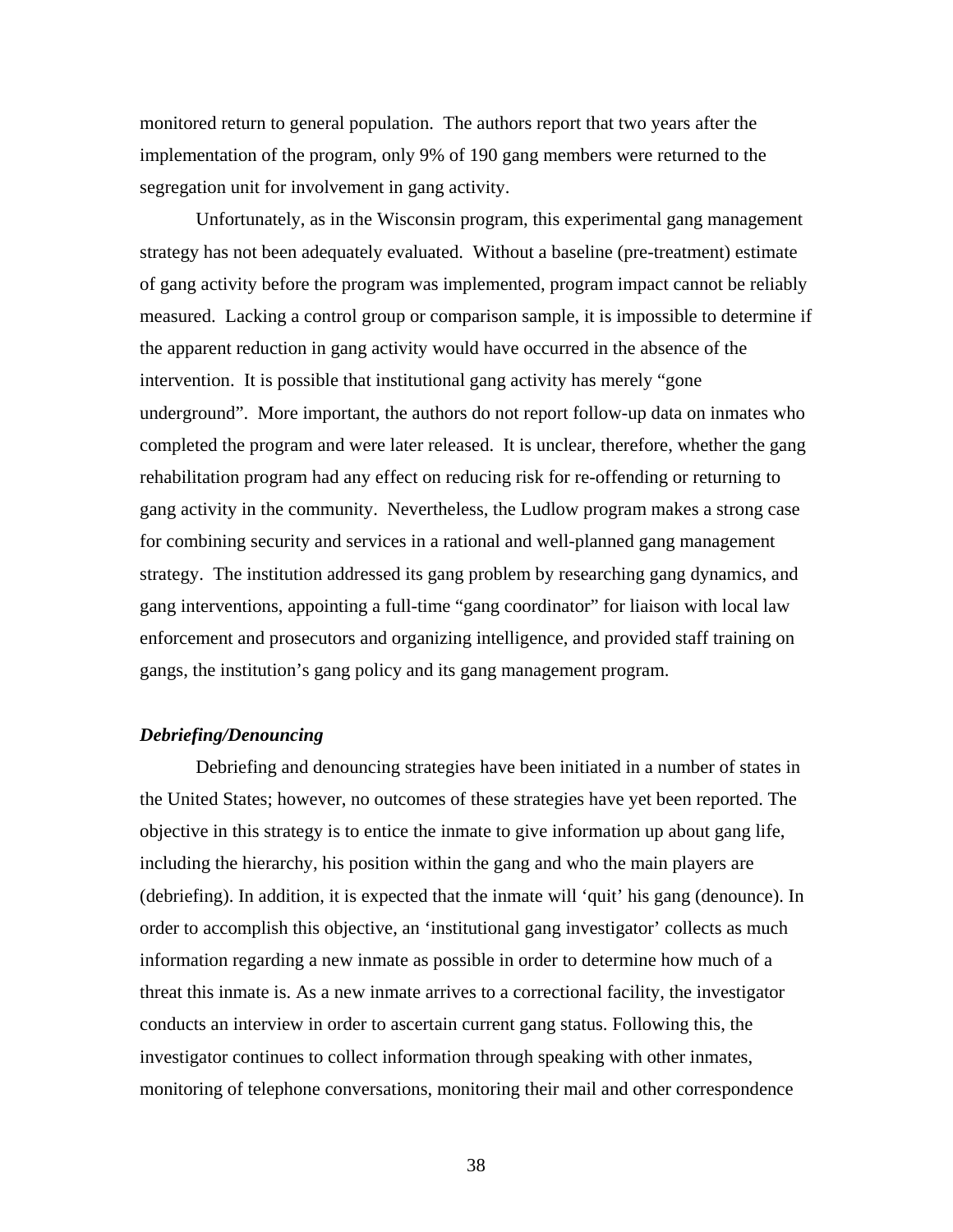and frequent inspections of personal belonging in the inmate's cell. Once the inmate is identified as a gang member, he is often times placed in a special housing unit until he decides to debrief and denounce his gang. Once that is accomplished, he can slowly be released and make his way back into the general inmate population (Knox, 2000).

### *The 'Snitch' Farm*

An additional method of gang member management that is showing promise is the 'snitch' farm (Knox, 2000). The 'snitch' farm is used to protect gang members who are willing to become informants and help convict another gang member, one from his own gang potentially. In order to protect the 'snitch' from suffering severe consequences for his act, the snitch farm is a secure and separate facility in which only initials are used to address the inmate. In addition, before any visitors can be allowed into the facility, a Polaroid picture is taken and shown to the inmate in order to gain his approval before entrance can be granted. In the absence of a snitch farm, many violent crimes within institutions would never be solved. This avenue offers a sense of security to the 'snitch'.

### *Zero Tolerance Policy*

Based on a number of surveys of adult state correctional institutions with in the U.S., Knox (2000) was able to compile a model for various levels of zero tolerance policies regarding gang membership and activity within the institution. Knox suggests a minimum strength, medium strength and maximum strength intervention depending on the severity of the problem, but cautions that these are ideal situations, and that not every institution will be able to implement all aspects.

For the minimum strength zero-tolerance policy, Knox suggests that a full-time Security Threat Groups (STG) coordinator is required. There must be a coordinator for every shift in order to monitor all gang and STG activity. The correctional system must be able to identify, monitor, separate, isolate, transfer to maximum security institution and prosecute where necessary any gang activities using staff trained in gang issues. It is essential to have a number of staff trained in gang issues.

In addition to the criteria for the minimum strength level, the medium level policy should include a central State gang unit that all local STC coordinators report to. All gang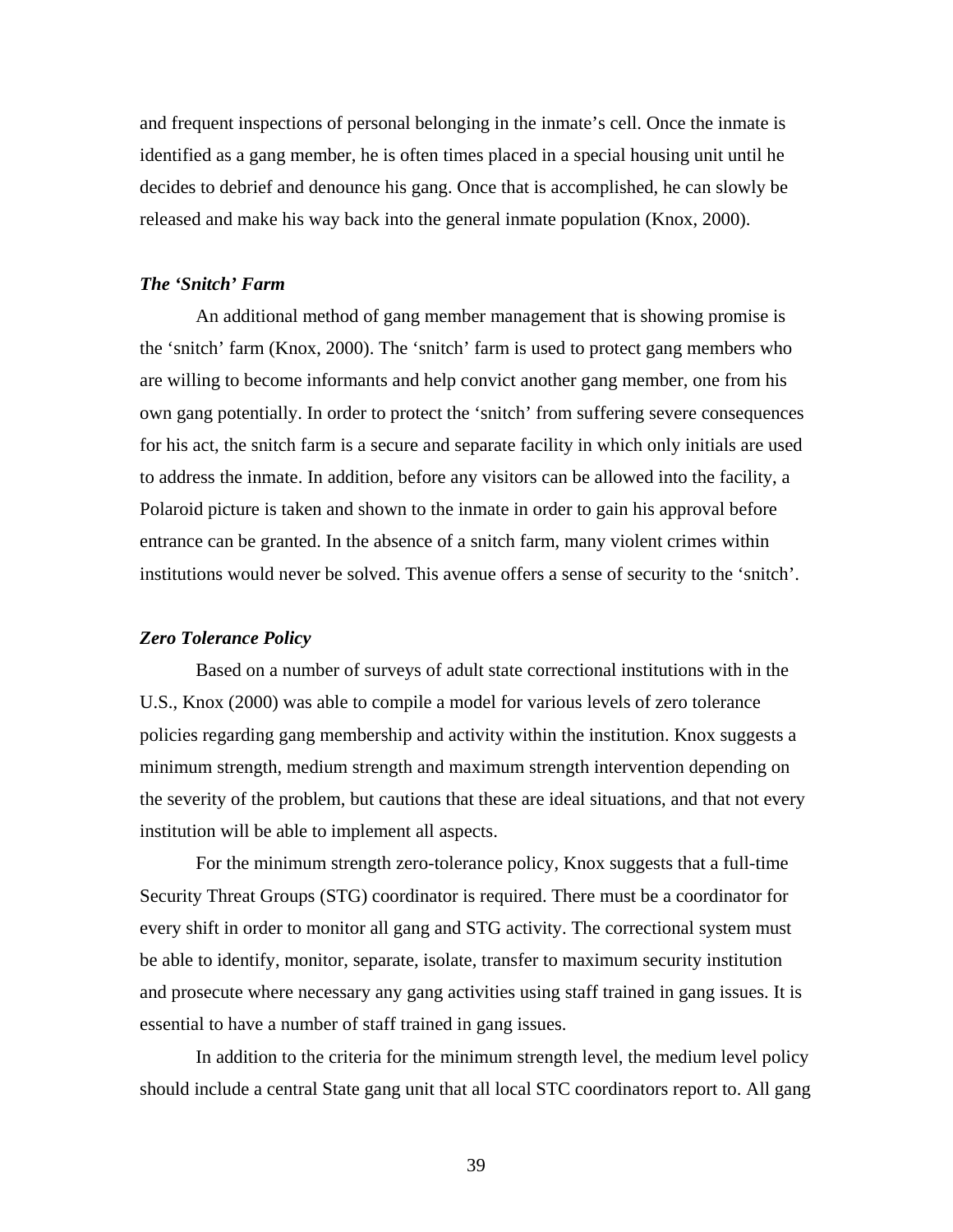members that are found to be involved in gang activity while behind bars should automatically be placed in segregation or closed custody. Following this, a graduated step system would be in place in order to let gang inmates return to the general population if the inmate cooperates and debrief and denounces gang membership. Should an inmate "relapse" after denouncing his gang membership and return to gang activities, that inmate would be subject to permanent lockdown for the duration of their sentence. Furthermore, inmates would be prohibited from wearing any individualized clothing, only prison uniforms of a neutral colour would be allowed. This would eliminate the ability to use colours representative of certain gangs.

The maximum strength zero-tolerance policy includes all of the requirements of the first two levels, plus a number of enhancements. Knox (2000) states that the first rule of this level is to eliminate all of those in administration as well as front line staff who refuse to recognize that a gang problem exists. These people would be replaced by new staff that are aware of the situation and prepared to deal with it. Gang training would be required of all front line staff, including teachers, healthcare providers and clergy. The STG coordinators should be given the financial support to attend as many gang related conferences and meetings as possible and should become experts in the field.

In addition, all active and verified gang members should be removed from the general inmate population into a Special Housing Unit. This would help prevent the recruitment of other inmates. This can also be taken a step further to isolate even those who are suspected gang members. The institution must also develop a system of rules and regulations to deal with the threat of gangs. A disciplinary conduct hearing must be held for any slight infraction of the rules seeking to suppress gang activity. The "disciplinary code of conduct" would impose mandatory sanctions against inmates who violate the rules of conduct that pertain to gang activity.

Ideally, for the maximum strength policy, all tattoos would be removed by laser. All communication entering and leaving the facility would be strictly monitored. Again, no individualized clothing, religious medallions, or things such as rolling one sleeve would be allowed. Military-style haircuts would be provided to each inmate. No inmate would be released from 23-hour lockdown until they were debriefed and signed a form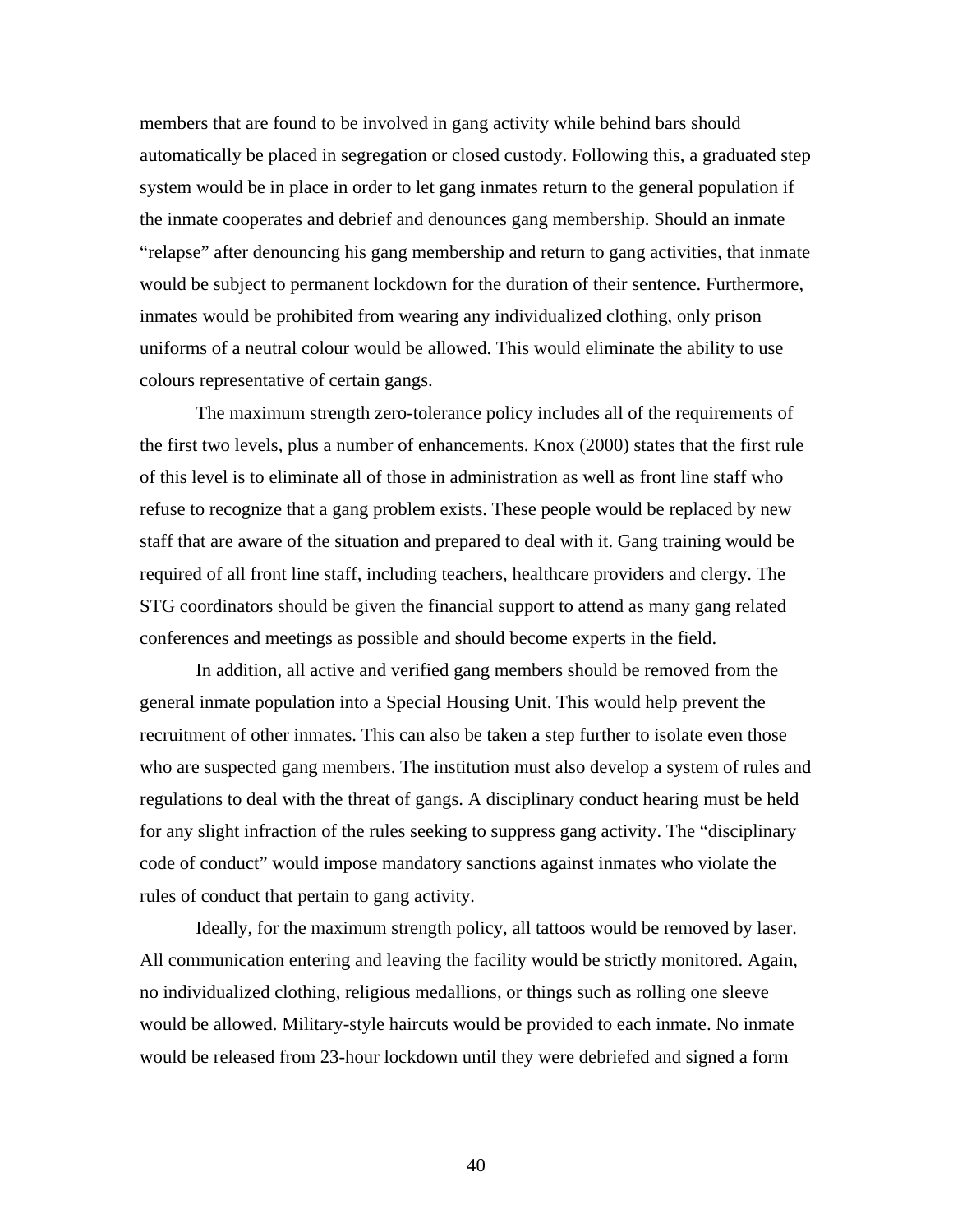denouncing their gang, of which a video tape would be made for use at a possible later date.

#### *Specific Gang Programming*

The strategies for dealing with prison gangs that have been discussed to this point have concerned methods for managing gangs. Another aspect that requires discussion and research is programming for gang members within a correctional institution. In a review of gang literature there appears to be no programming available that specifically targets gang members and gang desistance. In addition, very little research has been conducted on the programming available to gang members and what works. What has recently been established is that a number of differences exist between gang members and non-gang members found in correctional institutions. These differences may help in determining the target areas for programming in order to help gang members break the ties with their gangs.

Knox's review of gang intervention strategies suggested that while none of the interventions have been systematically evaluated, the literature is nonetheless generally suggestive to correctional administrators in what *not* to do, for example:

- 1. Do not facilitate further organizational development wittingly or unwittingly (as noted in the misguided Illinois strategy reported by Bobrowski).
- 2. Do not attempt to control gangs using other inmates (i.e. organized inmate vigilantes).
- 3. Do not use gang members in inmate youth education programs (i.e. "scared straight" because the allure of gangs to youth often overrides their hazards).
- 4. Do not give credence to alleged "pro-social" propaganda of gangs (i.e. helping the poor, advocating civil rights for minorities).
- 5. Do not negotiate with gang leaders.
- 6. Do not allow gangs to freely attract and recruit juveniles without penalty.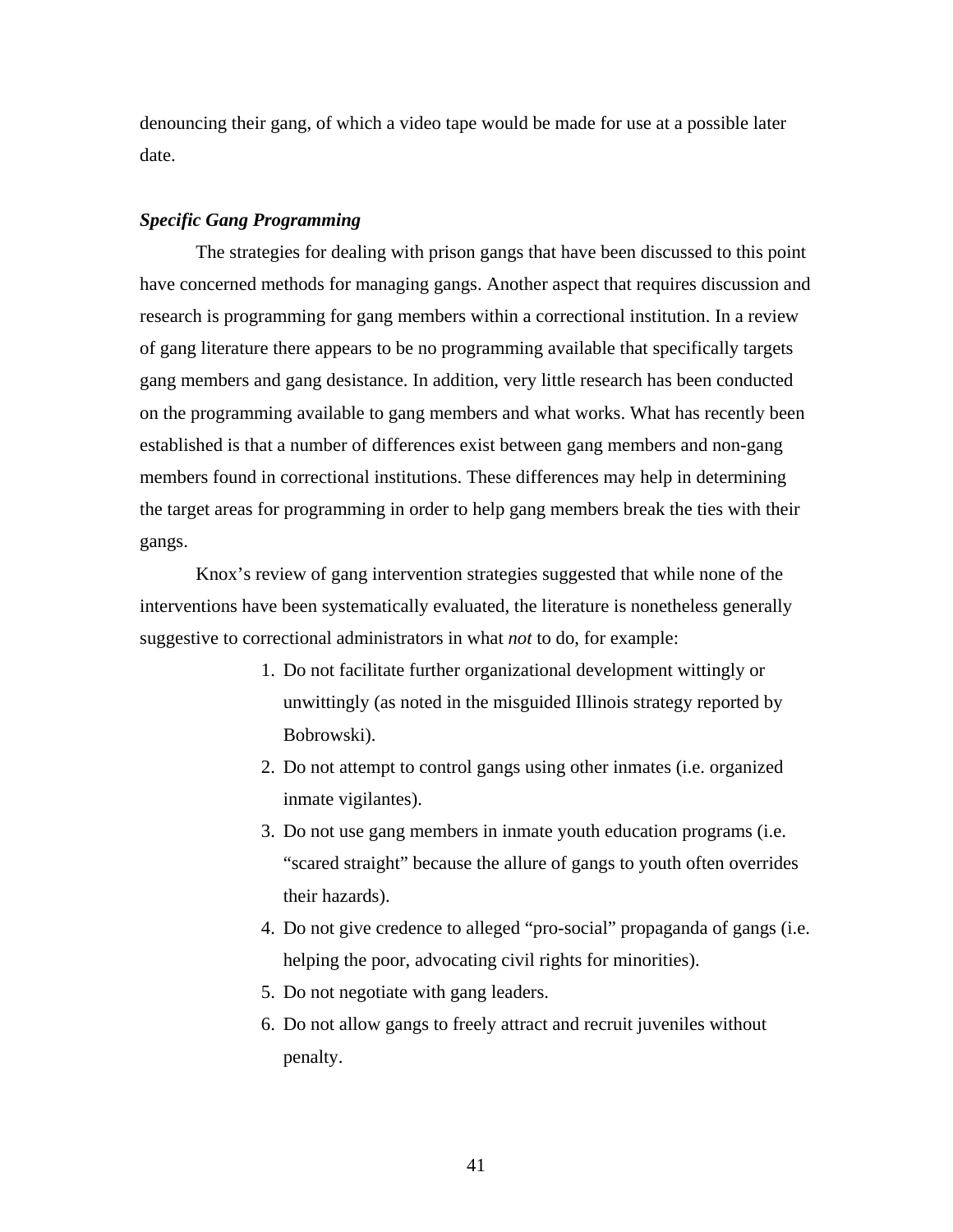### *Canadian Correctional Settings*

 Partly because the gang problem in Canada evolved later than the gang problem in the United States, and partly because the Canadian Federal institutions are less populated than the American institutions, there has not been a history of street gang interventions in Canadian Correctional settings. This is not to say that CSC is not interested in institutional gang management. A recent report by Nafekh and Stys recognized the effects that gang presence and gang members themselves can have on institutional incidents, and recommended that more thorough research be conducted to evaluate the effectiveness of present gang management strategies.

Unlike American corrections where each state is governed by their own independent laws, regulations, and guidelines, Canadian corrections is federally managed with uniform national policies and procedures. Several policies are in place which currently acts as CSC's guiding principals when it comes to institutional gang management. Commissioner's Directive 568 - 3: *Identification and Management of Criminal Organizations* (Correctional Service of Canada, 2003a), identifies a gang member as being associated with a criminal organization as a result of a specific process. Once identified as a gang member, offenders are regarded as a significant risk and are denied options such as accelerated parole review. This policy recognizes that criminal organizations (including street gangs) pose a threat inside and outside the institutions and attempts to prevent members from exerting influence and enhancing their image or status while encouraging them to desist from gang membership.

Commissioner's Directive 568 – 7: *Management of Incompatibles* (Correctional Service of Canada, 2003b) outlines further management options for dealing with gang members in Canadian institutions. Gang members are considered incompatibles to the extent that they pose a threat to the safety and well-being of others in the institution, and should primarily be dealt with via conflict resolution. If this is unsuccessful, incompatible offenders may be housed in different units, ranges, cells, or institutions. It should be noted, however, that this policy is not a specific gang management policy per se, but a policy to address problematic offenders in general.

One example of the movement of incompatibles between Canadian institutions, and the effect this movement can have, was described by Dan Erikson, former Deputy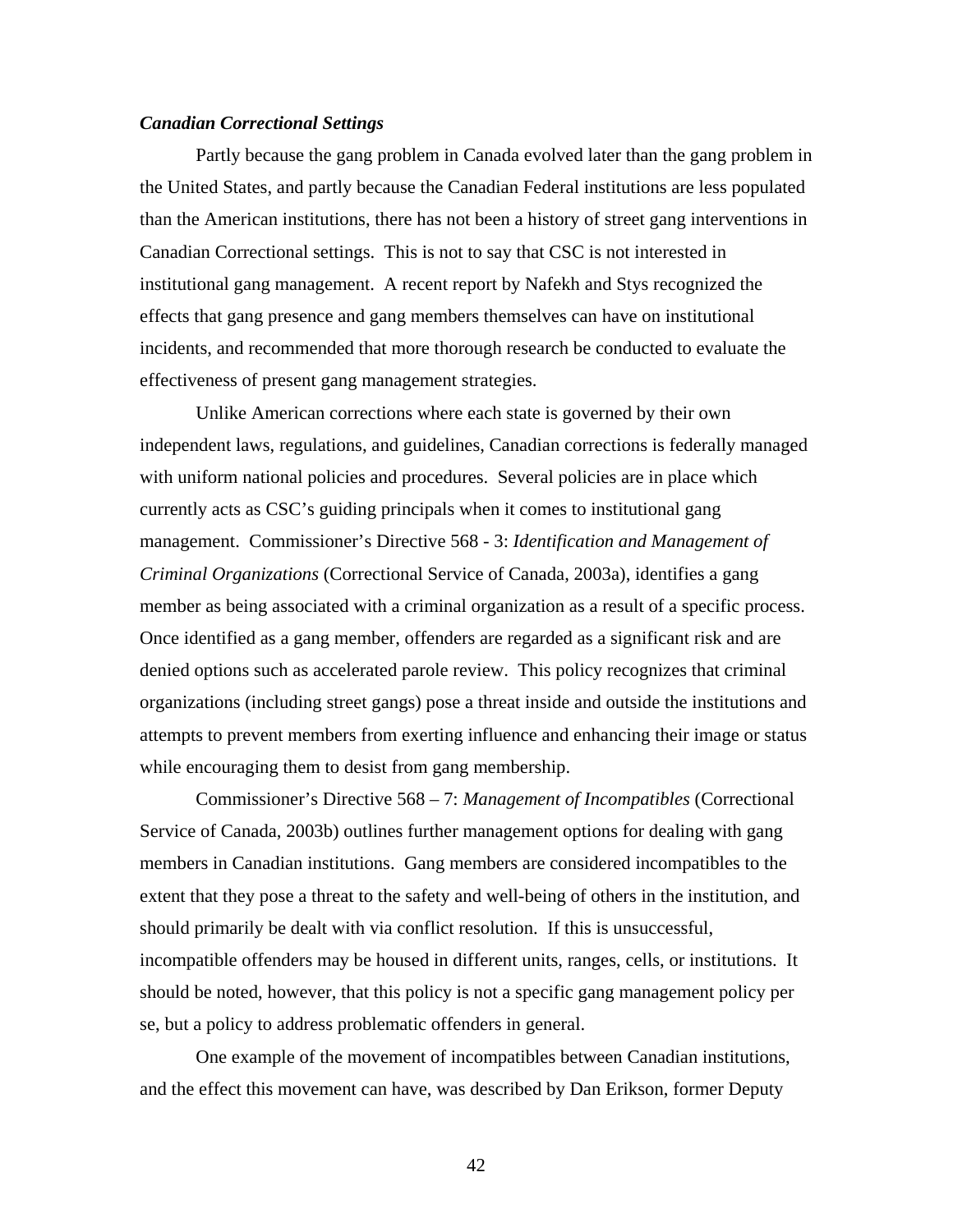Warden of Edmonton Institution. Erikson (personal communication, September 23, 2004) described a Canadian incident of "bus therapy" where members of the "Manitoba Warriors" were involuntarily transferred from Stony Mountain Institution to Edmonton Institution in 1997. A cell search conducted by Erikson and Vince Roper, Assistant Warden Correctional Strategies, uncovered the founding document of the "Manitoba Warriors", the "Alberta Warriors Constitution". Such findings lend support to the contention that the movement of gang members from one institution to another may not be the most effective way of dealing with gang problems, as the transfer of the actual gang members often results in the transfer of gang-related principles.

To date, there has been no comprehensive evaluation of the effectiveness of CSC policy in the management of the gang population. However, under the recommendation of the Nafekh and Stys report, several CSC initiatives are currently underway to evaluate the previously aforementioned policies and procedures. Using staff focus groups and surveys as well as offender interviews, research is currently examining the knowledge, application, and effectiveness of existing operational policies in order to gain a more comprehensive understanding of gang dynamics in Canadian institutions and what can be done to minimize the gang problem.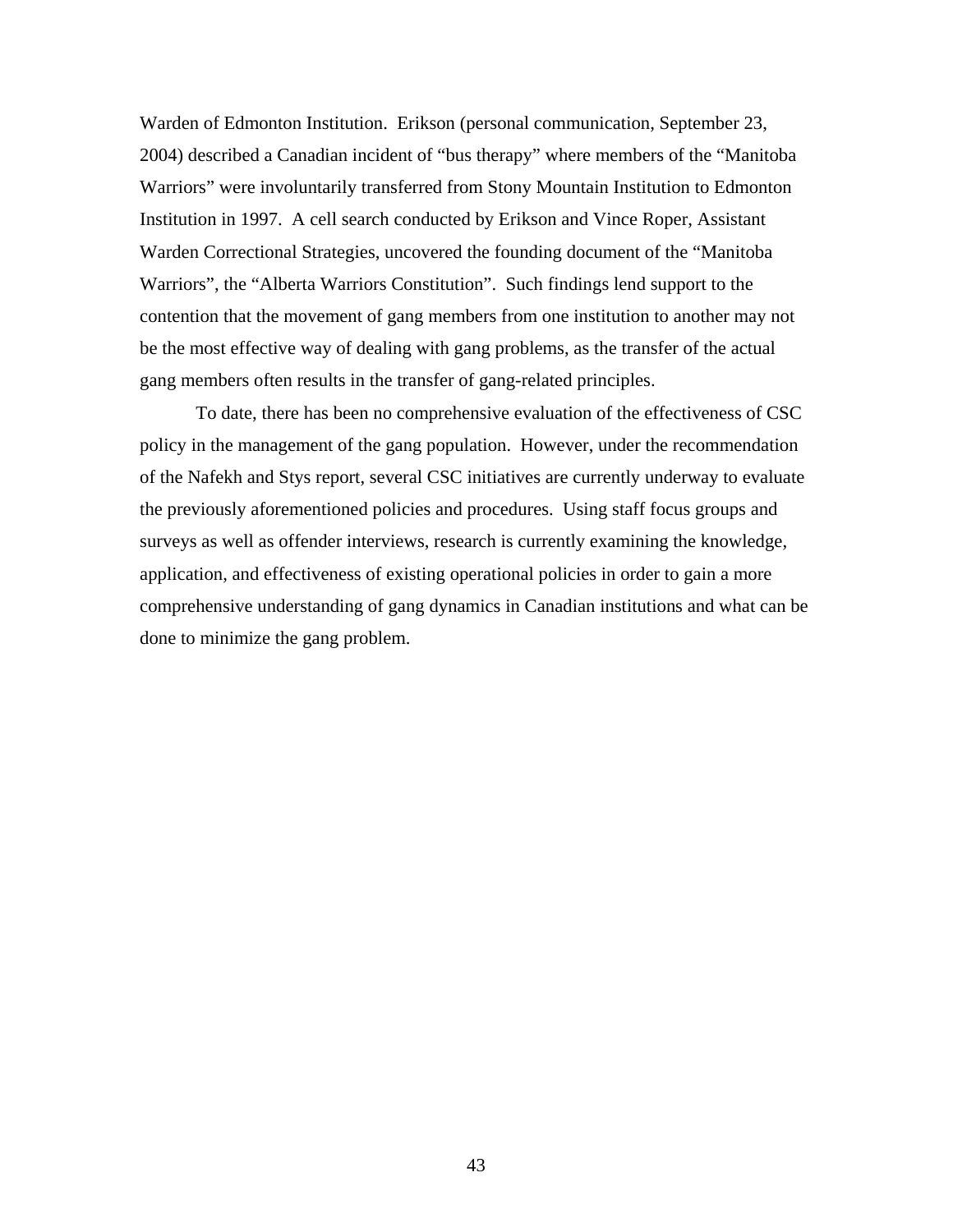### **IMPLICATIONS FOR CSC**

The plethora of research available on the scope of the gang problem, theories of gang development, and gang interventions provides CSC with much inspiration for future best practices. As noted earlier with respect to gang intervention in general, the most important lesson for corrections would appear to be to avoid misidentification of the gang problem. From a correctional research perspective, there is substantial evidence that inmates who are gang members are higher risk, and higher need than inmates who are not gang members, and that they are less responsive to institutional programming. For this reason alone, incarcerated gang members pose a serious threat to prison security, safety of staff and inmates, and ultimately to community protection.

The major drawback in American management of gangs in prison appear to be related to poorly informed and misguided efforts to negotiate with gang leadership (thereby according positive or negative status to the gangs) or by attempting to deny a gang problem in an institution where there clearly is one. Institutions which quickly acquire intelligence about gang membership, formulate a rational gang policy, and educate staff about the extent of the problem, the institution's gang policy, and gangs in general, appear to be more successful in maintaining institutional control.

 A second lesson to be learned from the experience with gangs in American prisons is that gang management may be more realistic (and more productive) than gang elimination. There is no evidence that an exclusive gang suppression policy is any more effective in prison than in the community. Without a wide range of research to date on the effectiveness of the various strategies used to manage gangs in prison, the correctional literature is speculative, but suggestive nonetheless that rehabilitative programs for gang members should be included in institutional gang management planning. For the least disruptive inmates, mainstreaming may be the first choice. However, where mainstreaming proves too great a risk, there is some evidence from recent experiments with smaller housing units for gang members and vigorous programming focused on the psychological causes of gang involvement that reductions in gang activity or subsequent recidivism in the community may be achieved. There is no evidence that housing gang members in separate units necessarily increases violence between inmates or loss of institutional control.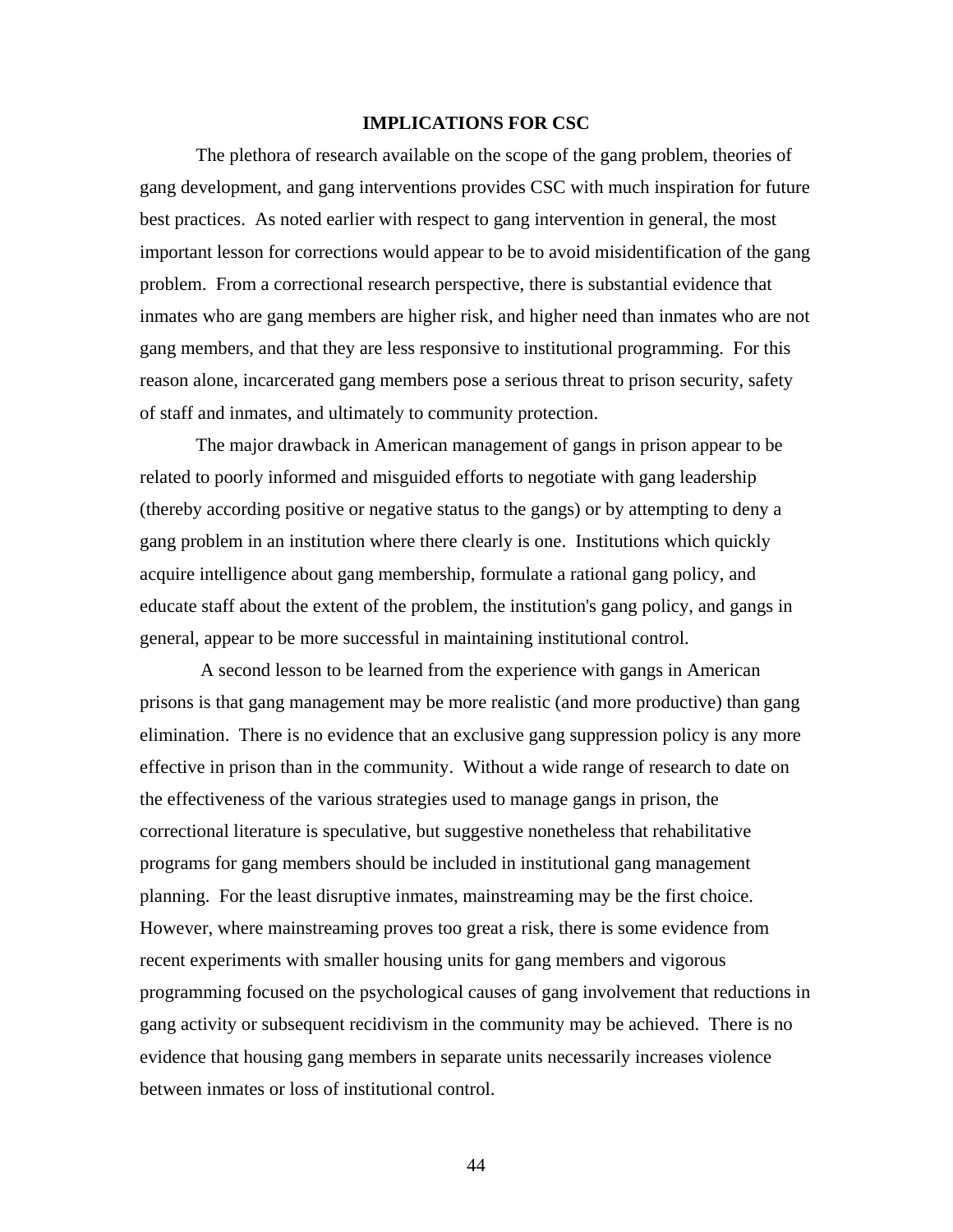Recent developments in the United States with respect to the management of gangs in prisons appear to be moving in the same direction as gang interventions in the community: towards a more "comprehensive" approach signalled by increased communication and cooperation between law enforcement, prosecution, corrections, probation and parole. In comprehensive models, corrections are perceived as an integral part of state-wide planning for gang intervention. In such planning, correctional institutions are no longer viewed solely as agents of deterrence (through incapacitation and punishment) for gang related crime, but as institutions which can initiate changes in incarcerated gang members towards reduced criminality in the institution, and ultimately in the community.

 If we are to learn anything from this literature review, it is clear that we require more information regarding gang presence in federal institutions. At this time it would be premature to recommend operational guidelines related to the management or control of gangs. However, it is reasonable to suggest the establishment of a working group comprised of key individuals in order to develop an appropriate action plan that identifies the specifics and seriousness of the problem, its effects on the overall institutional operations and staff safety, and how these coincide with and affect CSC's Mission.

 We must also consider the feasibility of forming partnerships with other sectors of the Criminal Justice system and the community in addressing the gang issue. The literature review makes a strong case for a number of gang management strategies as well as other strategies which are inclusive of a number of criminal justice and community sectors. Although the gang management strategies have not undergone the rigors of evaluation, they do show promise. The American experience in addressing gangs in the institutional setting provides CSC with a template of what *not* to do and, more importantly, a direction for avenues to explore in the future.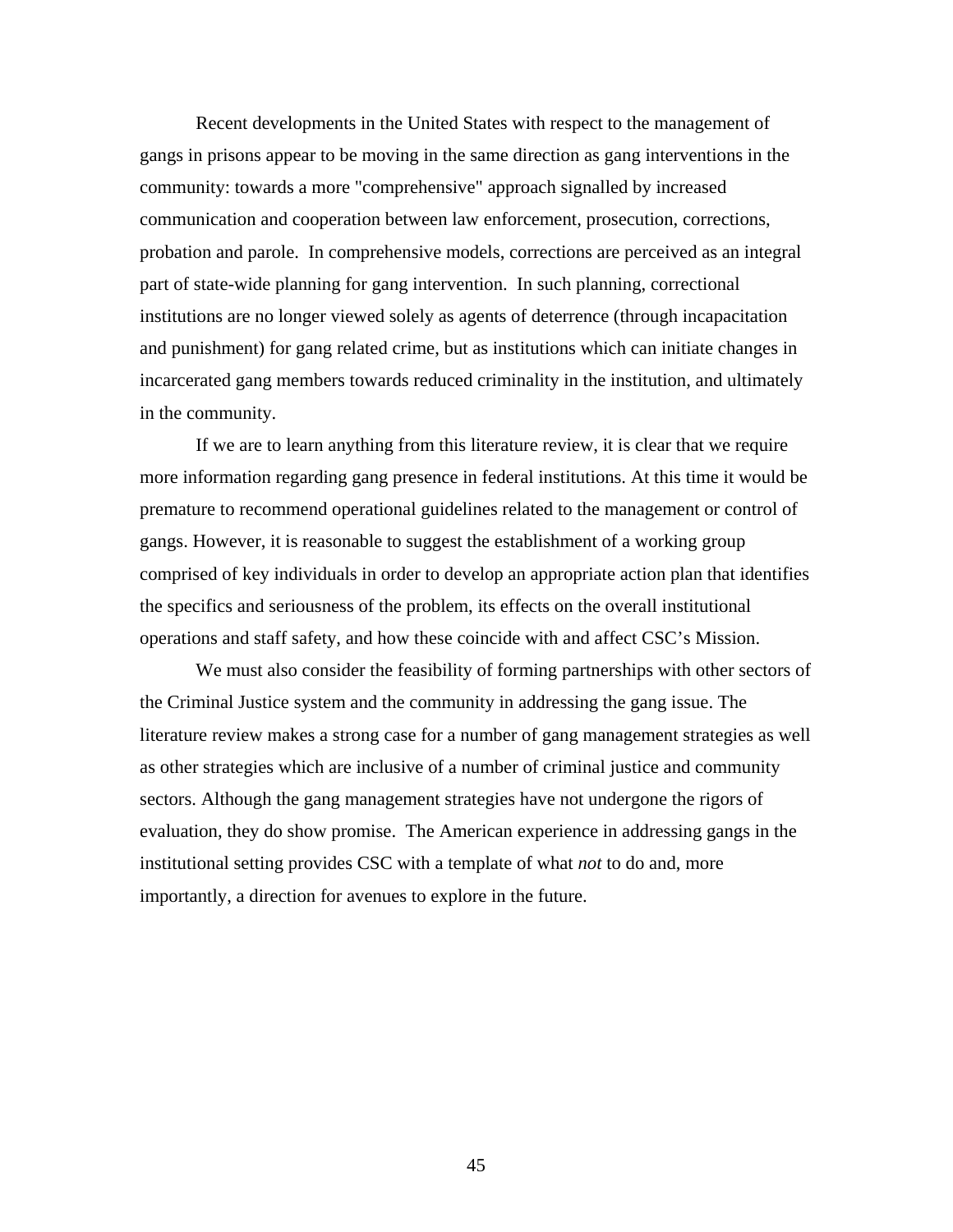### **CONCLUSIONS**

 This paper has presented a comprehensive review of the literature regarding gangs, with a particular emphasis on street gangs. In recognition of a street gang population both in Canadian society and in Canadian institutions, it was the goal of this paper to review the literature surrounding street gangs to better inform CSC policies, procedures, and future research. A review of the definitional issues, scope of the problem, theories of gang development, and gang interventions and their effectiveness illustrates the complexity of the gang issue. While CSC currently lacks specific gang management programs and initiatives, this review enables CSC, through a review of the past, to be better informed and equipped for the future.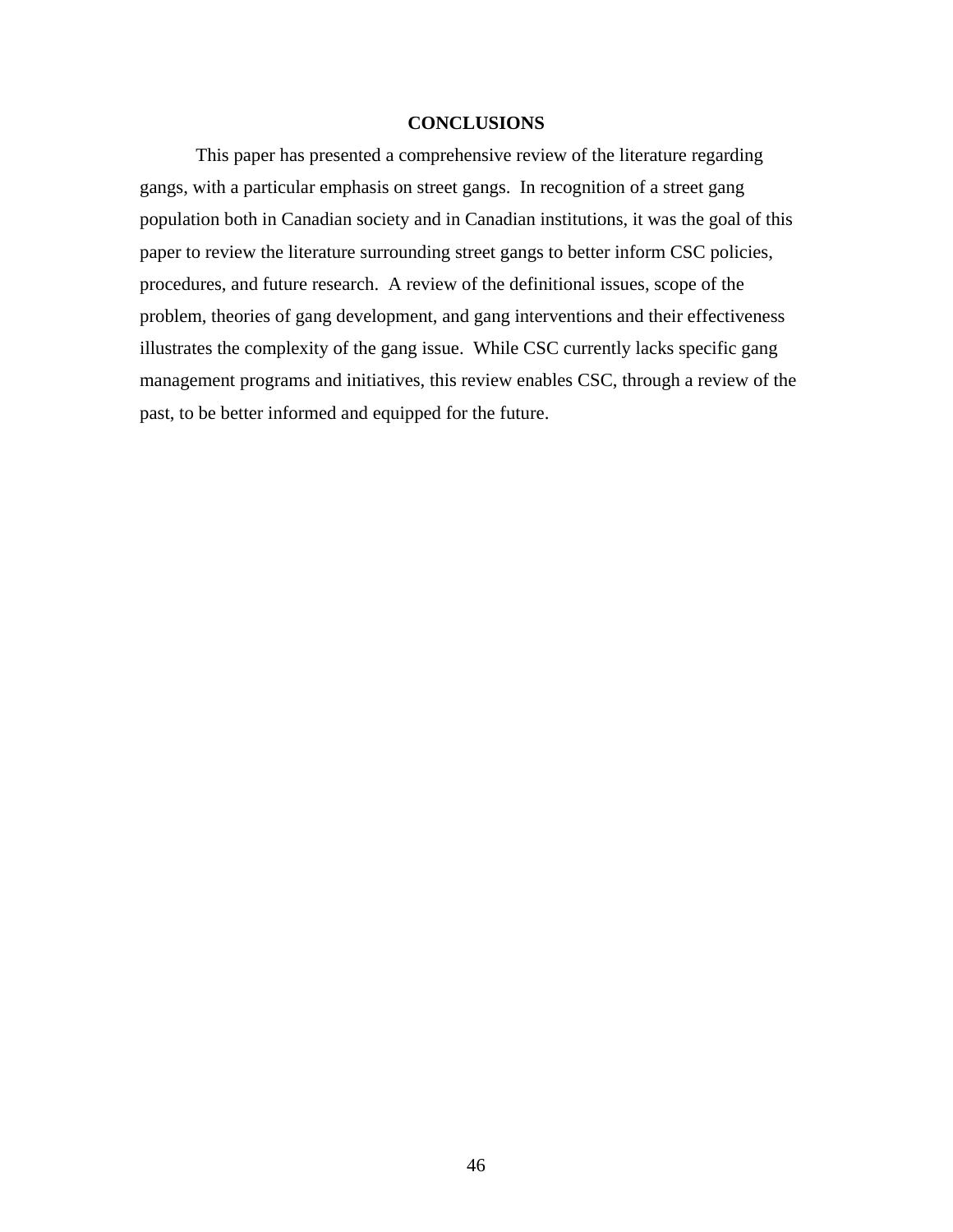#### **REFERENCES**

Akers, R.L. (1985). *Deviant Behaviour: A Social Learning Approach* (3rd Ed.). Belmont, CA: Wadsworth.

Andrews, D.A., & Bonta, J. (1994). *The psychology of criminal conduct*. (2nd edition) Cincinnati, OH: Anderson Press.

Andrews, D.A., Dowden, C., & Gendreau, P. (1999). *Clinically relevant and psychologically informed approaches to reduced reoffending: A meta-analytic study of human service, risk, need, responsivity, and other concerns in justice contexts*. Unpublished manuscript, Ottawa, ON: Carleton University.

Andrews, D.A., Zinger, I., Hoge, R.D., Bonta, J., Gendreau, P. & Cullen, F.T. (1990). Does correctional treatment work? A clinically relevant and psychologically informed met-analysis. *Criminology, 28*, 369-404

Beaird, L.H. (1986). Prison gangs: Texas. *Corrections Today, (18)* 22

Bindman, S. (1991). *Street gangs pose major problem*, RCMP report says; Young Offenders Act hampers police efforts. Southampton News, September, 3 A3; (in Covey, 2003, p.104).

Block, S. (1995). Los Angeles County, CA.

Bobrowski, L. (1988). *"Collecting, organizing and reporting street gang crime".* Chicago Police Department 40th annual meeting of American Society of Criminology.

Boe, R., Nafekh, M., Vuong, B., Sinclair, R., Cousineau, C. (2003). *The Changing Profile of the Federal Inmate Population: 1997 and 2002.* Research Report R-132. Ottawa, ON: Correctional Service of Canada.

Bogardus, E.S. (1943). Gangs of Mexican-American youth. *Sociology and Social Research, 28,* 55-66.

Burnett, R.D. (1994). Gangs and School*.* In Rebecca Petersen*, Understanding Contemporary Gangs in America: An Interdisciplinary Approach:* Prentice Hall, Upper Saddle River, New Jersey, NJ: (p. 102).

California Council on Criminal Justice. (1989). *State Task Force on Gangs and Drugs: Final Report.* Sacramento, CA: Author.

Camp, C.G., & Camp, G.M. (1988). Management Strategies For Combating Prison Gang Violence. South Salem, New York, NY: *Criminal Justice Institute.* 

Camp, G.M., & Camp, C.G. (1985). *Prison gangs: Their extent nature and impact*. Washington, D.C. U.S. Department of Justice.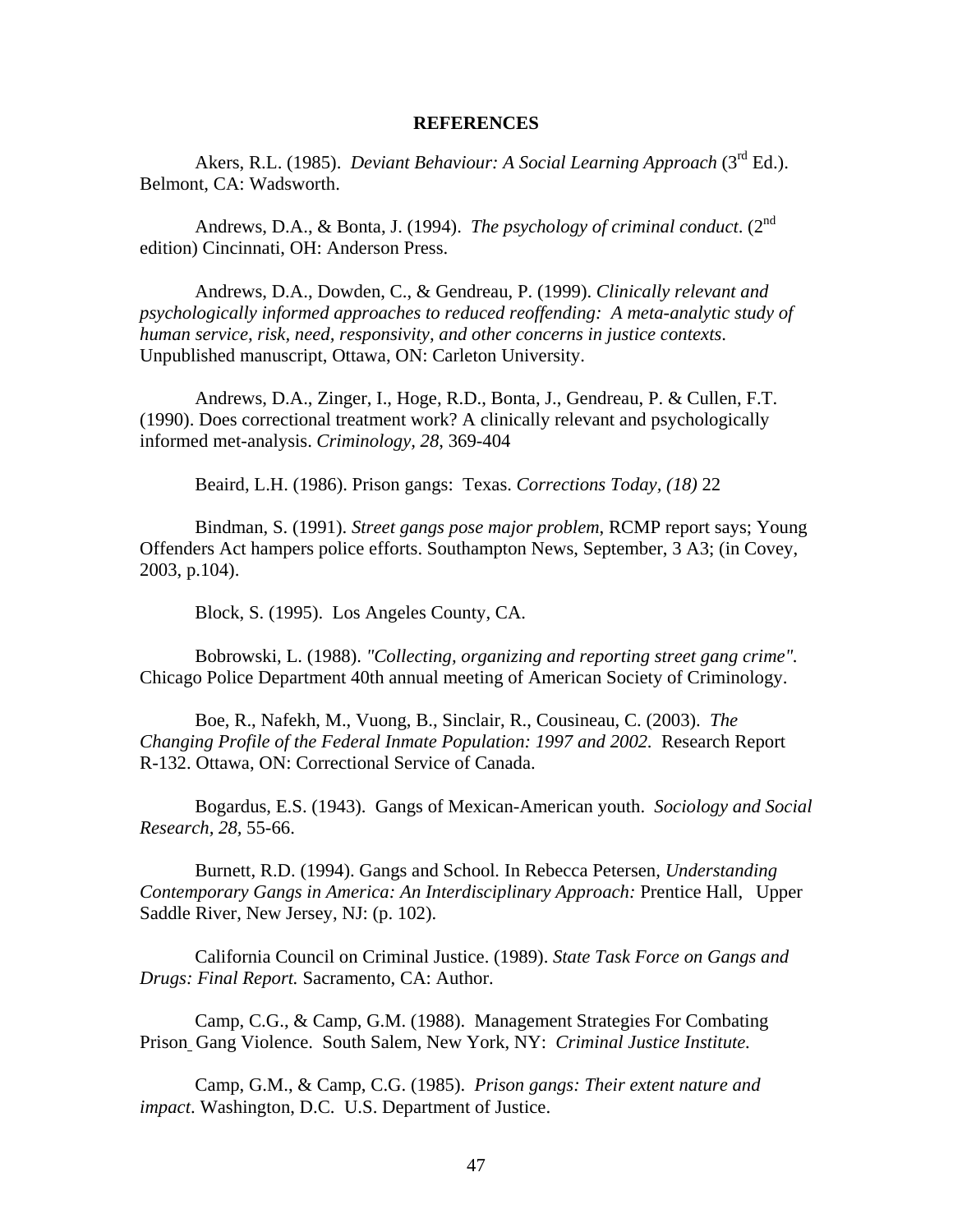Campbell, A. (1984). *The Girls in the Gang.* New York, NY: Basil Blackwell.

Canadian Centre for Justice Statistics, (1999). *Youth and Crime, Bulletin*. Ottawa, ON: August.

Canadian Press. (1995). *Winnipeg gangs move from joy ride to muggings, killings*. The Canadian Press, August 1: A4.

Capp, B. (1977). English youth groups and the Pinder of Wakefield, *Past and Present*, 76: 127-133.

Criminal Intelligence Service Canada. (1997). *Aboriginal-based Organized Crime*. [http://www.cisc.gc.ca/Annual Report1997en/aborig.html](http://www.cisc.gc.ca/Annual%20Report1997en/aborig.html)

Criminal Intelligence Service Canada. (2001). *Outlaw Motorcycle Gangs (OMGs).* Champaign, IL: Research Press.

Chesney-Lind, M. (1993). Girls, gangs, and violence: Anatomy of a backlash. *Humanity and Society, 17,* 321-344.

Cloward, R., & Ohlin, R. (1960). *Delinquency and Opportunity*. New York, NY: Free Press.

Cohen, A. (1995). *Delinquent Boys*. New York, NY: Free Press.

Cohen, B. (1969). The delinquency of gangs and spontaneous groups. In T. Sellin & M.E. Wolfgang (Ed's) *Delinquency: Selected Studies*. New York, NY: John Wiley & Sons (pp. 112-137).

Cohen, M.I., Williams, K., Bekelman, A.M., & Crosse, S. (1994). Evaluation of the National Youth Gang Drug Prevention Program. In M. Klein, C. Maxson, & J. Miller (Eds.), *The modern gang reader.* (pp. 226-275) Los Angeles, CA: Roxbury.

Cook, J. I. (1993). Targeting Gang Violence in the City of Westminister. Westminister City Police Department, Westminister, CA. In Knox, W. *An Introduction to Gangs.* (2000). 5<sup>th</sup> Ed. New Chicago School Press, Peotone, IL.

Correctional Service of Canada (1996). *Commissioner's Directive 576: Management of Gangs and Organized Crime.* Ottawa, ON: Correctional Service of Canada.

Correctional Service of Canada (2003). *Standard Operating Practices 700-04: Offender Intake Assessment and Correctional Planning.* Ottawa, ON: Correctional Service of Canada.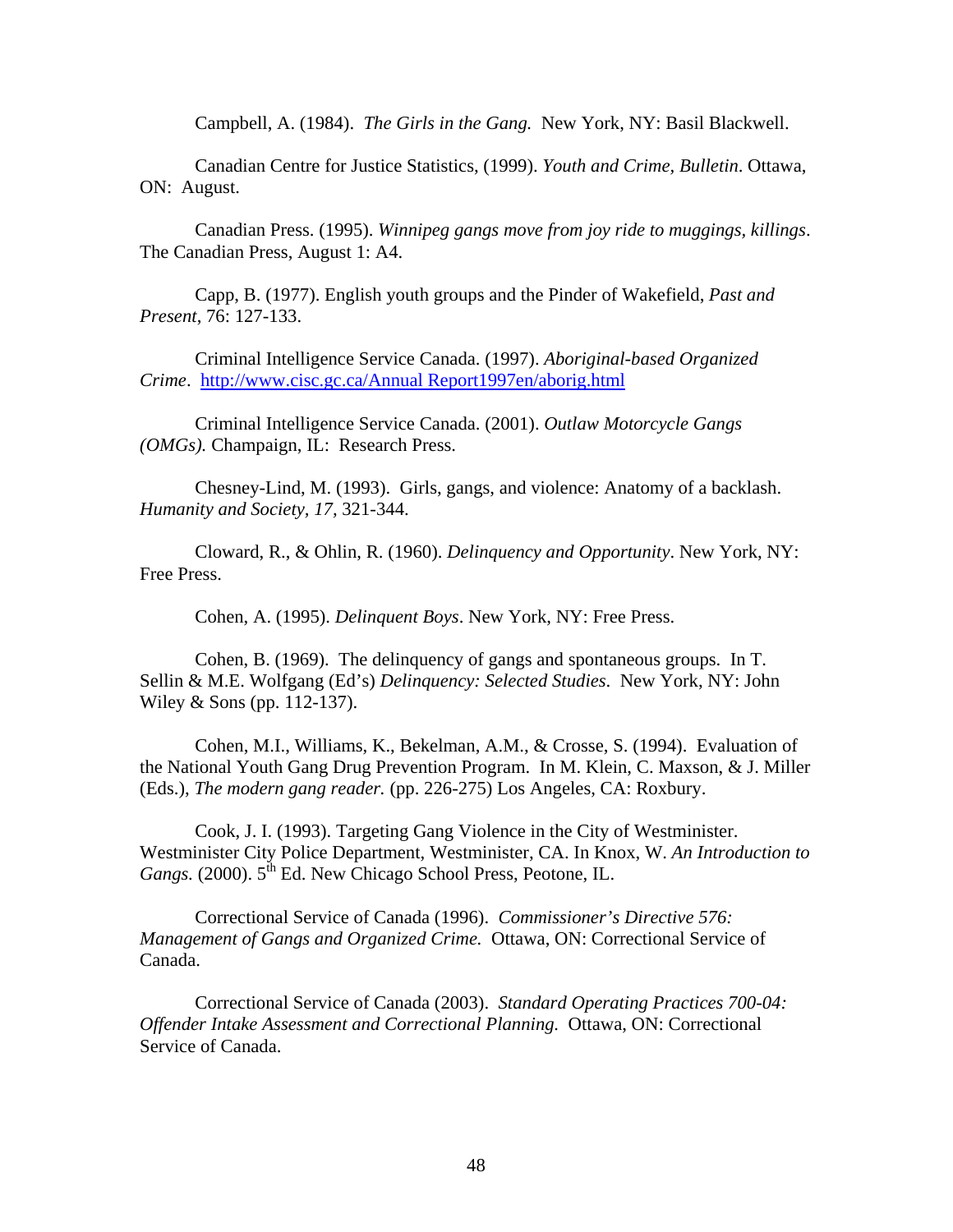Correctional Service of Canada (2003a). *Commissioner's Directive 568 - 3: Identification and Management of Criminal Organizations.* Ottawa, ON: Correctional Service of Canada.

Correctional Service of Canada (2003b). *Commissioner's Directive 568 - 7: Management of Incompatibles.* Ottawa, ON: Correctional Service of Canada.

Covey, H.C., Menard, S., & Franzese, R. (1992). *Juvenile Gangs*, Springfield, IL: Charles C. Thomas.

Covey, Herbert, C. (2003). *Street Gangs Throughout the World*. Springfield, IL: Charles C. Thomas.

*Criminal Code of Canada*, R.S.C. (2002), c. C-46, s. 467.1.

*Criminal Intelligence Service Canada (2003).* 2003 Annual Report on Organized Crime in Canada. *Ottawa, ON: Criminal Intelligence Service Canada (ISBN no. 0-662- 67479-0).* 

Crouch, B.M., & Marquart, J.W. (1989). *An Appeal To Justice: Litigated Reform Of Texas Prisons*. Austin, Texas: University of Texas Press.

Curry, G.D. (1997). *Selected statistics on female gang involvement*. Paper presented at the fifth Joint National Conference on Gangs, Schools, and Communities: Orlando, FL.

Curry, G.D., Ball, R.A., & Fox, R.J. (1994). *Gang Crime and Law Enforcement Recordkeeping*. Washington, DC: U.S. Department of Justice (No. NCJ148345).

Decker, S. H., & Van Winkle, B. (1996). *Life in the Gang, Friends, and Violence.*  Cambridge, MA: Cambridge University Press.

Dickson-Gilmore, E.J. & Whitehead, C. (2003). *Aboriginal Organized Crime in Canada: Developing a typology for understanding and strategizing responses*. Ottawa, ON: Prepared for the Royal Canadian Mounted Police (ISBN 0-662-67711-0).

Dumpson, J.R. (1949). An approach to antisocial street gangs. *Federal Probation, 13,* 22-29.

Elliott, D.S., & Menard, S. (1993). *Delinquent Friends And Delinquent Behaviour*; *Temporal And Developmental Patterns*. Boulder, Col: University of Colorado.

Esbensen, F., & Osgood, D.W. (1997) National evaluation of G.R.E.A.T. *Research in brief.* Washington, DC: U.S. Department of Justice, National Institute of Justice. Federal Bureau of Investigation Statistics of 1996.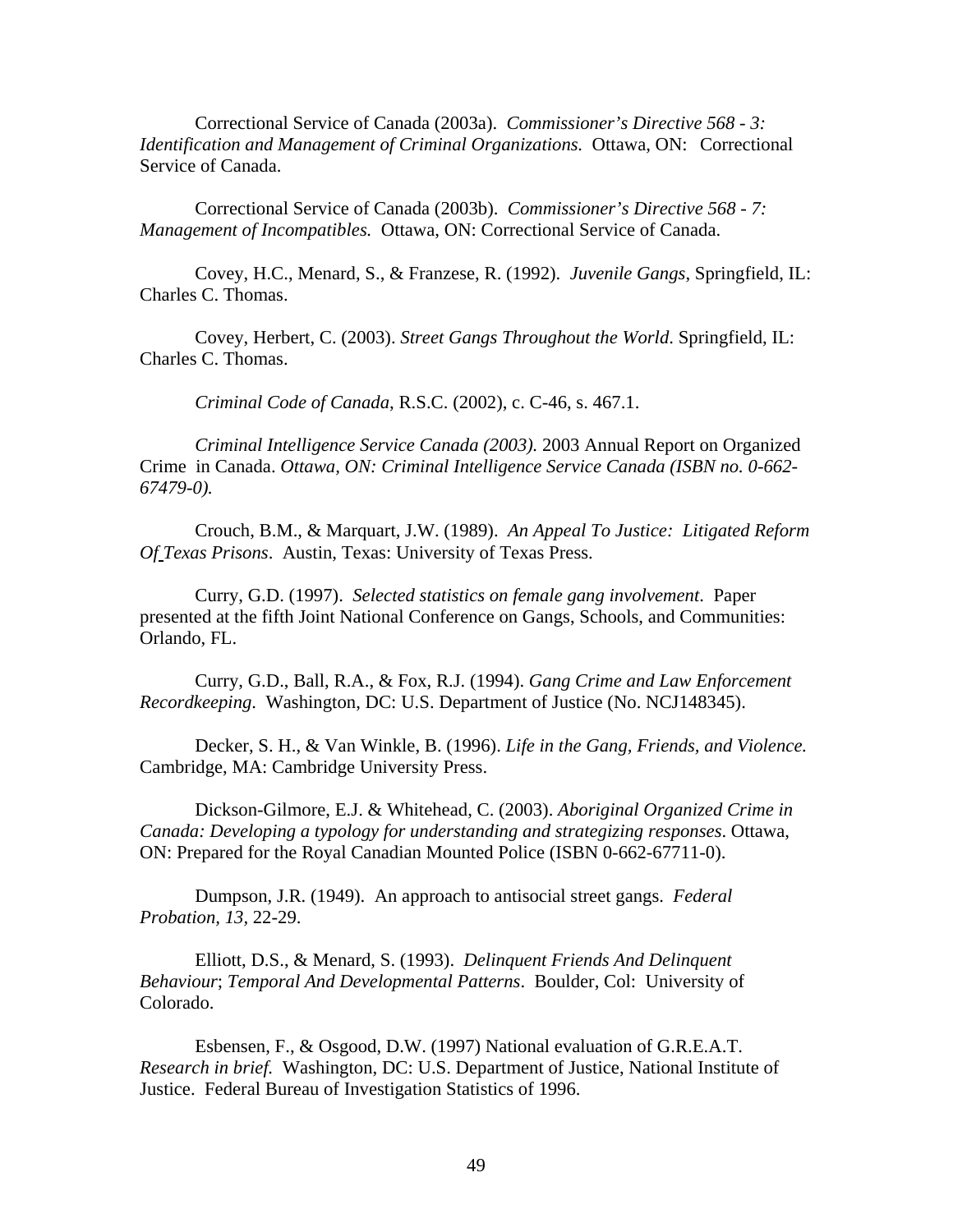Esbensen, F. & Osgood, D. (1999). Gang resistence education and training (GREAT): Results from the national evaluation. *Journal of Research in Crime and Delinquency, 36*, 194-225.

Federal Bureau of Investigation Statistics of 1996.

Federation of Canadian Municipalities. (1994). *Violence Among Youth Gang Activity*. *Replies to Community Concerns*. Solicitor General of Canada and Justice Canada, Ottawa, ON.

Fritsch. E. J., Caeti, T. S., & Taylor, R. W. (1999). Gang Suppression Through Saturation, Aggressive Curfew, and Truancy Enforcement: A Quasi-Experimental Test of the Dallas Anti-Gang Initiative. *Crime & Delinquency, Vol. 45*, No. 1, January (pp 122-139).

Gardner, S. (1983). *Street Gangs*. New York, NY: Franklin Watts.

Gay, B.W., & Marquart, J.W. (1993). Jamaican Posse: A new form of organized crime. *Journal of Crime and Justice, 16* (2), pp 139-170.

Gendreau, P., Goggin, C., & Smith, P. (2001). Cumulating Knowledge: How Meta-Analysis can Serve the Needs of Correctional Clinicians and Policy-Makers. In L.L. Motiuk & R.C. Serin (Eds.), *Compendium 2000 on Effective Correctional Programming*, (pp. 202-207). Ottawa, ON: Correctional Service of Canada.

Gillis, J. (1974). *Youth and History*. London, UK: Academic Press.

Gold, M., & Matick, H.W. (1974). *Experiment in the streets: The Chicago Youth Development Project*. Ann Arbour, Michigan: Institute for Social Research, University of Michigan.

Goldstein, A.P. (1990). *Reaffirming prevention: Report of the task force on juvenile gangs*. New York State Division for Youth: Albany, NY.

Goldstein, A.P. (1991). *Delinquent gangs: A psychological perspective.* Champaign, IL: Research Press.

Goldstein, A.P., & Glick, B. (1989). *Aggression Replacement Training*. Champaign, IL: Research Press.

Goldstein, A.P., & Huff, C.R. (Eds.) (1993). *Gang Intervention Handbook*. Champaign, IL: Research Press.

Goldstein, A.P., Glick B., Carthan, W., & Blancero, D.A. (1994). *The Prosocial Gang: Implementing Aggression Replacement Training*. Newbury Park, CA: Sage Publications Inc.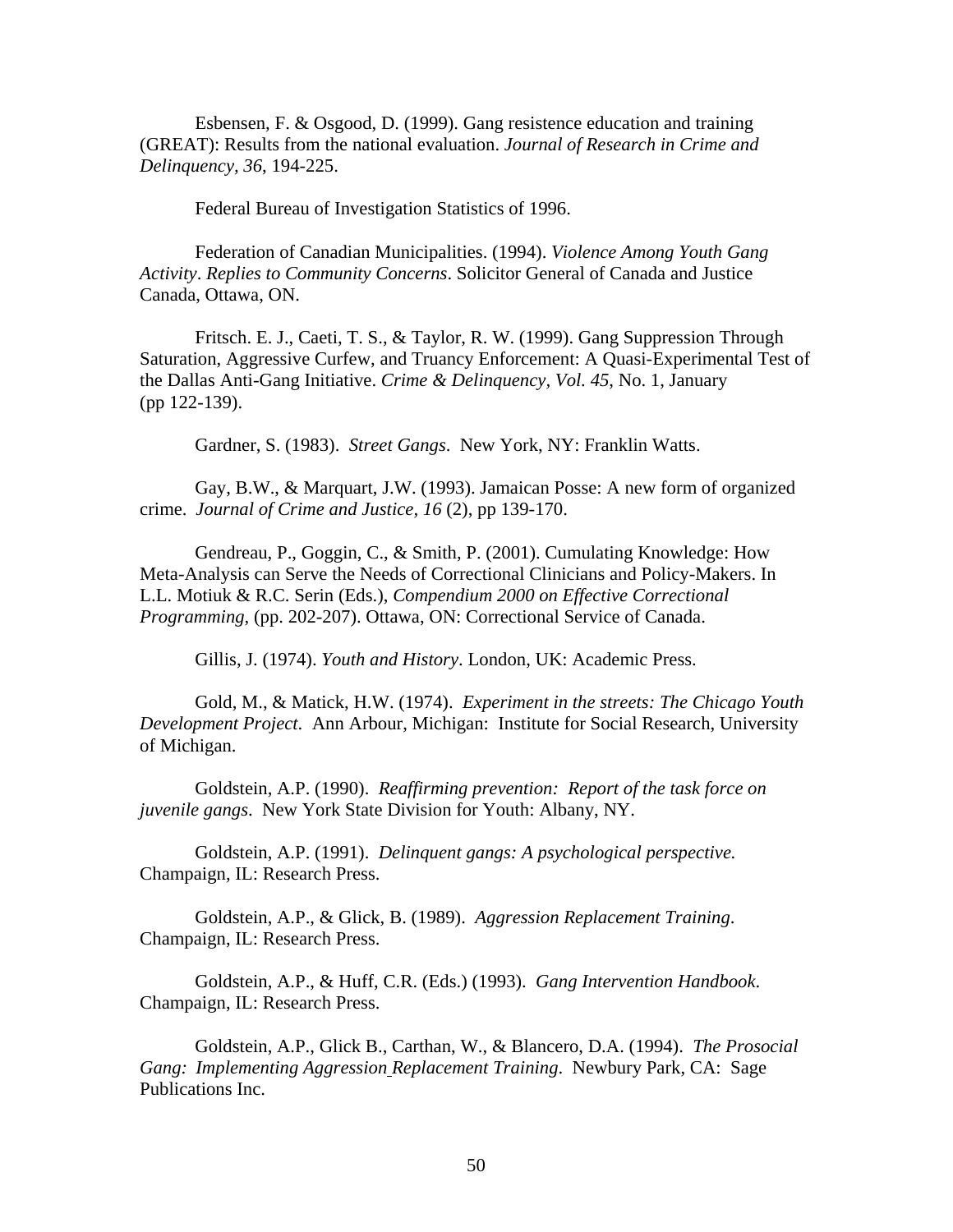Gordon, R.M. (2000). "*Street Gangs and Criminal Organizations: A Canadian Perspective." Youth Crime Varieties, Theories, and Prevention*. Ed. Russell Smandych. Harcourt, Canada.

Gordon, R.M.(2000). Criminal business organizations, street gangs and 'wanna be' groups: A Vancouver perspective. *Canadian Journal of Criminology, 42*: (1) 39-60.

Hagedorn, J.M. (1990). "Back in the field again: gang research in the nineties." In C. Huff (Ed.), *Gangs in America*. Newbury Park, CA: Sage Publications, Inc.

Hawkins, J.D. (1998). *Delinquency and Crime: Current Theories.* Cambridge: Cambridge University Press.

Hirschi, T. (1969). *Causes of Delinquency.* Berkeley: University of California Press.

Howell, J. C. (1998) *"Youth Gangs: An Overview."* Office of Juvenile Justice and Delinquency Prevention. Washington, DC: U.S. Department of Justice. <http://www.ncjrs.org/pdffiles/167242.pdf>

Howell, J. C. (2000). *Youth Gang Programs and Strategies. Summary*. Washington, DC: U.S. Department of Justice, Office of Juvenile Justice Programs, Office of Juvenile Justice and Delinquency Prevention.

Huff, C.R. (1990). "Denial, overreaction and misidentification". In C. Huff (Ed.), *Gangs in America.* New York, NY: Sage Publications Inc.

Jackson, P.I. (1991). Crime, Youth Gangs, and Urban Transition: The Social Dislocations of Post Industrial Economic Development. *Justice Quarterly 8*: 79-97.

Jankowski, M. (1991). *Island in the street.* Berkeley, CA: UCLA Press.

Jansyn, L.R. (1966). Solidarity and delinquency in a street corner group. *American Sociological Review, 31,* 600-614.

Kelly, K. & Caputo, T. (2003). *The Linkages between street gangs and organized crime: An exploratory analysis of police perceptions.* Organized Crime Policy and Coordination Division. Unpublished report. Solicitor General of Canada, Ottawa, ON.

Kenney, D.J. & Finckenauer, J.O. (1995). *Organized Crime in America.* Toronto, ON: Wadsworth Publishing Company.

Klein, M.W. (1971). *Street Gangs And Street Workers*. Englewood Cliffs, New Jersey, NJ: Prentice Hall.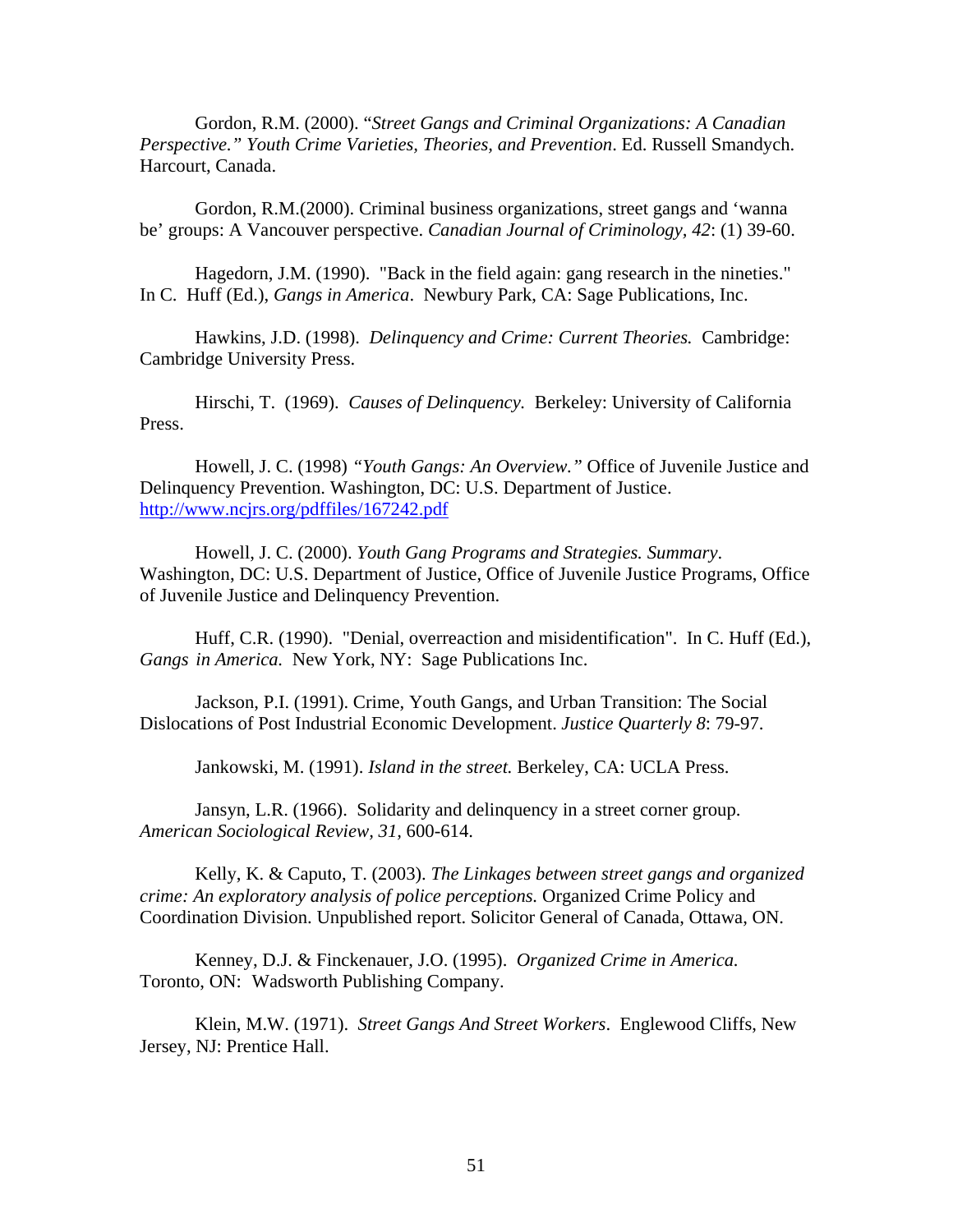Klein, M.W. (1993). "Attempting gang control by suppression: the misuse of deterrence principles", In M. Klein, C. Maxson & J. Miller (Eds.) *The Modern Gang Reader*. New York, NY: Roxbury Publishing Co.

Klein, M.W. (1995). *The American street gang: Its Nature, Prevalence and Control*. New York, NY: Oxford University Press

Klein, M.W. (2002). Street gangs: A cross-national perspective. In C.R. Huff, (Ed.) *Gangs in America 111*. Newbury Park, CA: Sage.

Klein, M.W., & Crawford, L. "Groups, gangs and cohesiveness" In M. Klein, C. Maxson, & J Miller, (Eds.) (1995). *The Modern Gang Reader*. Los Angeles, CA: Roxbury Publishing Co.

Knox, G.W. & Tromanhauser, E.D. (1991). Gang members as a distinct health risk group in juvenile correctional facilities. *The Prison Journal (LXXI) (2)* 61-65.

Knox, G.W. (1994). *An Introduction to Gangs*. 2<sup>nd</sup> Edition, Vande Vere Publishing, Berrien Springs, MI.

Knox, G.W. (2000). *An Introduction to Gangs*. Fifth Edition. Peotone, IL: New Chicago School Press, Inc.

Korem, D. (1995). *Suburban Gangs: The Affluent Rebels*. Richardson, TX: International Focus Press.

Laws, D.R. (dir.) (1989). *Relapse Prevention with Sex Offenders*. New York, NY: Guilford Press.

LeBlanc, M., & Lanctôt, N. (1994). *Adolescent gang members social and psychological characteristics, gang participation: A selection or activation process*? Paper presented at the Annual Meeting of the American Society of Criminology, Miami, FL: November, 1994.

Leger, S. (2003). *Criminal Organizations: identification and Management of Gangs and Criminal Organizations in CSC (Permanent Briefing Book).* Correctional Operations and Programs. Ottawa, ON: Correctional Service of Canada.

Lipton, D.S. (1995). The effectiveness of treatment for drug abusers under criminal justice supervision. *National Institute Of Justice Research Report.* 

MacKenzie, A., & Johnson, S.L. (2003). *A Profile of Women Gang Members in Canada*. Research Report R-138. Ottawa, ON: Correctional Service of Canada.

Maginnis, R.L. (1996). Youth gangs: Out of control and getting worse. *Family Research Council*, Washington, DC.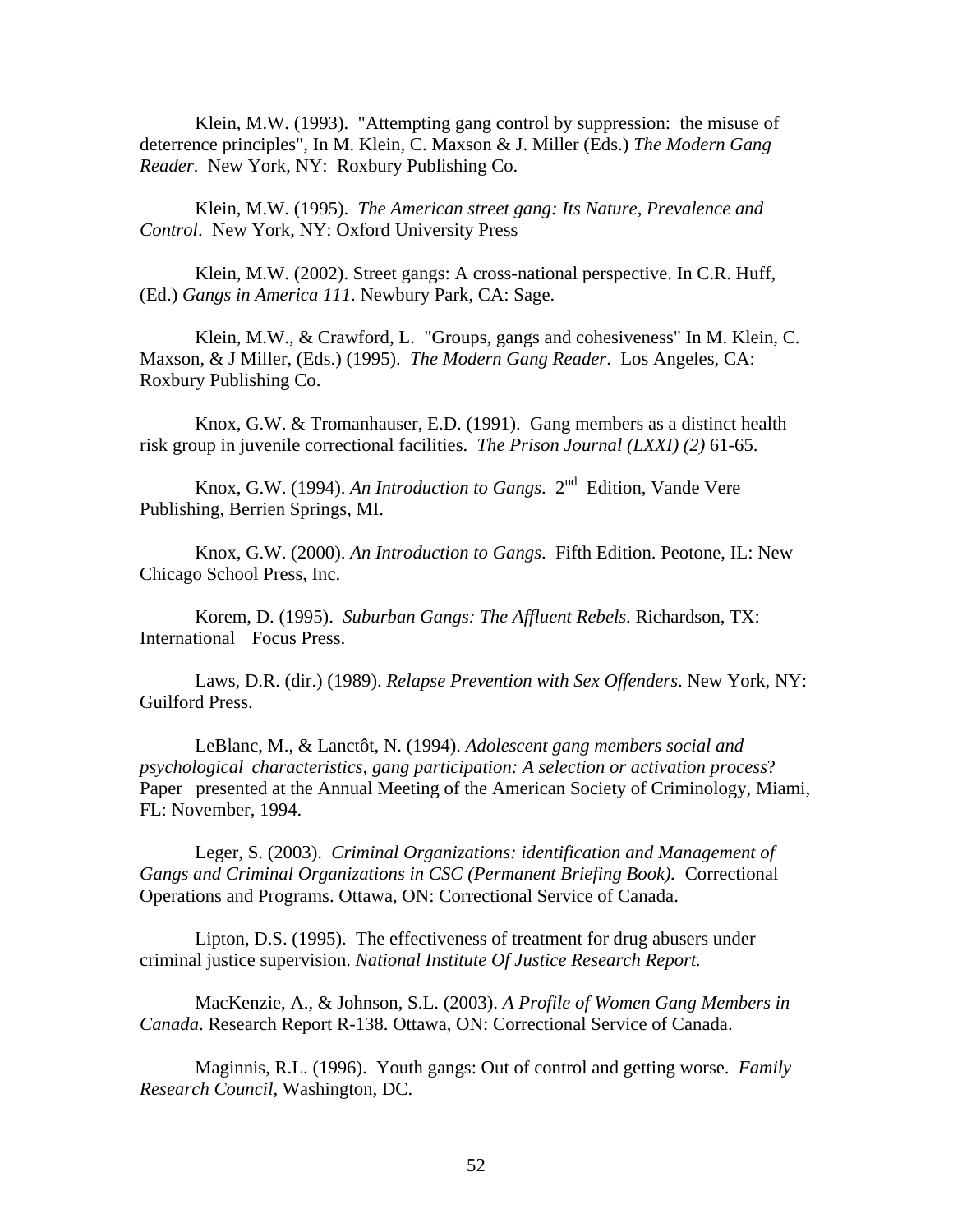Marlatt, G.A. (1998). (Ed.) *Harm reduction: Pragmatic strategies for managing high-risk behaviours.* New York, NY: Guilford Press.

Miller, J. (2002). The Girls in the Gang: What We Have Learned From Two Decades of Research. In C.R. Huff (Ed.) *Gangs in America III*. Thousand Oaks, CA: Sage Publications Inc.

Miller, W. B. (1982). *Crime by Youth Gangs and Groups in the United States.*  Washington, DC: U.S. Department of Justice.

Miller, W.B. (1958). Lower class structure as a generating milieu of gang delinquency. *Journal of Social Issues, 14,* 9-30.

Miller, W. B. (1962). The impact of a "total community" delinquency control project. *Social Problems, 10*, 168-191.

Miller, W.B. (1975). *Violence by youth gangs and youth groups as a crime problem in major American cities*. Washington, DC: Government Printing Office.

Miller, W.B. (1990). Why the United States has failed to solve its youth gang problem. In C. Huff (Ed.) *Gangs in America*, Newbury Park, CA: Sage Publications Inc.

Moore, J. W. (1993). "Gangs, Drugs, and Violence." In Cummings and Monti, *Gangs: The Origins and Impact of Contemporary Youth Gangs in the United States.* 

Moore, J.W., & Vigil, D. (1989). Chicano gangs: Group norms and individual factors related to adult criminality. *Aztlan (18)* 27-44.

Nafekh, M. & Stys, Y. *An Examination of Gang Affiliation within the Federally Sentenced Offender Population.* Research Branch, Ottawa, ON: Correctional Service of Canada.

National Drug Intelligence Center (1994). *Bloods and crips gang survey report*. Johnstown, PA: U.S. Department of Justice, NDIC.

National Gang Crime Research Center. (1996). Preliminary Results of the 1995 Adult Corrections Survey: A Special Report of the National Gang Crime Research Center. *Journal of Gang Research, Vol. 3*(2), pp. 27-63.

National Youth Gang Center. (1999). *The 1995 National Youth Gang Survey.* Washington, DC: U.S. Department of Justice, Office of Juvenile Justice and Delinquency Prevention.

Petersen, R.D. (2004). *Understanding Contemporary Gangs in America: An Interdisciplinary Approach*. Prentice Hall, Upper Saddle River, New Jersey, NJ: Publishing Company.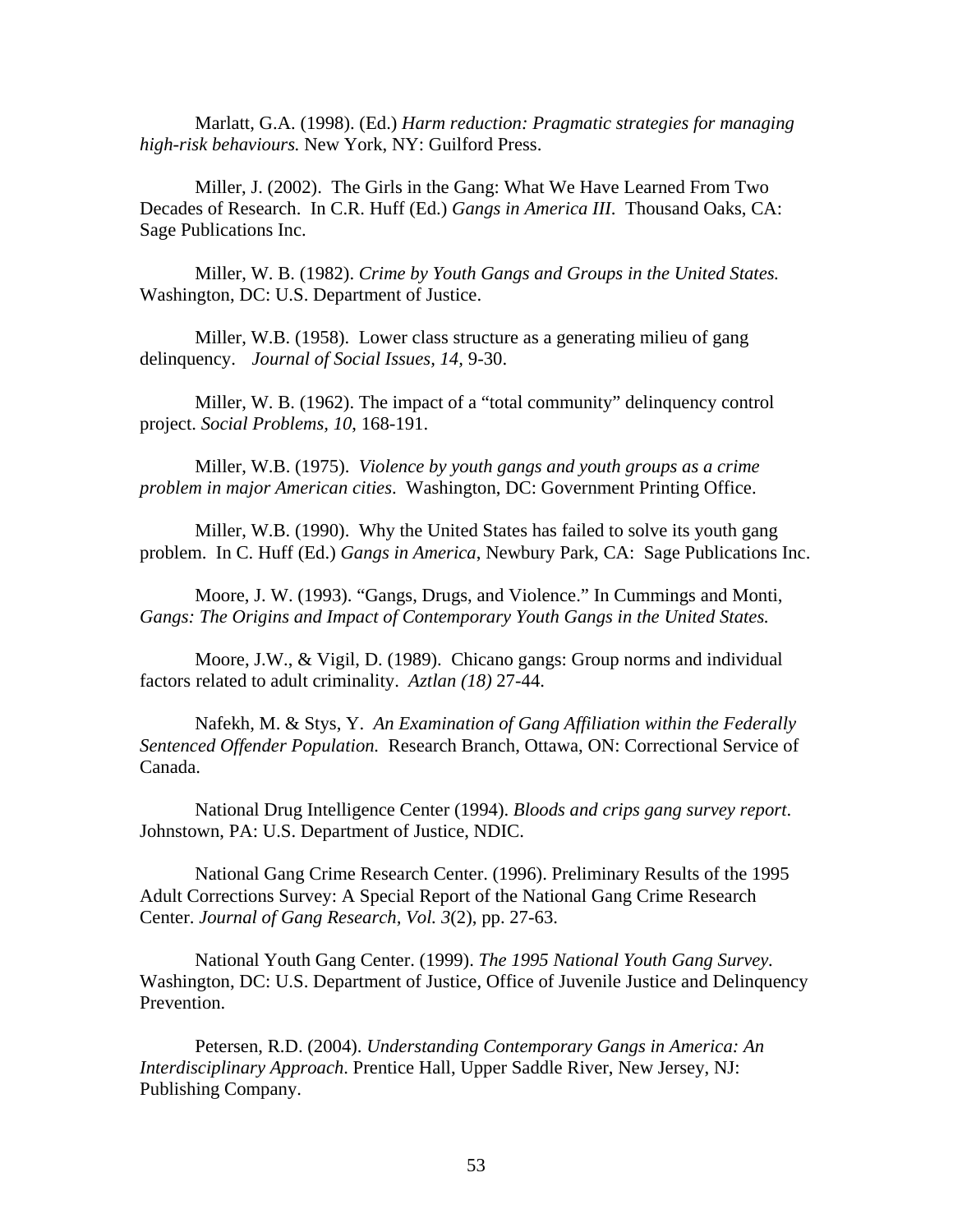Puffer, J.A. (1912). *The boy and his gang.* Boston, Mass: Houghton Mifflin.

Ralph, P.H., & Marquart, J.W. (1991). Gang violence in Texas prisons. *The Prison Journal (LXXI) (2)* 38-49.

Regulus, T. (1992). *"Corrections: technical assistance manual". National Youth Gangs Suppression and Intervention Program*. Chicago, IL: School of Social Service Administration, University of Chicago.

Rosenbaum, J.L. (1996). A violent few: Gang girls in the California Youth Authority. *Journal of Gang Research, 3* (3), 17-23.

Sanders, W.B., (1994). *Gangbangs And Drive-bys; Grounded Culture And Juvenile Gang* Violence. New York, NY: Aldine de Gruyter.

Shaw, C.R. & McKay, H.D. (1931). The True Story about the Shaw and McKay Tradition. In George W. Knox, *An Introduction to Gangs* (pp. 123-145). New Chicago School Press Inc., Peotone, IL.

Shaw, C.R. & McKay, H.D. (1942). *Juvenile Delinquency and Urban Areas: A Study of Rates of Delinquency in Relation to Differential Characteristics of Local Communities in American Cities.* Chicago: University of Chicago Press.

Shelden, R.G. (1991). A comparison of gang members and non-gang members in a prison setting. *The Prison Journal (LXXXI) (2),* 50-60.

Shelden, R.G., Tracy, S.K. & Brown, W.B. (1997). *Youth Gangs in American Society.* Belmont, CA: Wadsworth.

Sherman, L. W. (1990). "Police Crackdowns: Initial and Residual Deterrence." *Crime and Justice: A Review of Research. 12*: 1-48.

Sherman, L. W. (Undated). Chapter three: Communities and Crime Prevention, in *Preventing Crime: What Works and What Doesn't Work, What's Promising*.(Viewed 10-07-04 at Internet website [http://www.ncjrs.org/wprks/chapter3.htm\)](http://www.ncjrs.org/wprks/chapter3.htm).

Shoemaker, D.J. (1996). *Theories of Delinquency.* New York, NY: University Press.

Short, J. F., & Strodtbeck, F. L. (1974). *Group Process and Gang Delinquency*. Chicago, ILL: University of Chicago Press.

Short, J. F., Jr. (1996). *Gangs and adolescent violence*. Boulder, CO: Center for the Study and Prevention of Violence.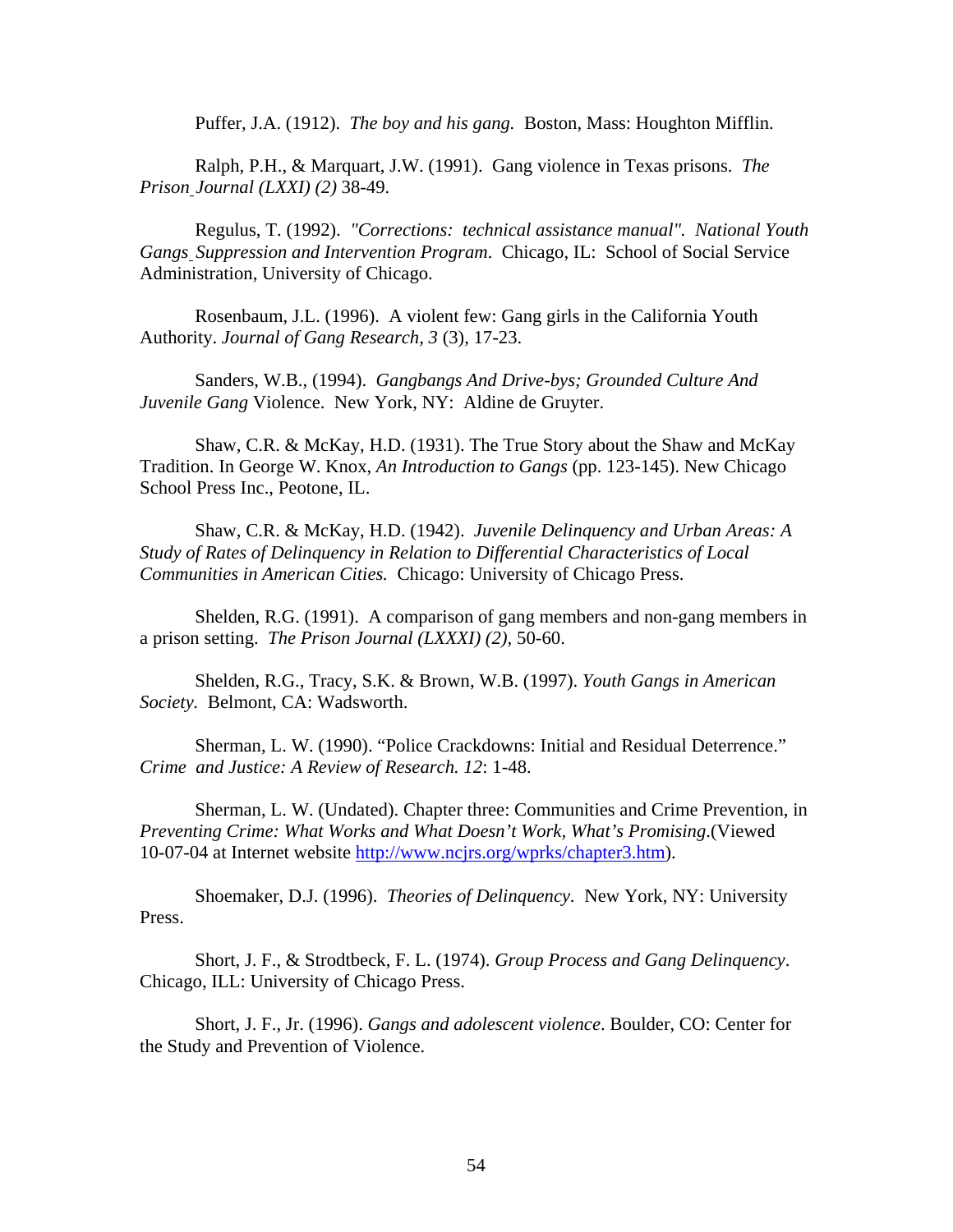Sinclair, R., & Boe, R. (1998). *Male Young Offenders in Canada: Revised Edition.* Research Report R-78, Ottawa, ON: Correctional Service of Canada.

Solicitor General of Canada. (1998). *Organized Crime Impact Study Highlights*. Ottawa: ON (Prepared for the Solicitor General of Canada under contract by S. Porteous, Porteous Consulting).

Spergel, I.A., Curry, D., Chance, R., Kane, C., Ross, R., Alexander, A., Simmons, E., & Oh, S. (1994). *Gang suppression and intervention: Problem and response.* Washington, DC: U.S. Department of Justice, Office of Juvenile and Delinquency Prevention.

Spergel, I.A. (1966). *Street Gang Work: Theory and Practice*. Reading, MA: Addison-Wesley Publishing Company, Inc.

Spergel, I., & Curry, D. (1991). *The national youth gang survey: A research and development process.* University of Chicago and Office of Juvenile Justice and Delinquency Prevention.

Spergel, I.A. (1990). *Youth Gangs: Problems and Response*. Chicago, IL: University of Chicago, School of Social Service Administration.

Spergel, I.A. (1995). *The Youth Gang Problem: A Community Approach*. New York, NY: Oxford University Press.

Spergel, I. A., & Grossman, S. F. (1997). *Evaluation of the Little Village Gang Violence Reduction Project*. Chicago, ILL: University of Chicago, School of Social Service Administration.

Spergel, I.A., Ross, R.E., Curry, G.D. & Chance, R. (1989). *Youth Gangs: Problem and Response.* Washington, D.C.: Office of Juvenile Justice and Delinquency Prevention.

*Statistics Canada (2002).* Organized Crime in Canada: An Investigation into the Feasibility of Collecting Police-Level Data*. Ottawa, ON: Canadian Centre for Justice Statistics (no. 85-55-XIE).* 

*Stinchcomb, J. B. (2002). Promising (and not so promising) gang prevention and intervention strategies: A comprehensive literature review.* Journal of Gang Research, 10*(1), 27-45.* 

Sutherland, E.H. & Cressey, D.R. (1978). *Criminology (10<sup>th</sup> ed)*. Philadelphia, PA: Lippincott.

Sykes, G.M. & Matza, D. (1957). Techniques of neutralization: A theory of delinquency. *American Sociological Review, 22,* 664-670.